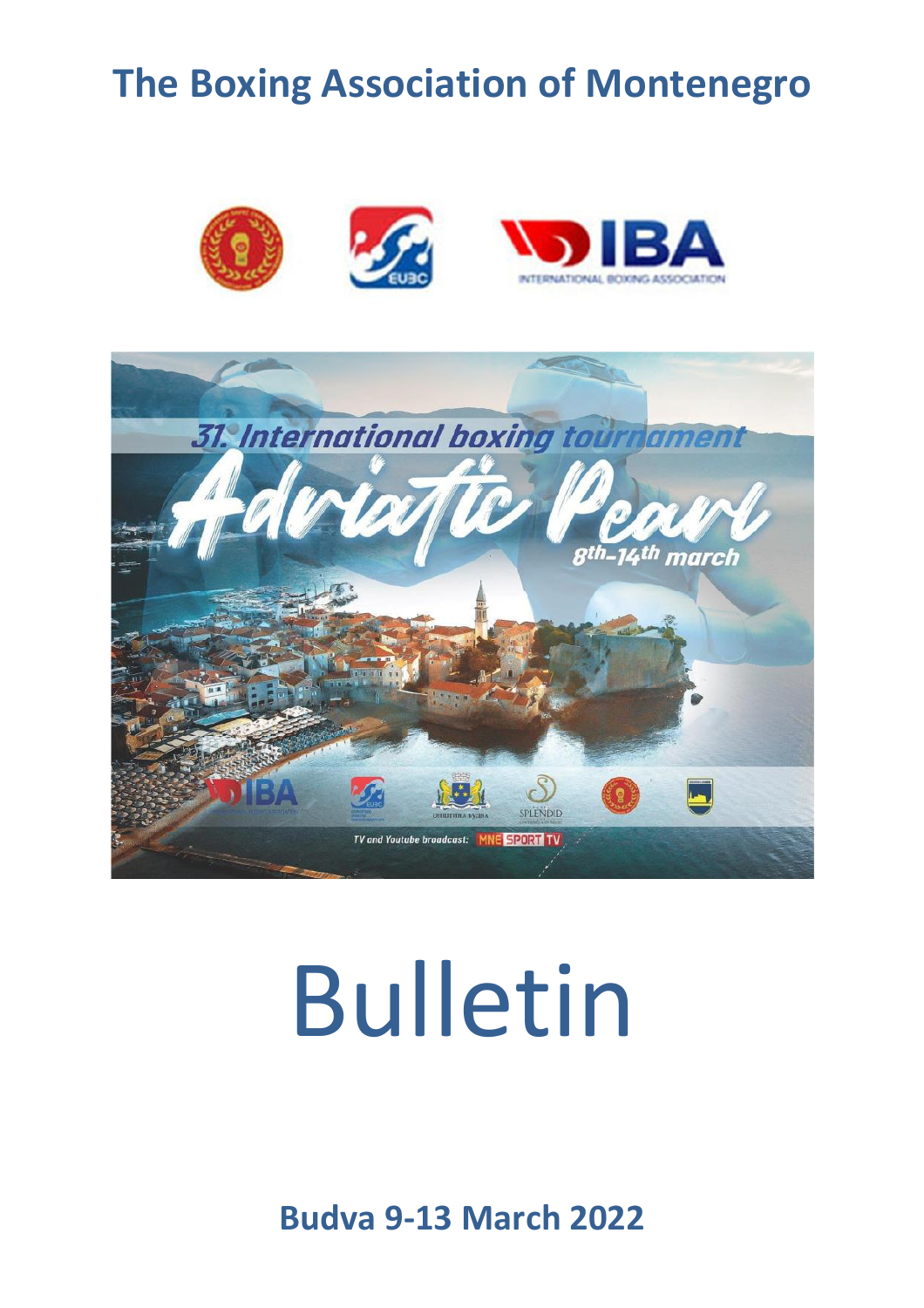

**Competition Officials**



# **As of MON 14 MAR 2022**

| <b>Function</b> | Confederation | Name | Federation |
|-----------------|---------------|------|------------|
|                 |               |      |            |

**Supervisor Supervisor Example 2.1 The CAUKKANEN Ana FIN**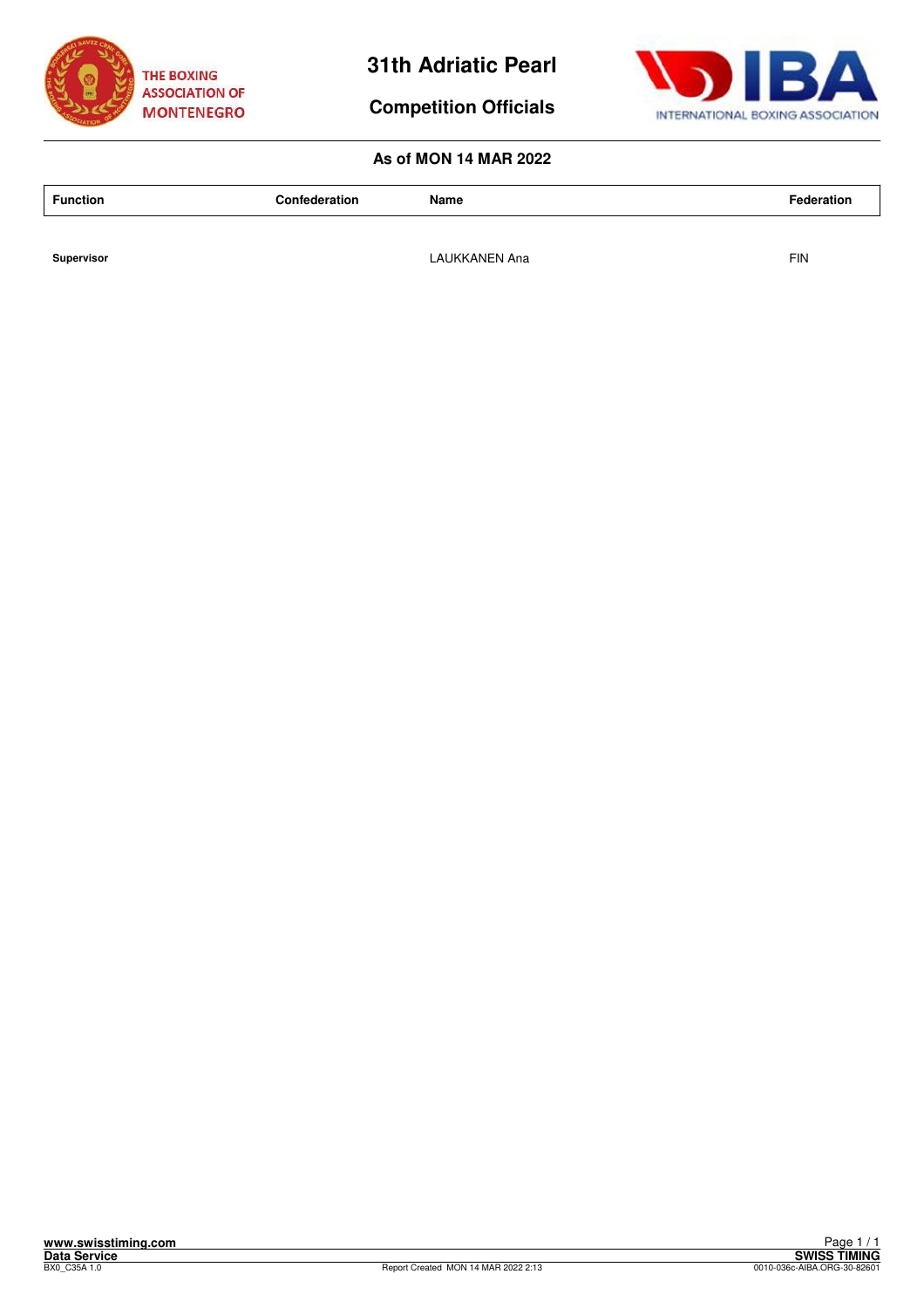

# **Entry List by Weight Category**



| <b>Weight Category</b>                    | Team<br>Code                                                | Name                                                                                                                                                         | Seed | Date of Birth | <b>Bouts</b> | won | lost |
|-------------------------------------------|-------------------------------------------------------------|--------------------------------------------------------------------------------------------------------------------------------------------------------------|------|---------------|--------------|-----|------|
| 45-48kg Women's Youth<br><b>Minimum</b>   | <b>ESP</b><br>GEO<br><b>ITA</b><br><b>ITA</b>               | CALDERON BARCELO Laura<br><b>SAMELIA Tamar</b><br><b>ERBASECCA Jessica</b><br>LOMBARDO Federica                                                              |      |               |              |     |      |
| 50kg Women's Youth<br><b>Light Fly</b>    | <b>ESP</b><br><b>SRB</b>                                    | VALS de VALLE Iratze<br><b>CIRKOVIC Sara</b>                                                                                                                 |      |               |              |     |      |
| 52kg Women's Youth<br>Fly                 | <b>ESP</b><br><b>GRE</b><br><b>ITA</b><br><b>SRB</b>        | <b>MAIRENA ARAGON Luna Maria</b><br><b>CHOLIDIS Eleni</b><br>de PERSIO Aurora<br>JOVANOVIC Dragana                                                           |      |               |              |     |      |
| 54kg Women's Youth<br><b>Bantam</b>       | <b>FIN</b><br><b>NED</b>                                    | <b>MERILAINEN Kiira</b><br><b>WEERHEIM Gabriella</b>                                                                                                         |      |               |              |     |      |
| 57kg Women's Youth<br>Feather             | <b>ESP</b><br><b>SRB</b>                                    | VILLEGAR COENO Julia<br>MILETIC Djina                                                                                                                        |      |               |              |     |      |
| 60kg Women's Youth<br>Light               | <b>ITA</b><br><b>NOR</b>                                    | <b>ACCONCIA Luisa</b><br><b>ENGE Julie</b>                                                                                                                   |      |               |              |     |      |
| 63kg Women's Youth<br><b>Light Welter</b> | <b>ESP</b><br><b>NOR</b>                                    | REQUENA RUIZ Paula<br>MELGÅRD Sara                                                                                                                           |      |               |              |     |      |
| 66kg Women's Youth<br>Welter              | <b>FIN</b><br><b>ITA</b>                                    | JOKINEN Viivi<br><b>MARRA Valentina</b>                                                                                                                      |      |               |              |     |      |
| 75kg Women's Youth<br><b>Middle</b>       | GEO<br><b>ITA</b><br><b>ITA</b><br><b>NOR</b>               | <b>BUKIA Tatia</b><br><b>MANIERO Giorgia</b><br><b>MARELLI Gloria</b><br><b>HOFSTAD Sunniva</b>                                                              |      |               |              |     |      |
| 81kg Women's Youth<br><b>Light Heavy</b>  | KOS<br><b>NOR</b>                                           | <b>BRAHIMI Alnera</b><br>SØRENSEN Sofia Stigen                                                                                                               |      |               |              |     |      |
| 46-48kg Men's Youth<br><b>Minimum</b>     | <b>ARM</b><br>KAZ<br>KAZ                                    | <b>TOVMASYAN Tumas</b><br><b>NURLYBAYEV Ramazan</b><br><b>TURAKULOV Ravshan</b>                                                                              |      |               |              |     |      |
| 51kg Men's Youth Fly                      | ARM<br>DEN<br><b>DEN</b><br>GEO<br>KAZ<br>KAZ<br><b>MKD</b> | ASLAMAZYAN Aren<br><b>GRYHOLT Silas</b><br>KHATTAB Issa<br>AYVAZYAN Gor<br>MASHKENTAYEV Islam<br><b>SHAKAROV Yunus</b><br>SHEHABI Hadi                       |      |               |              |     |      |
| 54kg Men's Youth<br><b>Bantam</b>         | ARM<br><b>CUB</b><br>GEO<br>KAZ<br>KAZ<br><b>MNE</b>        | <b>AZIZYAN Gor</b><br><b>HERNANDEZ Ewart Andres Martin</b><br>JAPARIDZE David<br><b>ORYNBASSAR Aktilek</b><br>SARSENBAYEV Zhandaulet<br><b>BOZOVIC Filip</b> |      |               |              |     |      |
| 57kg Men's Youth<br>Feather               | ARM<br>ARM<br>DEN<br>GEO<br>KAZ<br>KOS                      | PETROSYAN Manvel<br>SHAHNAZARYAN Arsham<br>GRIBSHOLT Mikkel<br>EREMEISHVILI Saba<br><b>ABDIKADIROV Uralbek</b><br>KONUSHEVCI Dion                            |      |               |              |     |      |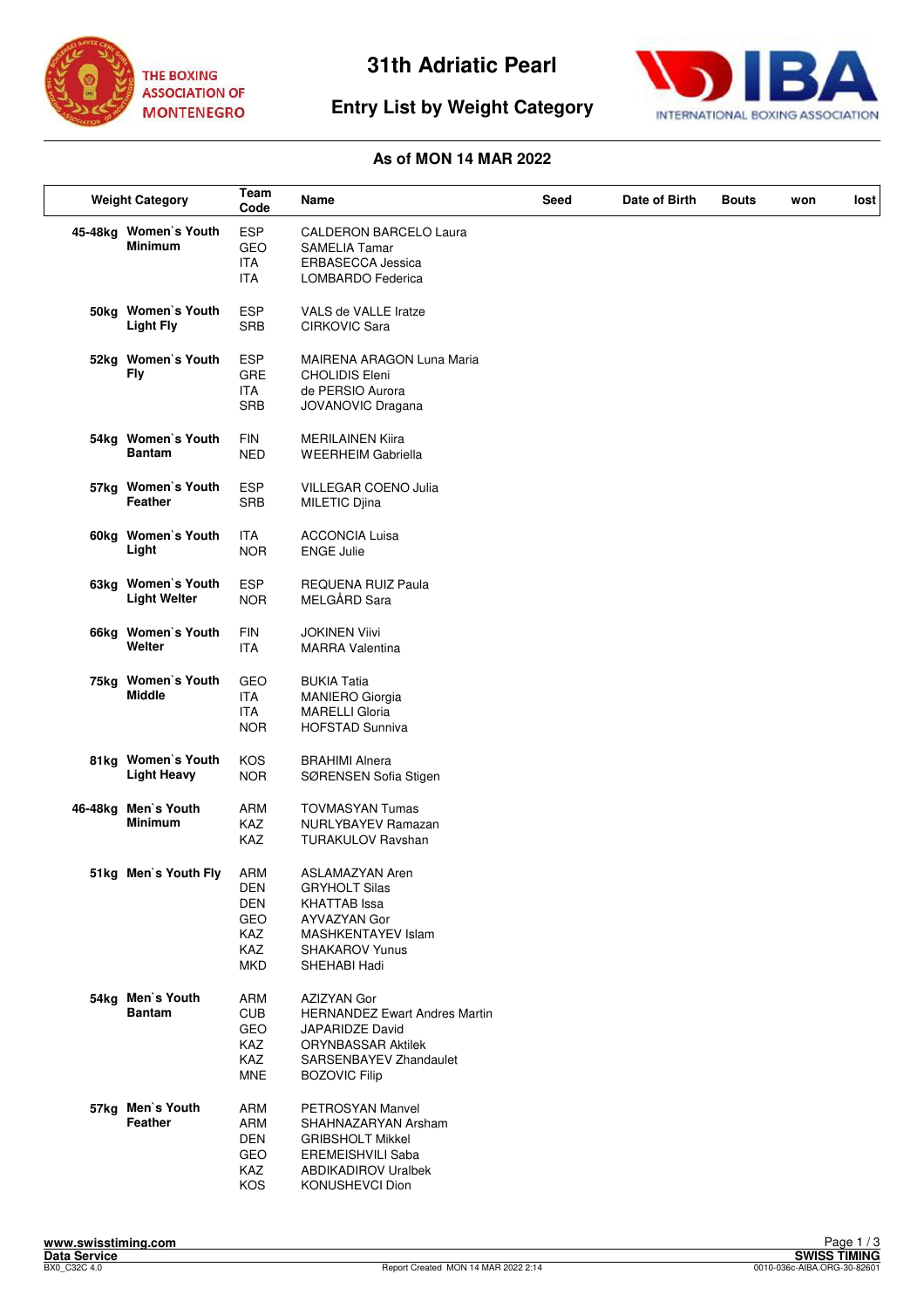





| <b>Weight Category</b> |                                         | Team<br>Code | Name                                      | Seed | Date of Birth | <b>Bouts</b> | won | lost |
|------------------------|-----------------------------------------|--------------|-------------------------------------------|------|---------------|--------------|-----|------|
|                        | 57kg Men's Youth                        | <b>MKD</b>   | <b>LIMA Leonard</b>                       |      |               |              |     |      |
|                        | Feather                                 | <b>SRB</b>   | DJUKANOVIC Darko                          |      |               |              |     |      |
|                        |                                         |              |                                           |      |               |              |     |      |
|                        | 60kg Men's Youth                        | ARM          | <b>ISRAYELYAN Erik</b>                    |      |               |              |     |      |
|                        | Light                                   | ARM          | SHAHVERDYAN Sargis                        |      |               |              |     |      |
|                        |                                         | CRO          | <b>GREGURIC Ante</b>                      |      |               |              |     |      |
|                        |                                         | GEO          | GORDULAVA Gocha                           |      |               |              |     |      |
|                        |                                         | KAZ          | PAIZILLAKHANOV Sardorkhon                 |      |               |              |     |      |
|                        |                                         | KOS          | <b>BERISHA Planet</b>                     |      |               |              |     |      |
|                        |                                         | <b>MKD</b>   | <b>ALIU Enes</b>                          |      |               |              |     |      |
|                        |                                         | SRB          | <b>DZIDA Filip</b>                        |      |               |              |     |      |
|                        |                                         |              |                                           |      |               |              |     |      |
|                        | 63.5kg Men's Youth Lite                 | ARM          | MKRTCHYAN Artur                           |      |               |              |     |      |
|                        | Welter                                  | <b>FIN</b>   | <b>SUHONEN Johannes</b>                   |      |               |              |     |      |
|                        |                                         | <b>GRE</b>   | <b>KOSTOUROS Panagiotis</b>               |      |               |              |     |      |
|                        |                                         | KAZ          | YERMEK Yerassyl                           |      |               |              |     |      |
|                        |                                         | KAZ          | <b>KAZBEK Tair</b>                        |      |               |              |     |      |
|                        |                                         | <b>SRB</b>   | <b>CINGELIC Uros</b>                      |      |               |              |     |      |
|                        |                                         | <b>UKR</b>   | SAPIZHAK Oleh                             |      |               |              |     |      |
|                        |                                         |              |                                           |      |               |              |     |      |
|                        | 67kg Men's Youth                        | ALB          | <b>ALLUCA Jemin</b>                       |      |               |              |     |      |
|                        | Welter                                  | ARM          | <b>HAKOBYAN Ares</b>                      |      |               |              |     |      |
|                        |                                         | <b>CUB</b>   | <b>MENA Jorge Daniel Forcades</b>         |      |               |              |     |      |
|                        |                                         | <b>DEN</b>   | <b>BAUER Lukas</b>                        |      |               |              |     |      |
|                        |                                         | GEO          | NAMAZOV Mehman                            |      |               |              |     |      |
|                        |                                         | KAZ          | <b>SHAKHAR Ruslan</b>                     |      |               |              |     |      |
|                        |                                         | KAZ          | <b>SMAN Abylay</b>                        |      |               |              |     |      |
|                        |                                         | <b>SRB</b>   | <b>VELJOVIC Uros</b>                      |      |               |              |     |      |
|                        |                                         |              |                                           |      |               |              |     |      |
|                        | 71kg Men's Youth<br><b>Light Middle</b> | ARM<br>ARM   | <b>ANTANOSYAN Garik</b><br>SARGSYAN Haiko |      |               |              |     |      |
|                        |                                         | DEN          | <b>HOVELING Victor</b>                    |      |               |              |     |      |
|                        |                                         | GEO          | <b>TODUA Givi</b>                         |      |               |              |     |      |
|                        |                                         | <b>GRE</b>   | <b>KARAITIS Christos</b>                  |      |               |              |     |      |
|                        |                                         | KAZ          | <b>TELEUBEK Arnur</b>                     |      |               |              |     |      |
|                        |                                         | KAZ          | <b>BAZAR Sagyndyk</b>                     |      |               |              |     |      |
|                        |                                         | KAZ          | <b>KARSAKOV Merey</b>                     |      |               |              |     |      |
|                        |                                         | <b>MNE</b>   | <b>MARINOVIC Vito</b>                     |      |               |              |     |      |
|                        |                                         | <b>SLO</b>   | <b>RASIC Luka</b>                         |      |               |              |     |      |
|                        |                                         |              |                                           |      |               |              |     |      |
|                        | 75kg Men's Youth                        | ARM          | <b>SARGSYAN Taron</b>                     |      |               |              |     |      |
|                        | <b>Middle</b>                           | CRO          | <b>DEBANIC Gabriel</b>                    |      |               |              |     |      |
|                        |                                         | <b>CUB</b>   | <b>AREA Kristhijan Barreras</b>           |      |               |              |     |      |
|                        |                                         | GEO          | <b>KVINIKADZE Saba</b>                    |      |               |              |     |      |
|                        |                                         | <b>KAZ</b>   | NIGMETOV Azamat                           |      |               |              |     |      |
|                        |                                         | KAZ          | SHAIKYBEKOV Dikhan                        |      |               |              |     |      |
|                        |                                         | KAZ          | SEITENOV Batyrkhan                        |      |               |              |     |      |
|                        |                                         | <b>NOR</b>   | ARSAEV Adam                               |      |               |              |     |      |
|                        |                                         | SRB          | SIMIC Rastko                              |      |               |              |     |      |
|                        | 80kg Men's Youth                        | ARM          | <b>ADAMYAN Hamlet</b>                     |      |               |              |     |      |
|                        | <b>Light Heavy</b>                      | <b>CUB</b>   | VALIENTE Luis Frank Reynoso               |      |               |              |     |      |
|                        |                                         | <b>GRE</b>   | <b>TSAMALIDIS Michail</b>                 |      |               |              |     |      |
|                        |                                         | <b>KAZ</b>   | <b>YERKIN Serzhan</b>                     |      |               |              |     |      |
|                        |                                         | <b>NOR</b>   | DAHL Dennis Bøe                           |      |               |              |     |      |
|                        |                                         | <b>SRB</b>   | PIZURICA Marko                            |      |               |              |     |      |
|                        |                                         |              |                                           |      |               |              |     |      |
|                        | 86kg Men's Youth                        | ARM          | ALEKSANYAN Aghvan                         |      |               |              |     |      |
|                        | <b>Cruiser</b>                          | <b>CUB</b>   | <b>NOA Ronny Alvares</b>                  |      |               |              |     |      |
|                        |                                         | GEO          | DEKANOZISHVILI Giorgi                     |      |               |              |     |      |
|                        |                                         | KAZ          | <b>BAUYRZHAN Nurasyl</b>                  |      |               |              |     |      |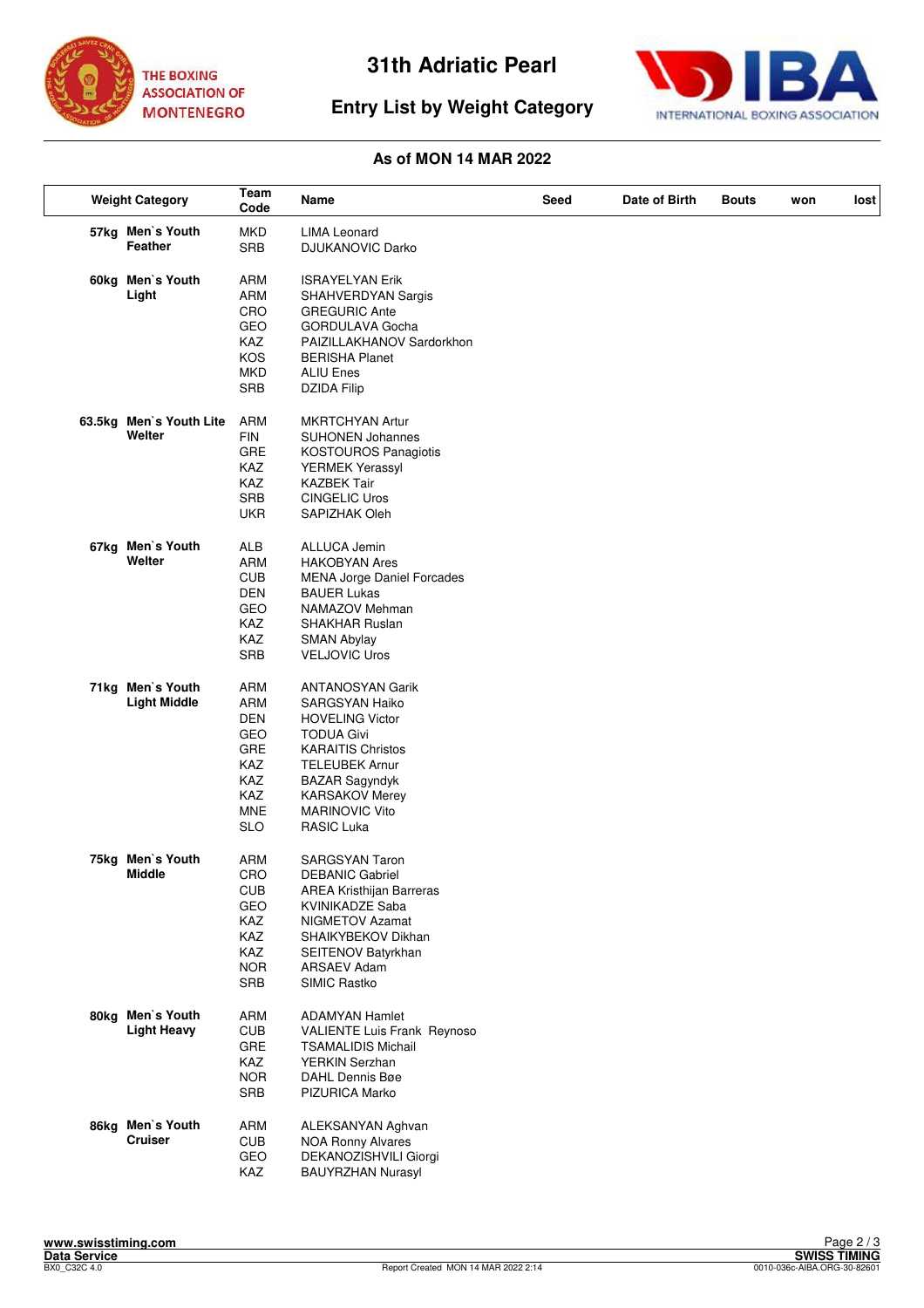



# **Entry List by Weight Category**

|       | <b>Weight Category</b>            | Team<br>Code                                                       | Name                                                                                                     | Seed | Date of Birth | <b>Bouts</b> | won | lost |
|-------|-----------------------------------|--------------------------------------------------------------------|----------------------------------------------------------------------------------------------------------|------|---------------|--------------|-----|------|
|       | 92kg Men's Youth<br>Haevy         | ARM<br><b>CUB</b><br><b>GRE</b><br><b>KOS</b>                      | <b>HOVAKIMYAN Avetik</b><br><b>RICARDO Adrian Fresneda</b><br><b>KEFALLINOS Isidoros</b><br>SYLA Donat   |      |               |              |     |      |
| +92ka | Men's Youth<br><b>Super Haevy</b> | <b>GEO</b><br><b>GRE</b><br><b>KAZ</b><br><b>KAZ</b><br><b>SLO</b> | <b>SHARIKADZE Tariel</b><br><b>ZISIS Petros</b><br>YERMOLENKO Ivan<br>ABSADYKOV Yernar<br>JANUZAJ Djelon |      |               |              |     |      |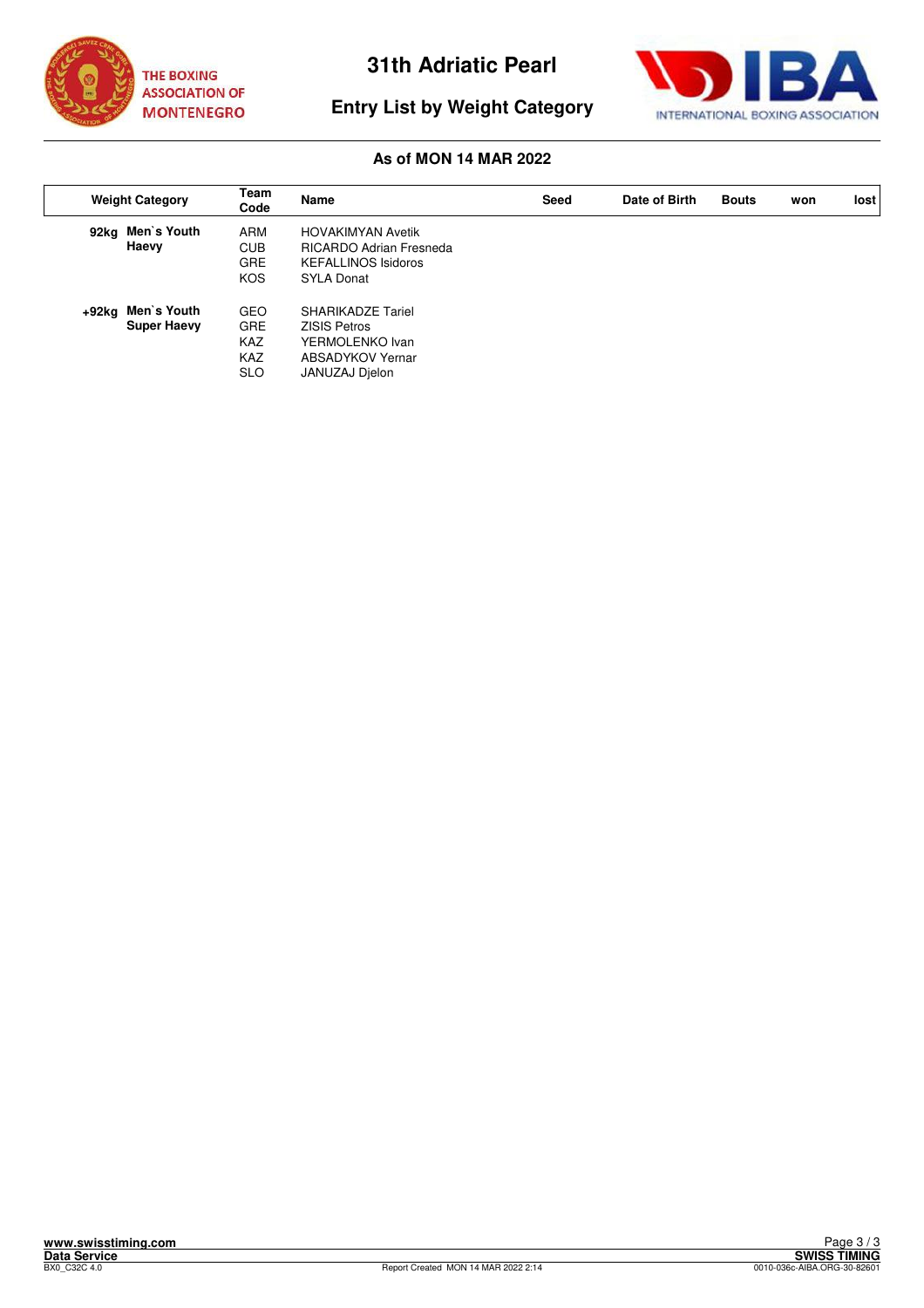





| Team                         | Name                                           | Seed | Gender | Weight<br>Category | Date of Birth | <b>Bouts</b> | won | lost |
|------------------------------|------------------------------------------------|------|--------|--------------------|---------------|--------------|-----|------|
| <b>ALB</b>                   | <b>Albania</b>                                 |      |        |                    |               |              |     |      |
|                              | ALLUCA Jemin                                   |      | M      | 67kg               |               |              |     |      |
| ARM<br>$\blacksquare$        | <b>Armenia</b>                                 |      |        |                    |               |              |     |      |
|                              | <b>TOVMASYAN Tumas</b>                         |      | м      | 46-48kg            |               |              |     |      |
|                              | <b>ASLAMAZYAN Aren</b>                         |      | M      | 51kg               |               |              |     |      |
|                              | AZIZYAN Gor                                    |      | M      | 54kg               |               |              |     |      |
|                              | PETROSYAN Manvel                               |      | M      | 57kg               |               |              |     |      |
|                              | SHAHNAZARYAN Arsham                            |      | M      | 57kg               |               |              |     |      |
|                              | <b>ISRAYELYAN Erik</b>                         |      | M      | 60kg               |               |              |     |      |
|                              | SHAHVERDYAN Sargis                             |      | M      | 60kg               |               |              |     |      |
|                              | <b>MKRTCHYAN Artur</b>                         |      | M      | 63.5kg             |               |              |     |      |
|                              | <b>HAKOBYAN Ares</b>                           |      | M      | 67kg               |               |              |     |      |
|                              | <b>ANTANOSYAN Garik</b>                        |      | M<br>M | 71kg               |               |              |     |      |
|                              | <b>SARGSYAN Haiko</b><br><b>SARGSYAN Taron</b> |      | M      | 71kg<br>75kg       |               |              |     |      |
|                              | <b>ADAMYAN Hamlet</b>                          |      | M      | 80kg               |               |              |     |      |
|                              | ALEKSANYAN Aghvan                              |      | M      | 86kg               |               |              |     |      |
|                              | <b>HOVAKIMYAN Avetik</b>                       |      | M      | 92kg               |               |              |     |      |
| <b>CRO</b><br>$\blacksquare$ | Croatia                                        |      |        |                    |               |              |     |      |
|                              | <b>GREGURIC Ante</b>                           |      | M      | 60kg               |               |              |     |      |
|                              | <b>DEBANIC Gabriel</b>                         |      | M      | 75kg               |               |              |     |      |
| <b>CUB</b><br>$\blacksquare$ | Cuba                                           |      |        |                    |               |              |     |      |
|                              | <b>HERNANDEZ Ewart Andres Martin</b>           |      | М      | 54kg               |               |              |     |      |
|                              | <b>MENA Jorge Daniel Forcades</b>              |      | M      | 67kg               |               |              |     |      |
|                              | <b>AREA Kristhijan Barreras</b>                |      | M      | 75kg               |               |              |     |      |
|                              | VALIENTE Luis Frank Reynoso                    |      | M      | 80kg               |               |              |     |      |
|                              | <b>NOA Ronny Alvares</b>                       |      | M      | 86kg               |               |              |     |      |
|                              | <b>RICARDO Adrian Fresneda</b>                 |      | M      | 92kg               |               |              |     |      |
| <b>DEN</b><br>$\blacksquare$ | <b>Denmark</b>                                 |      |        |                    |               |              |     |      |
|                              | <b>GRYHOLT Silas</b>                           |      | M      | 51kg               |               |              |     |      |
|                              | <b>KHATTAB</b> Issa                            |      | M      | 51kg               |               |              |     |      |
|                              | <b>GRIBSHOLT Mikkel</b>                        |      | M      | 57kg               |               |              |     |      |
|                              | <b>BAUER Lukas</b><br><b>HOVELING Victor</b>   |      | M<br>M | 67kg<br>71kg       |               |              |     |      |
|                              |                                                |      |        |                    |               |              |     |      |
| <b>ESP</b>                   | Spain<br><b>CALDERON BARCELO Laura</b>         |      | W      |                    |               |              |     |      |
|                              | VALS de VALLE Iratze                           |      | W      | 45-48kg<br>50kg    |               |              |     |      |
|                              | MAIRENA ARAGON Luna Maria                      |      | W      | 52kg               |               |              |     |      |
|                              | VILLEGAR COENO Julia                           |      | W      | 57kg               |               |              |     |      |
|                              | REQUENA RUIZ Paula                             |      | W      | 63kg               |               |              |     |      |
| <b>FIN</b>                   | <b>Finland</b>                                 |      |        |                    |               |              |     |      |
|                              | <b>SUHONEN Johannes</b>                        |      | М      | 63.5kg             |               |              |     |      |
|                              | <b>MERILAINEN Kiira</b>                        |      | W      | 54kg               |               |              |     |      |
|                              | <b>JOKINEN Viivi</b>                           |      | W      | 66kg               |               |              |     |      |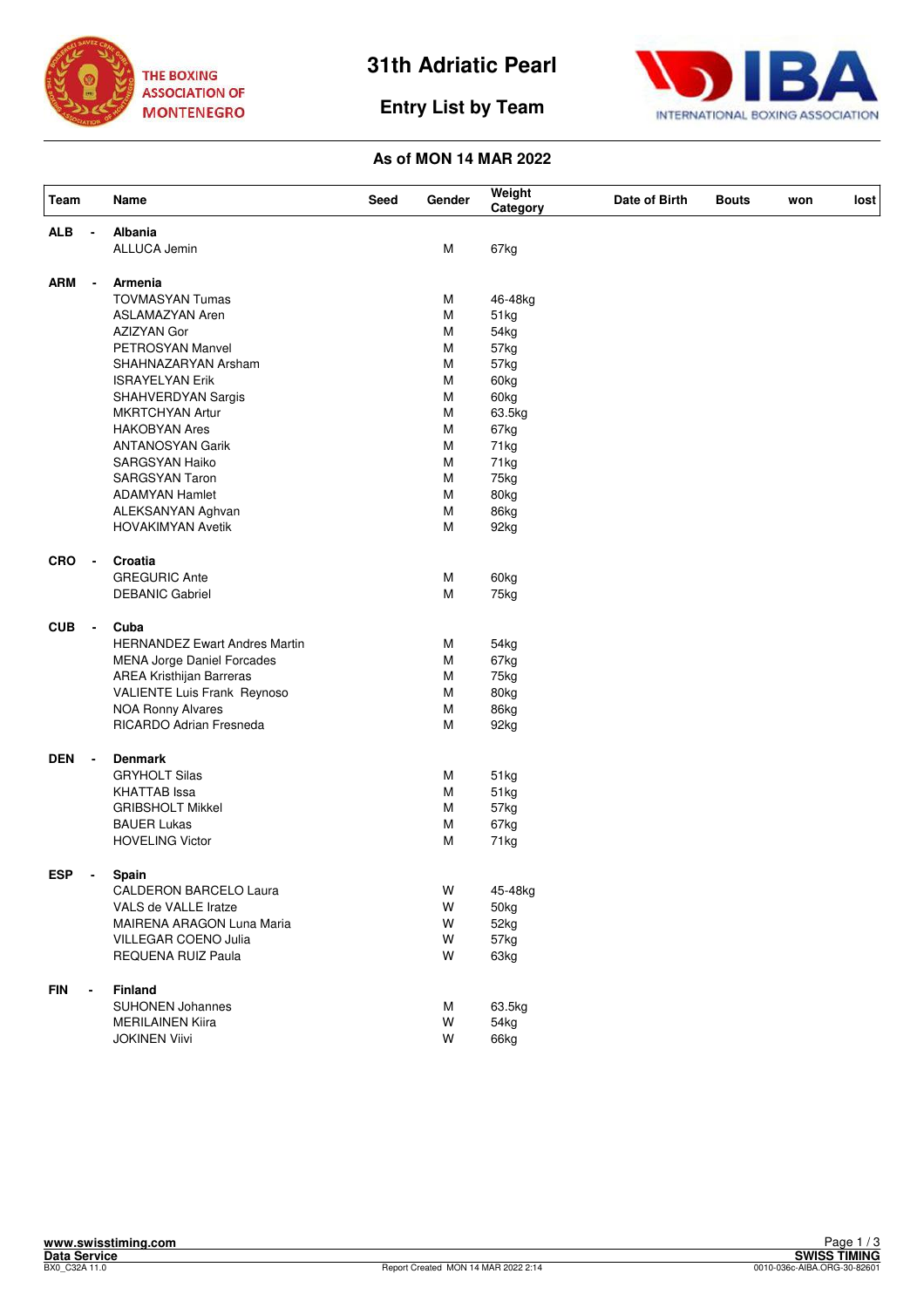





| Team                                   | Name                        | Seed | Gender | Weight<br>Category | Date of Birth | <b>Bouts</b> | won | lost |
|----------------------------------------|-----------------------------|------|--------|--------------------|---------------|--------------|-----|------|
| <b>GEO</b><br>$\overline{\phantom{a}}$ | Georgia                     |      |        |                    |               |              |     |      |
|                                        | AYVAZYAN Gor                |      | M      | 51kg               |               |              |     |      |
|                                        | <b>JAPARIDZE David</b>      |      | M      | 54kg               |               |              |     |      |
|                                        | <b>EREMEISHVILI Saba</b>    |      | M      | 57kg               |               |              |     |      |
|                                        | GORDULAVA Gocha             |      | M      | 60kg               |               |              |     |      |
|                                        | NAMAZOV Mehman              |      | M      | 67kg               |               |              |     |      |
|                                        | <b>TODUA Givi</b>           |      | M      | 71kg               |               |              |     |      |
|                                        | KVINIKADZE Saba             |      | M      | 75kg               |               |              |     |      |
|                                        | DEKANOZISHVILI Giorgi       |      | M      | 86kg               |               |              |     |      |
|                                        | <b>SHARIKADZE Tariel</b>    |      | M      | $+92kg$            |               |              |     |      |
|                                        | <b>SAMELIA Tamar</b>        |      | W      | 45-48kg            |               |              |     |      |
|                                        | <b>BUKIA Tatia</b>          |      | W      | 75kg               |               |              |     |      |
| GRE                                    | Greece                      |      |        |                    |               |              |     |      |
|                                        | <b>KOSTOUROS Panagiotis</b> |      | М      | 63.5kg             |               |              |     |      |
|                                        | <b>KARAITIS Christos</b>    |      | М      | 71kg               |               |              |     |      |
|                                        | <b>TSAMALIDIS Michail</b>   |      | M      | 80kg               |               |              |     |      |
|                                        | <b>KEFALLINOS Isidoros</b>  |      | M      | 92kg               |               |              |     |      |
|                                        | <b>ZISIS Petros</b>         |      | M      | $+92kg$            |               |              |     |      |
|                                        | <b>CHOLIDIS Eleni</b>       |      | W      | 52kg               |               |              |     |      |
| <b>ITA</b><br>$\blacksquare$           | Italy                       |      |        |                    |               |              |     |      |
|                                        | ERBASECCA Jessica           |      | W      | 45-48kg            |               |              |     |      |
|                                        | LOMBARDO Federica           |      | W      | 45-48kg            |               |              |     |      |
|                                        | de PERSIO Aurora            |      | W      | 52kg               |               |              |     |      |
|                                        | <b>ACCONCIA Luisa</b>       |      | W      | 60kg               |               |              |     |      |
|                                        | <b>MARRA Valentina</b>      |      | W      | 66kg               |               |              |     |      |
|                                        | MANIERO Giorgia             |      | W      | 75kg               |               |              |     |      |
|                                        | <b>MARELLI Gloria</b>       |      | W      | 75kg               |               |              |     |      |
| <b>KAZ</b><br>$\sim$                   | Kazakhstan                  |      |        |                    |               |              |     |      |
|                                        | NURLYBAYEV Ramazan          |      | М      | 46-48kg            |               |              |     |      |
|                                        | <b>TURAKULOV Ravshan</b>    |      | M      | 46-48kg            |               |              |     |      |
|                                        | MASHKENTAYEV Islam          |      | M      | 51kg               |               |              |     |      |
|                                        | <b>SHAKAROV Yunus</b>       |      | М      | 51kg               |               |              |     |      |
|                                        | <b>ORYNBASSAR Aktilek</b>   |      | M      | 54kg               |               |              |     |      |
|                                        | SARSENBAYEV Zhandaulet      |      | M      | 54kg               |               |              |     |      |
|                                        | <b>ABDIKADIROV Uralbek</b>  |      | М      | 57kg               |               |              |     |      |
|                                        | PAIZILLAKHANOV Sardorkhon   |      | M      | 60kg               |               |              |     |      |
|                                        | <b>YERMEK Yerassyl</b>      |      | M      | 63.5kg             |               |              |     |      |
|                                        | <b>KAZBEK Tair</b>          |      | M      | 63.5kg             |               |              |     |      |
|                                        | <b>SHAKHAR Ruslan</b>       |      | M      | 67kg               |               |              |     |      |
|                                        | <b>SMAN Abylay</b>          |      | М      | 67kg               |               |              |     |      |
|                                        | <b>TELEUBEK Arnur</b>       |      | м      | 71kg               |               |              |     |      |
|                                        | <b>BAZAR Sagyndyk</b>       |      | M      | 71kg               |               |              |     |      |
|                                        | <b>KARSAKOV Merey</b>       |      | M      | 71kg               |               |              |     |      |
|                                        | <b>NIGMETOV Azamat</b>      |      | М      | 75kg               |               |              |     |      |
|                                        | SHAIKYBEKOV Dikhan          |      | м      | 75kg               |               |              |     |      |
|                                        | SEITENOV Batyrkhan          |      | M      | 75kg               |               |              |     |      |
|                                        | <b>YERKIN Serzhan</b>       |      | M      | 80kg               |               |              |     |      |
|                                        | <b>BAUYRZHAN Nurasyl</b>    |      | M      | 86kg               |               |              |     |      |
|                                        | YERMOLENKO Ivan             |      | М      | $+92kg$            |               |              |     |      |
|                                        | <b>ABSADYKOV Yernar</b>     |      | М      | $+92kg$            |               |              |     |      |
| KOS                                    | Kosovo                      |      |        |                    |               |              |     |      |
|                                        | KONUSHEVCI Dion             |      | М      | 57kg               |               |              |     |      |
|                                        | <b>BERISHA Planet</b>       |      | М      | 60kg               |               |              |     |      |
|                                        | <b>SYLA Donat</b>           |      | М      | 92kg               |               |              |     |      |
|                                        | <b>BRAHIMI Alnera</b>       |      | W      | 81kg               |               |              |     |      |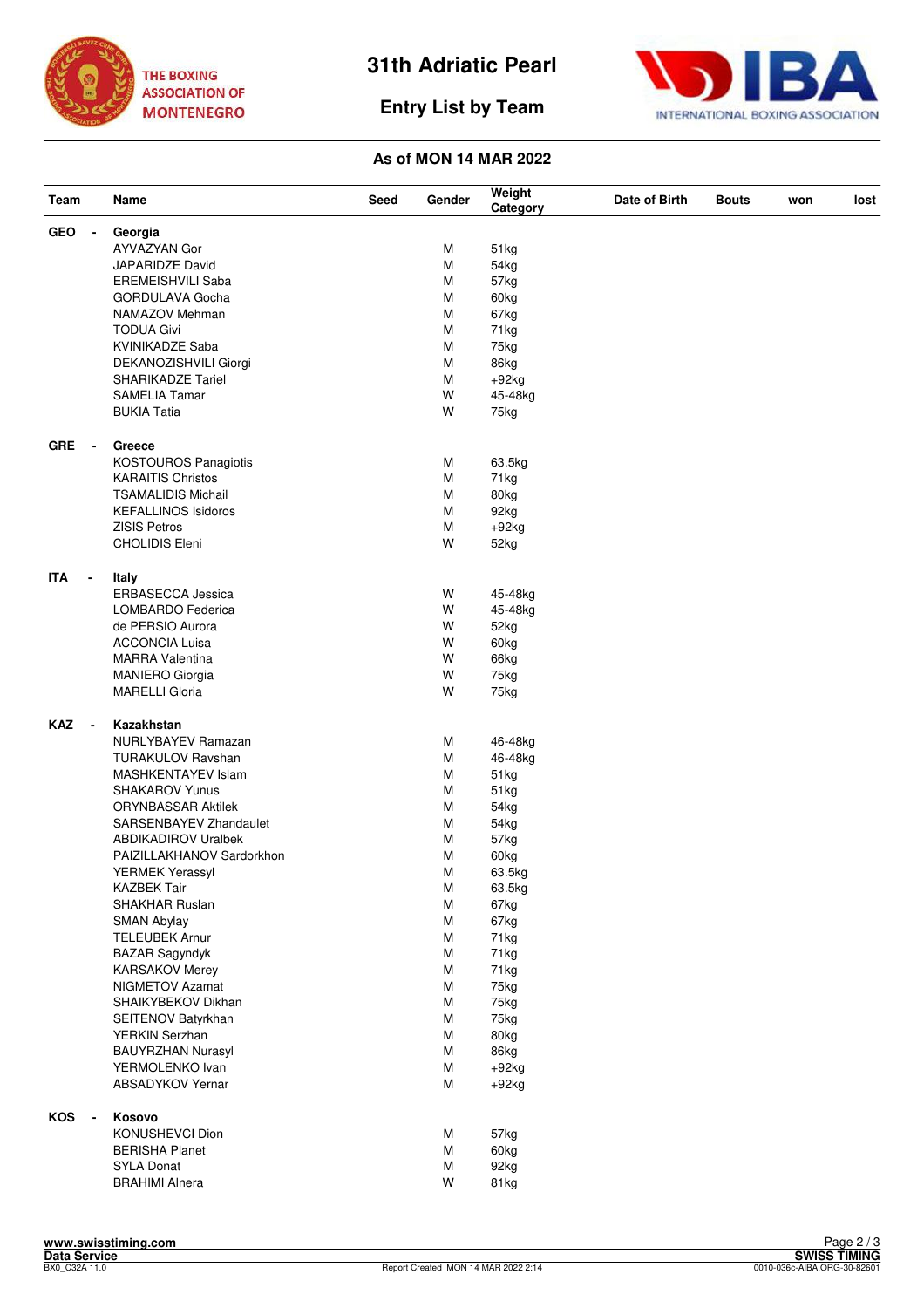

**Entry List by Team**



# **As of MON 14 MAR 2022**

| Team       |                          | Name                      | Seed | Gender    | Weight<br>Category | Date of Birth | <b>Bouts</b> | won | lost |
|------------|--------------------------|---------------------------|------|-----------|--------------------|---------------|--------------|-----|------|
| <b>MKD</b> | $\blacksquare$           | North Macedonia           |      |           |                    |               |              |     |      |
|            |                          | SHEHABI Hadi              |      | M         | 51kg               |               |              |     |      |
|            |                          | <b>LIMA Leonard</b>       |      | M         | 57kg               |               |              |     |      |
|            |                          | <b>ALIU Enes</b>          |      | M         | 60 <sub>kg</sub>   |               |              |     |      |
| <b>MNE</b> | $\overline{\phantom{a}}$ | Montenegro                |      |           |                    |               |              |     |      |
|            |                          | <b>BOZOVIC Filip</b>      |      | M         | 54kg               |               |              |     |      |
|            |                          | <b>MARINOVIC Vito</b>     |      | M         | 71kg               |               |              |     |      |
| <b>NED</b> | $\blacksquare$           | <b>Netherlands</b>        |      |           |                    |               |              |     |      |
|            |                          | <b>WEERHEIM Gabriella</b> |      | W         | 54 <sub>kg</sub>   |               |              |     |      |
| <b>NOR</b> | $\blacksquare$           | Norway                    |      |           |                    |               |              |     |      |
|            |                          | <b>ARSAEV Adam</b>        |      | M         | 75kg               |               |              |     |      |
|            |                          | DAHL Dennis Bøe           |      | M         | 80kg               |               |              |     |      |
|            |                          | <b>ENGE Julie</b>         |      | W         | 60kg               |               |              |     |      |
|            |                          | MELGÅRD Sara              |      | W         | 63kg               |               |              |     |      |
|            |                          | <b>HOFSTAD Sunniva</b>    |      | W         | 75kg               |               |              |     |      |
|            |                          | SØRENSEN Sofia Stigen     |      | W         | 81kg               |               |              |     |      |
| <b>SLO</b> | $\blacksquare$           | Slovenia                  |      |           |                    |               |              |     |      |
|            |                          | <b>RASIC Luka</b>         |      | M         | 71kg               |               |              |     |      |
|            |                          | JANUZAJ Djelon            |      | M         | $+92kg$            |               |              |     |      |
| <b>SRB</b> | $\blacksquare$           | Serbia                    |      |           |                    |               |              |     |      |
|            |                          | <b>DJUKANOVIC Darko</b>   |      | M         | 57kg               |               |              |     |      |
|            |                          | <b>DZIDA Filip</b>        |      | ${\sf M}$ | 60kg               |               |              |     |      |
|            |                          | <b>CINGELIC Uros</b>      |      | M         | 63.5kg             |               |              |     |      |
|            |                          | <b>VELJOVIC Uros</b>      |      | M         | 67kg               |               |              |     |      |
|            |                          | SIMIC Rastko              |      | M         | 75kg               |               |              |     |      |
|            |                          | <b>PIZURICA Marko</b>     |      | M         | 80kg               |               |              |     |      |
|            |                          | <b>CIRKOVIC Sara</b>      |      | W         | 50kg               |               |              |     |      |
|            |                          | JOVANOVIC Dragana         |      | W         | 52kg               |               |              |     |      |
|            |                          | MILETIC Djina             |      | W         | 57kg               |               |              |     |      |
| <b>UKR</b> |                          | <b>Ukraine</b>            |      |           |                    |               |              |     |      |
|            |                          | SAPIZHAK Oleh             |      | M         | 63.5kg             |               |              |     |      |

**LEGEND**

**M** Men **W** Women

**www.swisstiming.com**

**Data Service SWISS TIMING** Exage 37.3<br>
BXVISS TIMING<br>
Beport Created MON 14 MAR 2022 2:14 0010-036c-AIBA.ORG-30-82601 Page 3 / 3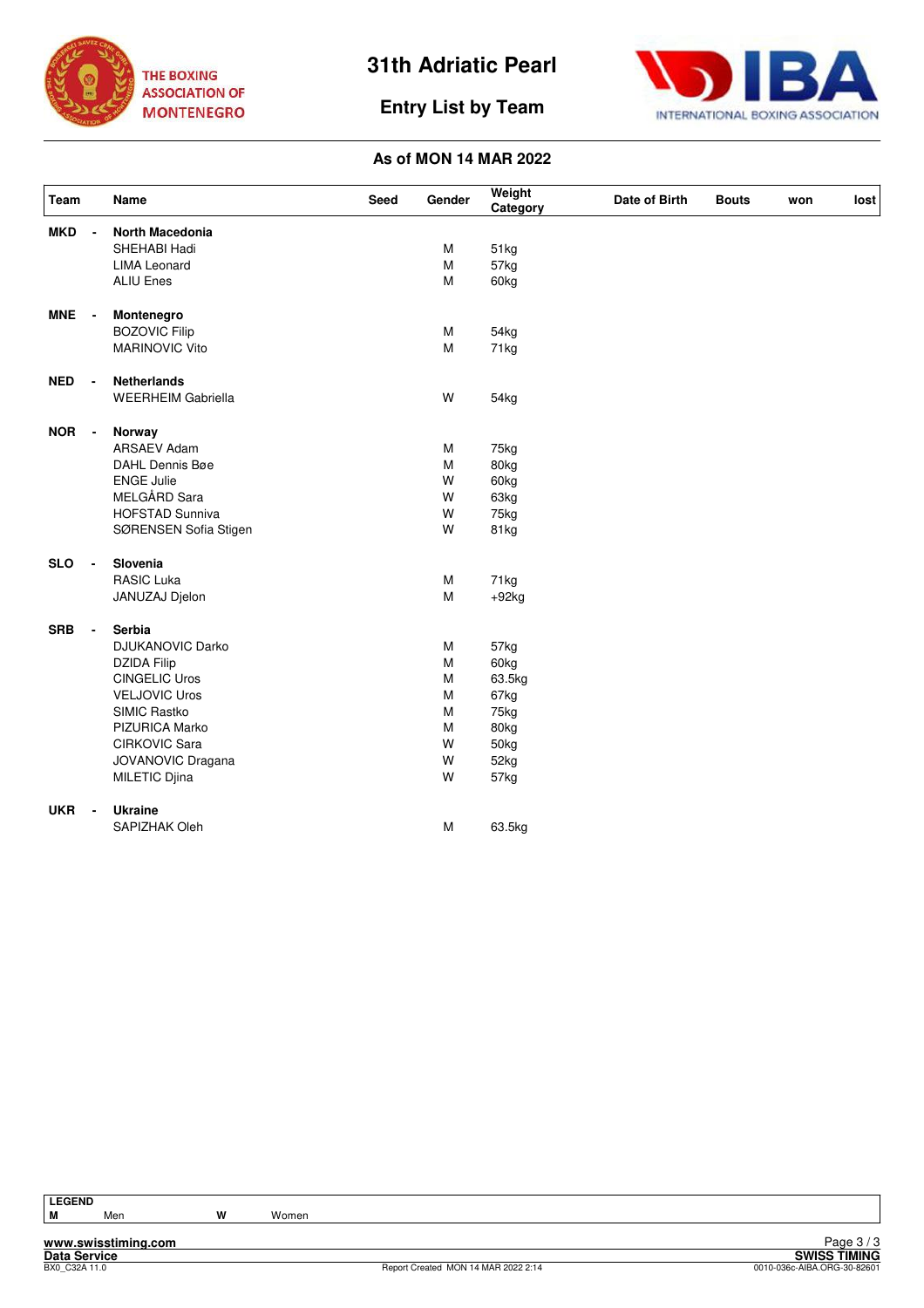# 31<sup>th</sup> Adriatic Pearl

8 -14 March 2022 / Budva, Montengro

# COMPETITION PLAN

|                |             |             |                |                |                |                | WOMEN'S YOUTH (26) |                |              |                |    |                |    |       |                |                |                |                |                | MEN'S YOUTH (85) |                |                |                |                |                |                |                |                |
|----------------|-------------|-------------|----------------|----------------|----------------|----------------|--------------------|----------------|--------------|----------------|----|----------------|----|-------|----------------|----------------|----------------|----------------|----------------|------------------|----------------|----------------|----------------|----------------|----------------|----------------|----------------|----------------|
|                |             |             | 48             | 50             | 52             | 54             | 57                 | 60             | 63           | 66             | 70 | 75             | 81 | $+81$ | 48             | 51             | 54             | 57             | 60             | 63.5             | 67             | 71             | 75             | 80             | 86             | 92             | $+92$          | Σ              |
|                |             | Boxers:     | 4              | $\overline{2}$ | 4              | $\overline{2}$ | $\overline{2}$     | $\overline{2}$ | $\mathbf{2}$ | $\overline{2}$ |    | $\overline{a}$ | 2  |       | 3              | $\overline{7}$ | 6              | 8              | 8              | 7                | 8              | 10             | 9              | 6              | 4              | 4              | 5              | 111            |
| <b>SESSION</b> | <b>DATE</b> | <b>TIME</b> |                |                |                |                |                    |                |              |                |    |                |    |       |                |                |                |                |                |                  |                |                |                |                |                |                |                |                |
| Session 1      | 09.03       | 12.00h      |                |                |                |                |                    |                |              |                |    |                |    |       |                |                |                | $\overline{4}$ | $\overline{4}$ |                  |                |                |                |                |                |                |                | 8              |
| Session 2      |             | 15.00h      |                |                |                |                |                    |                |              |                |    |                |    |       |                |                | 2              |                |                |                  | $\overline{4}$ | $\overline{2}$ | $\mathbf{1}$   |                |                |                | $\mathbf{1}$   | 10             |
| Session 3      | 10.03       | 12.00h      |                |                |                |                |                    |                |              |                |    |                |    |       |                |                |                |                |                |                  |                | 4              | 4              |                |                |                |                | 8              |
| Session 4      |             | 15.00h      |                |                |                |                |                    |                |              |                |    |                |    |       |                | 3              | $\overline{2}$ |                |                | 3                |                |                |                | $\overline{2}$ |                |                |                | 10             |
| Session 5      |             | 12.00h      | $\overline{2}$ |                | $\overline{2}$ |                |                    |                |              |                |    | $\overline{2}$ |    |       |                |                |                |                |                |                  |                |                |                |                |                |                |                | 6              |
| Session 6      | 11.03       | 15.00h      |                |                |                |                |                    |                |              |                |    |                |    |       | $\mathbf{1}$   |                |                |                |                |                  | $\overline{2}$ |                |                |                | $\overline{2}$ |                | $\overline{2}$ | $\overline{7}$ |
| Session 7      |             | 12.00h      |                |                |                |                |                    |                |              |                |    |                |    |       |                | $\overline{2}$ |                | $\overline{2}$ | $\overline{2}$ | $\overline{2}$   |                |                |                |                |                |                |                | 8              |
| Session 8      | 12.03       | 15.00h      |                |                |                |                |                    |                |              |                |    |                |    |       |                |                |                |                |                |                  |                | $\overline{2}$ | $\overline{2}$ | $\overline{2}$ |                | $\overline{2}$ |                | 8              |
| Session 9      |             | 12.00h      | $\mathbf{1}$   | 1              | $\mathbf{1}$   | 1              | 1                  | 1              | 1            | 1              |    |                |    |       |                |                |                |                |                |                  |                |                |                |                |                |                |                | 8              |
| Session 10     | 13.03       | 15.00h      |                |                |                |                |                    |                |              |                |    | $\mathbf{1}$   | 1  |       | $\mathbf{1}$   | 1              | $\mathbf{1}$   | $\mathbf 1$    | $\mathbf{1}$   | 1                | $\mathbf{1}$   | $\mathbf{1}$   | $\mathbf{1}$   | 1              | 1              | $\mathbf{1}$   | $\mathbf{1}$   | 15             |
|                |             | Bouts:      | 3              |                | 3              | 1              | 1                  | 1              |              | 1              |    | 3              | 1  |       | $\overline{2}$ | 6              | 5              | $\overline{7}$ | 7              | 6                | $\overline{7}$ | 9              | 8              | 5              | 3              | 3              | 4              | 88             |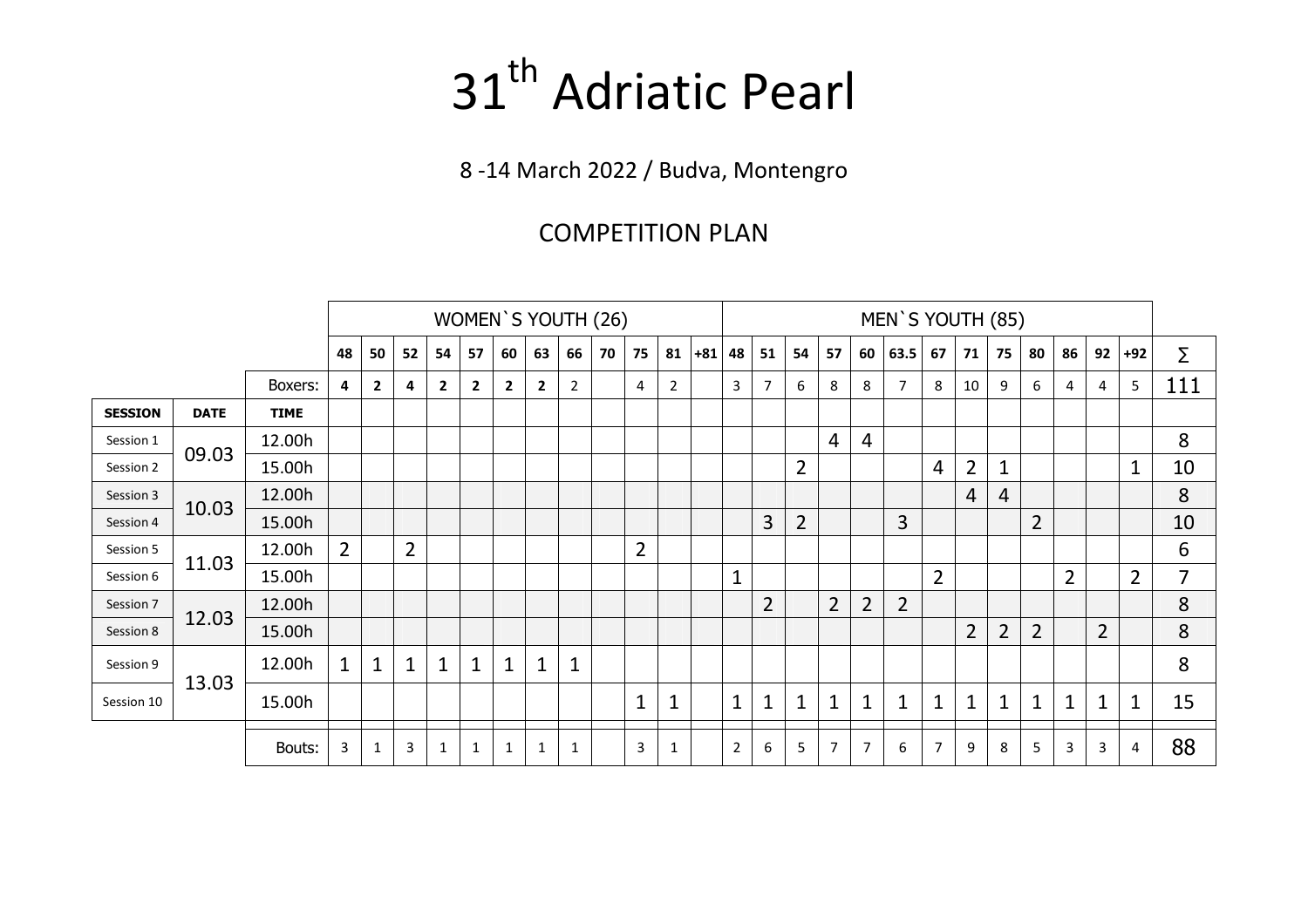



# **Women`s Youth Minimum (45-48 kg)**

**Draw Sheet**

# **As of MON 14 MAR 2022**



**NOTES**

Sorting order for ranked 3rd: from semifinals, first, loser against the gold medallist, second, loser against the silver medallist. For ranked 5th: from quarterfinals, same criteria to list the first two losers and then, loser against 1st listed with ranking 3, then 2nd listed with ranking 3.

**LEGEND**

**Win on points** 

**www.swisstiming.com**<br>Data Service<br>BXW048 C75 1.0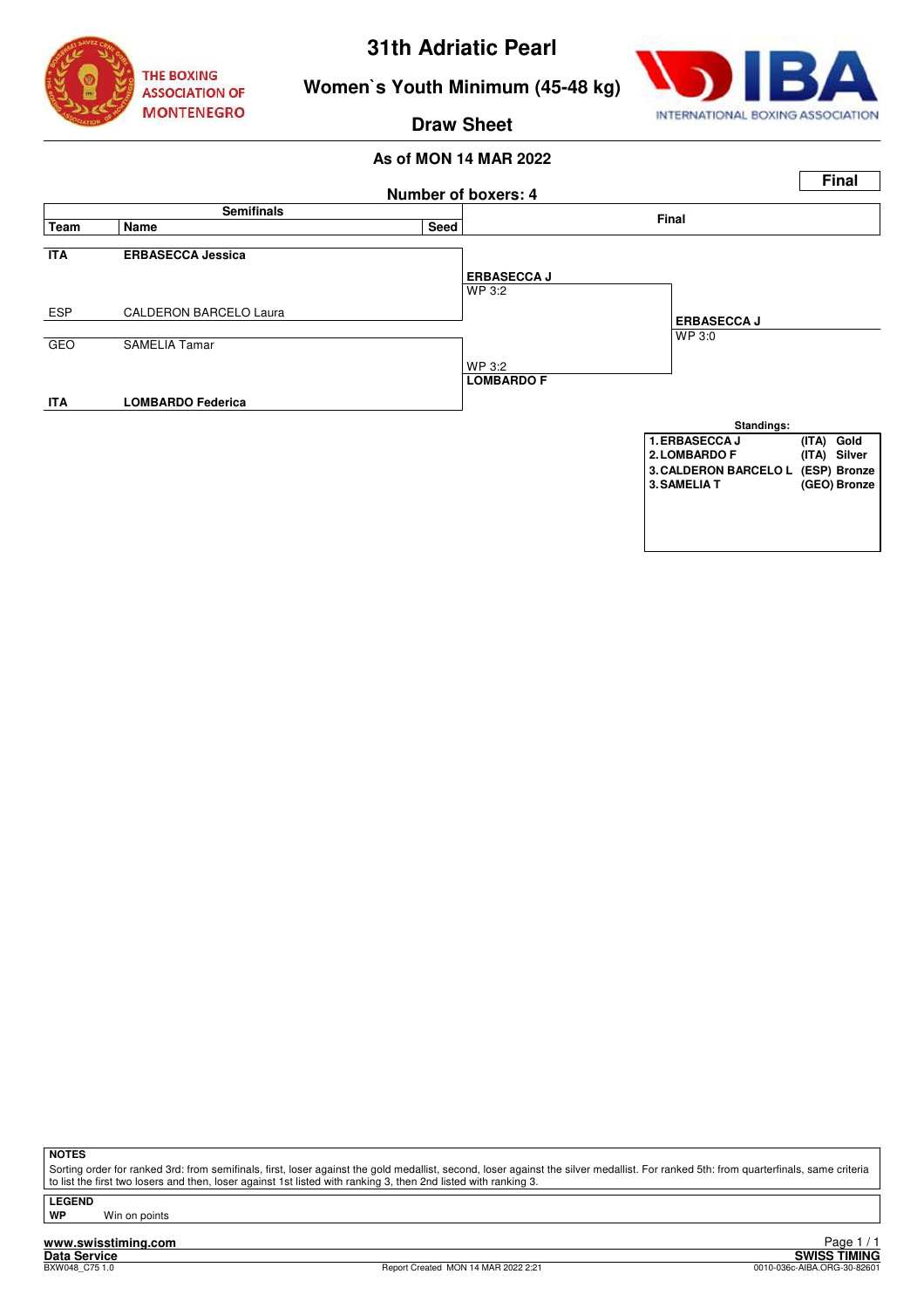

**Women`s Youth Light Fly (50 kg)**



### **Draw Sheet**

# **As of MON 14 MAR 2022**

|            |                             |                            |                      | <b>Final</b> |
|------------|-----------------------------|----------------------------|----------------------|--------------|
|            |                             | <b>Number of boxers: 2</b> |                      |              |
|            |                             | <b>Finals</b>              |                      |              |
| Team       | Name                        | Seed                       |                      |              |
|            |                             |                            |                      |              |
| <b>ESP</b> | <b>VALS de VALLE Iratze</b> |                            |                      |              |
|            |                             |                            | <b>CIRKOVIC Sara</b> |              |
|            |                             |                            | WP 5:0               |              |
| <b>SRB</b> | <b>CIRKOVIC Sara</b>        |                            | Bout                 |              |
|            |                             |                            |                      |              |
|            |                             |                            |                      |              |

| Standings:           |              |
|----------------------|--------------|
| <b>1. CIRKOVIC S</b> | (SRB) Gold   |
| 2. VALS de VALLE I   | (ESP) Silver |
|                      |              |
|                      |              |
|                      |              |
|                      |              |
|                      |              |
|                      |              |

**NOTES**

Sorting order for ranked 3rd: from semifinals, first, loser against the gold medallist, second, loser against the silver medallist. For ranked 5th: from quarterfinals, same criteria to list the first two losers and then, loser against 1st listed with ranking 3, then 2nd listed with ranking 3.

**LEGEND**

**Win on points** 

**www.swisstiming.com Data Service SWISS TIMING**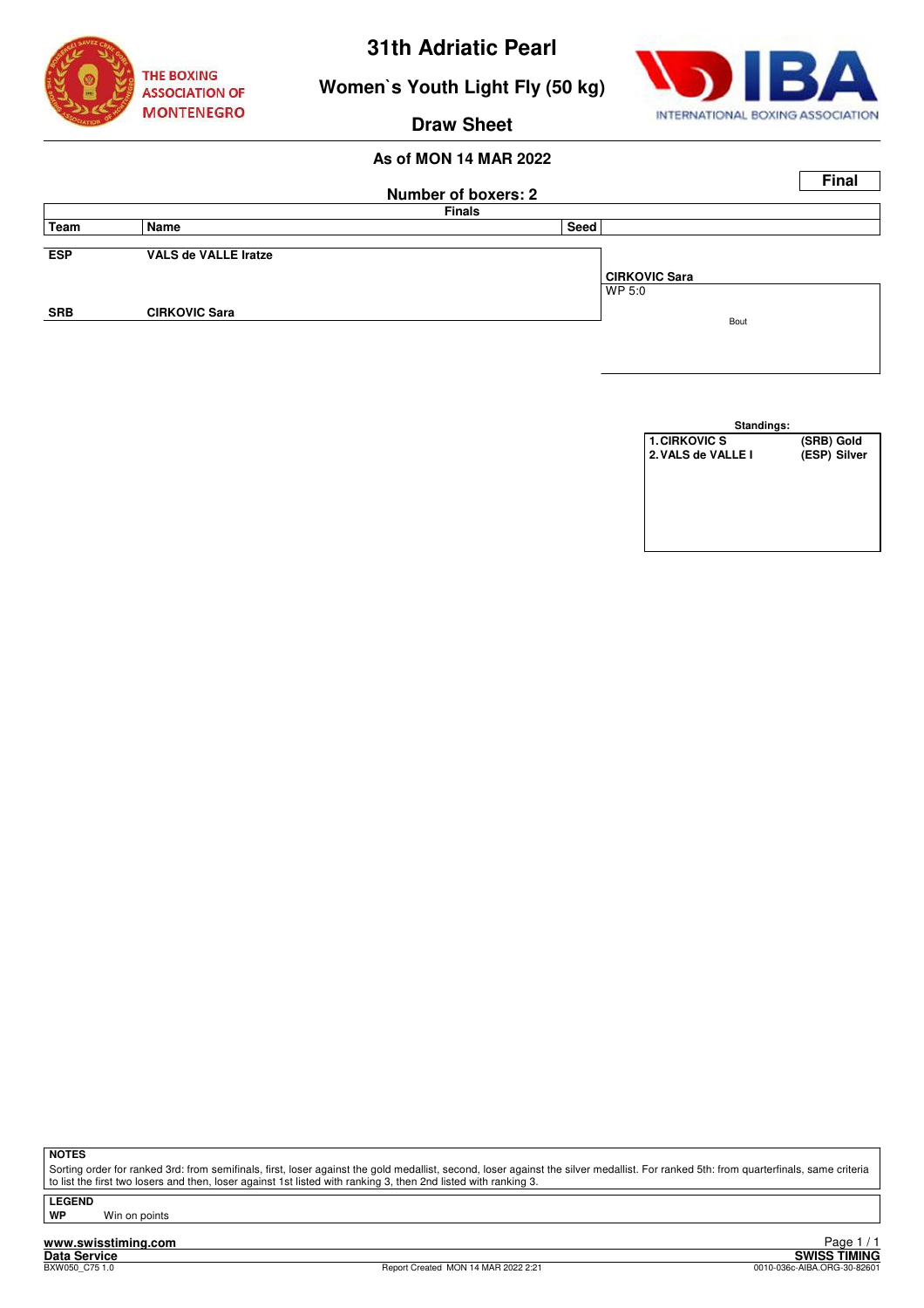

**Women`s Youth Fly (52 kg)**



**Draw Sheet**

# **As of MON 14 MAR 2022**



**NOTES**

Sorting order for ranked 3rd: from semifinals, first, loser against the gold medallist, second, loser against the silver medallist. For ranked 5th: from quarterfinals, same criteria to list the first two losers and then, loser against 1st listed with ranking 3, then 2nd listed with ranking 3.

**LEGEND**

**Win on points**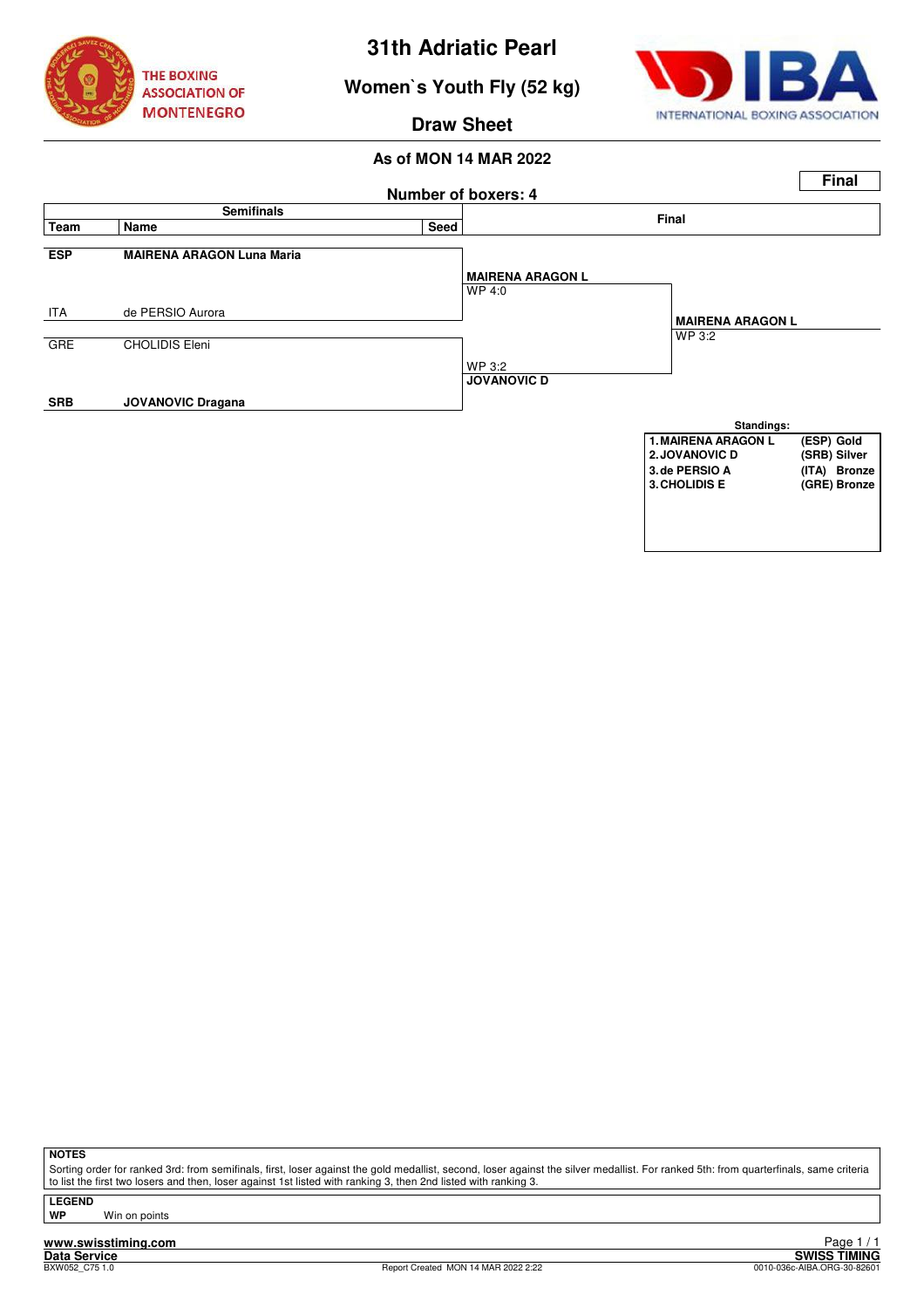

**Women`s Youth Bantam (54 kg)**



**Draw Sheet**

# **As of MON 14 MAR 2022**

|            |                           |                            | <b>Final</b>       |
|------------|---------------------------|----------------------------|--------------------|
|            |                           | <b>Number of boxers: 2</b> |                    |
|            |                           | <b>Finals</b>              |                    |
| Team       | Name                      | Seed                       |                    |
|            |                           |                            |                    |
| <b>FIN</b> | <b>MERILAINEN Kiira</b>   |                            |                    |
|            |                           |                            | WEERHEIM Gabriella |
|            |                           |                            | WP 5:0             |
| <b>NED</b> | <b>WEERHEIM Gabriella</b> |                            |                    |
|            |                           |                            | Bout               |
|            |                           |                            |                    |

| Standings:             |              |
|------------------------|--------------|
| <b>1. WEERHEIM G</b>   | (NED) Gold   |
| <b>2. MERILAINEN K</b> | (FIN) Silver |
|                        |              |
|                        |              |
|                        |              |
|                        |              |
|                        |              |
|                        |              |

**NOTES**

Sorting order for ranked 3rd: from semifinals, first, loser against the gold medallist, second, loser against the silver medallist. For ranked 5th: from quarterfinals, same criteria to list the first two losers and then, loser against 1st listed with ranking 3, then 2nd listed with ranking 3.

**LEGEND**

**Win on points** 

**www.swisstiming.com Data Service SWISS TIMING**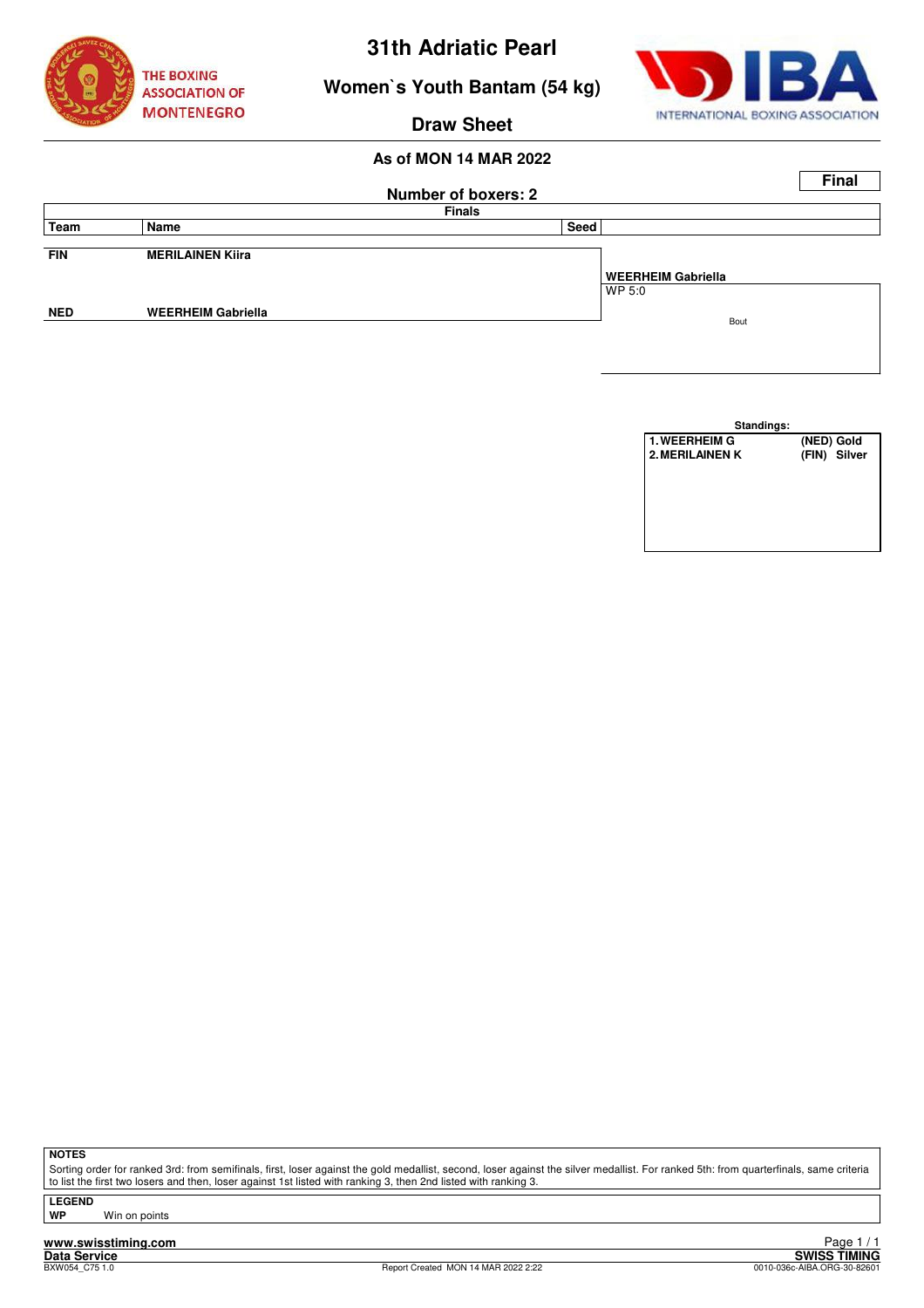

**Women`s Youth Feather (57 kg)**



**Draw Sheet**

# **As of MON 14 MAR 2022**

|            |                             |                     |                             | <b>Final</b> |
|------------|-----------------------------|---------------------|-----------------------------|--------------|
|            |                             | Number of boxers: 2 |                             |              |
|            |                             | <b>Finals</b>       |                             |              |
| Team       | Name                        | Seed                |                             |              |
|            |                             |                     |                             |              |
| <b>SRB</b> | <b>MILETIC Djina</b>        |                     |                             |              |
|            |                             |                     | <b>VILLEGAR COENO Julia</b> |              |
|            |                             |                     | <b>WO</b>                   |              |
| <b>ESP</b> | <b>VILLEGAR COENO Julia</b> |                     | Bout                        |              |
|            |                             |                     |                             |              |
|            |                             |                     |                             |              |

| Standings:          |              |
|---------------------|--------------|
| 1. VILLEGAR COENO J | (ESP) Gold   |
| 2. MILETIC D        | (SRB) Silver |
|                     |              |
|                     |              |
|                     |              |
|                     |              |
|                     |              |
|                     |              |

**NOTES**

Sorting order for ranked 3rd: from semifinals, first, loser against the gold medallist, second, loser against the silver medallist. For ranked 5th: from quarterfinals, same criteria to list the first two losers and then, loser against 1st listed with ranking 3, then 2nd listed with ranking 3.

**LEGEND Walkover** 

**www.swisstiming.com**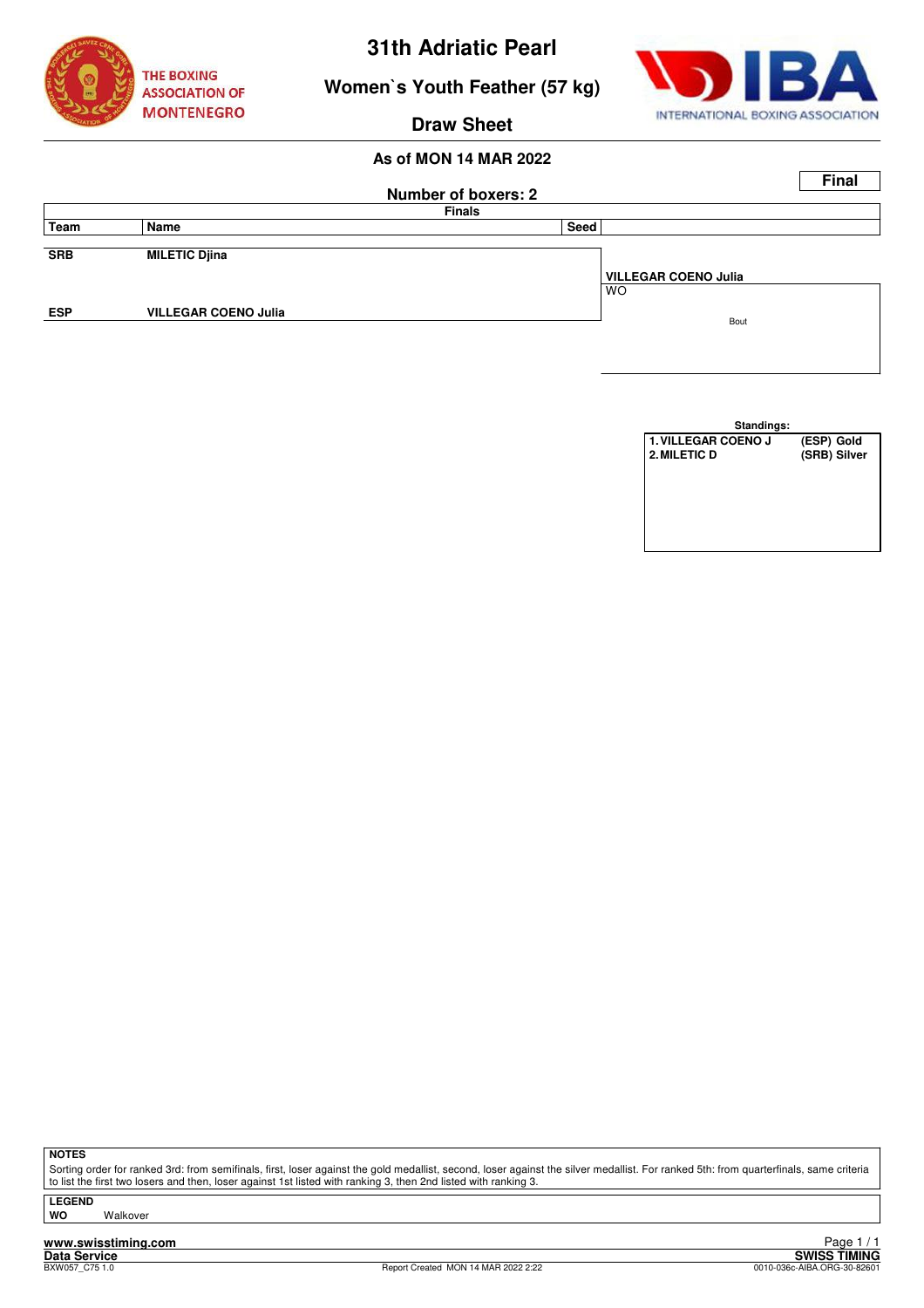

**Women`s Youth Light (60 kg)**



**Draw Sheet**

# **As of MON 14 MAR 2022**

|            |                       |                            | <b>Final</b>          |
|------------|-----------------------|----------------------------|-----------------------|
|            |                       | <b>Number of boxers: 2</b> |                       |
|            |                       | <b>Finals</b>              |                       |
| Team       | Name                  | Seed                       |                       |
|            |                       |                            |                       |
| <b>NOR</b> | <b>ENGE Julie</b>     |                            |                       |
|            |                       |                            | <b>ACCONCIA Luisa</b> |
|            |                       |                            | WP 5:0                |
| <b>ITA</b> | <b>ACCONCIA Luisa</b> |                            |                       |
|            |                       |                            | Bout                  |
|            |                       |                            |                       |

| Standings:           |              |
|----------------------|--------------|
| <b>1. ACCONCIA L</b> | (ITA) Gold   |
| 2. ENGE J            | (NOR) Silver |
|                      |              |
|                      |              |
|                      |              |
|                      |              |
|                      |              |
|                      |              |

**NOTES**

Sorting order for ranked 3rd: from semifinals, first, loser against the gold medallist, second, loser against the silver medallist. For ranked 5th: from quarterfinals, same criteria to list the first two losers and then, loser against 1st listed with ranking 3, then 2nd listed with ranking 3.

**LEGEND**

**Win on points** 

**www.swisstiming.com Data Service SWISS TIMING**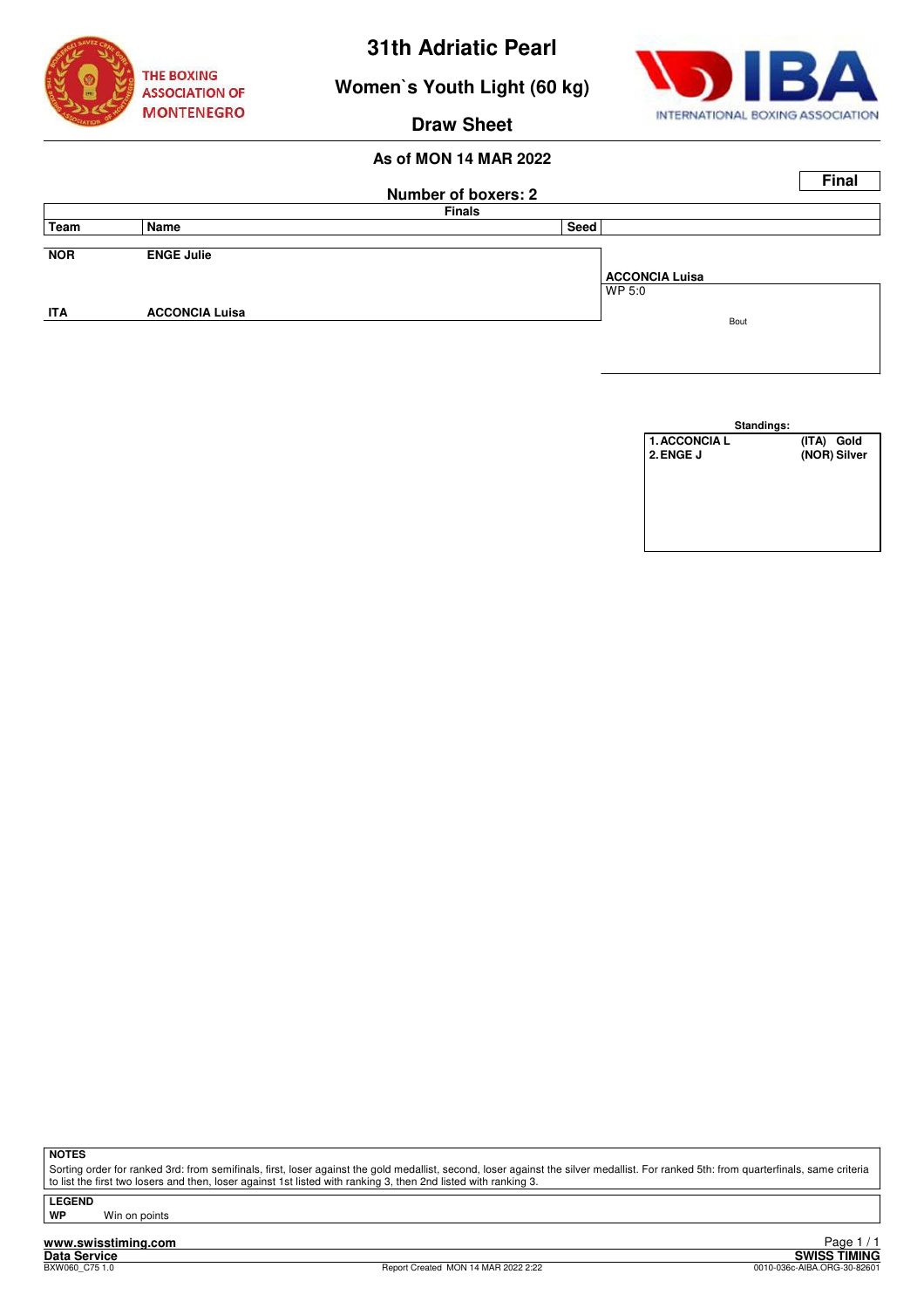



**Women`s Youth Light Welter (63 kg)**

# **Draw Sheet**

# **As of MON 14 MAR 2022**

|            |                           |                            | <b>Final</b>       |  |
|------------|---------------------------|----------------------------|--------------------|--|
|            |                           | <b>Number of boxers: 2</b> |                    |  |
|            |                           | <b>Finals</b>              |                    |  |
| Team       | Name                      | Seed                       |                    |  |
|            |                           |                            |                    |  |
| <b>NOR</b> | <b>MELGÅRD Sara</b>       |                            |                    |  |
|            |                           |                            | REQUENA RUIZ Paula |  |
|            |                           |                            | WP 4:1             |  |
| <b>ESP</b> | <b>REQUENA RUIZ Paula</b> |                            | Bout               |  |
|            |                           |                            |                    |  |
|            |                           |                            |                    |  |

| Standings:               |              |
|--------------------------|--------------|
| <b>1. REQUENA RUIZ P</b> | (ESP) Gold   |
| 2. MELGÅRD S             | (NOR) Silver |
|                          |              |
|                          |              |
|                          |              |
|                          |              |
|                          |              |
|                          |              |

**NOTES**

Sorting order for ranked 3rd: from semifinals, first, loser against the gold medallist, second, loser against the silver medallist. For ranked 5th: from quarterfinals, same criteria to list the first two losers and then, loser against 1st listed with ranking 3, then 2nd listed with ranking 3.

**LEGEND**

**WP** Win on points

**www.swisstiming.com Data Service SWISS TIMING**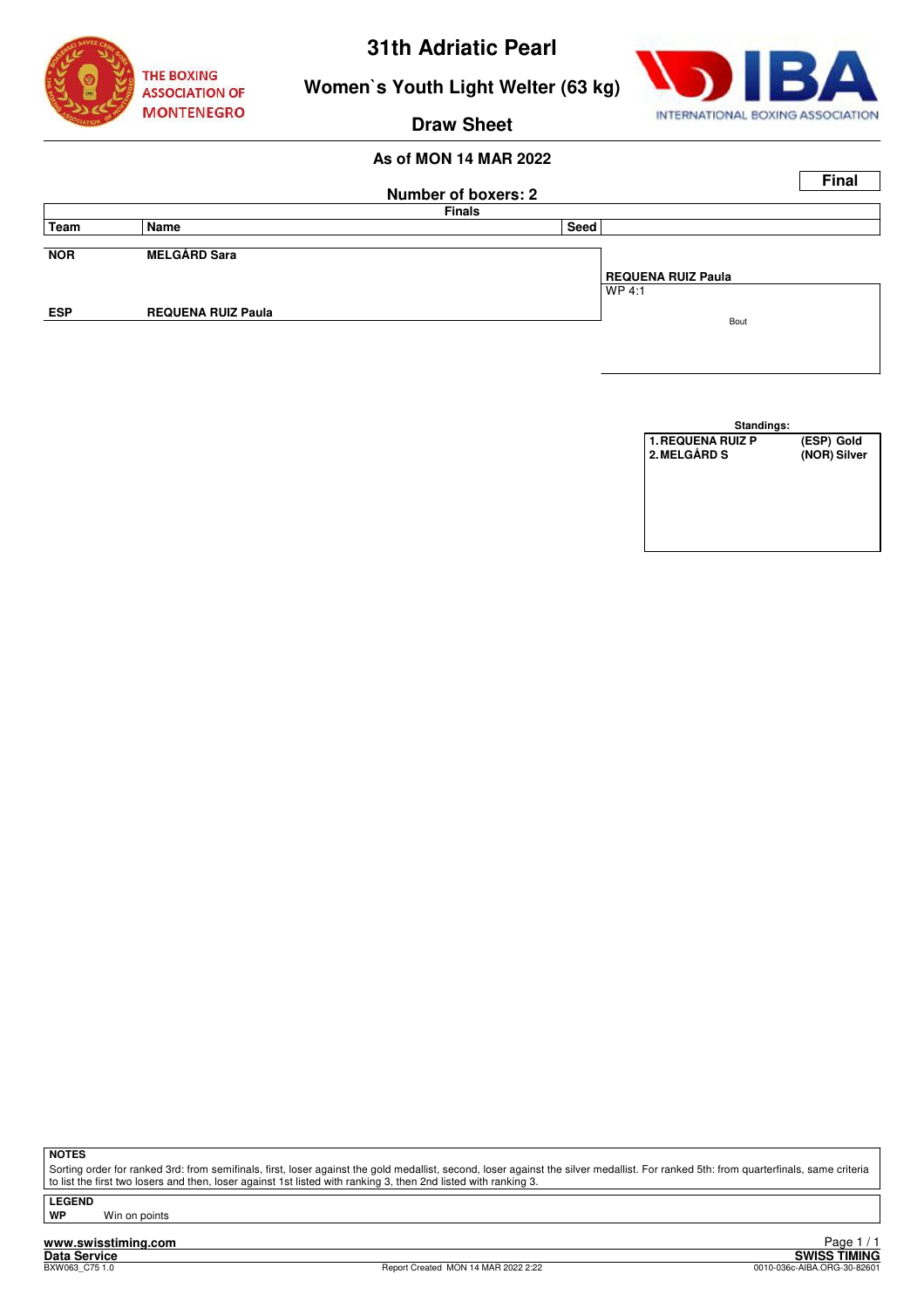

**Women`s Youth Welter (66 kg)**



**Draw Sheet**

# **As of MON 14 MAR 2022**

|            |                        |                            |                        | <b>Final</b> |
|------------|------------------------|----------------------------|------------------------|--------------|
|            |                        | <b>Number of boxers: 2</b> |                        |              |
|            |                        | <b>Finals</b>              |                        |              |
| Team       | Name                   | Seed                       |                        |              |
|            |                        |                            |                        |              |
| <b>FIN</b> | <b>JOKINEN Viivi</b>   |                            |                        |              |
|            |                        |                            | <b>MARRA Valentina</b> |              |
|            |                        |                            | RSC R1                 |              |
| <b>ITA</b> | <b>MARRA Valentina</b> |                            | Bout                   |              |
|            |                        |                            |                        |              |
|            |                        |                            |                        |              |

| Standings: |              |
|------------|--------------|
|            | (ITA) Gold   |
|            | (FIN) Silver |
|            |              |
|            |              |
|            |              |
|            |              |
|            |              |
|            |              |
|            |              |

**NOTES**

Sorting order for ranked 3rd: from semifinals, first, loser against the gold medallist, second, loser against the silver medallist. For ranked 5th: from quarterfinals, same criteria to list the first two losers and then, loser against 1st listed with ranking 3, then 2nd listed with ranking 3.

**LEGEND**

Round number **RSC** Referee Stops Contest

**www.swisstiming.com Data Service SWISS TIMING**

ا 1 H Eager<br>SWISS TIMING<br>0010-036c-AIBA.ORG-30-82601 0010-036c-AIBA.ORG-30-82601 0010-036c-AIBA.ORG-30-82601 Page 1/1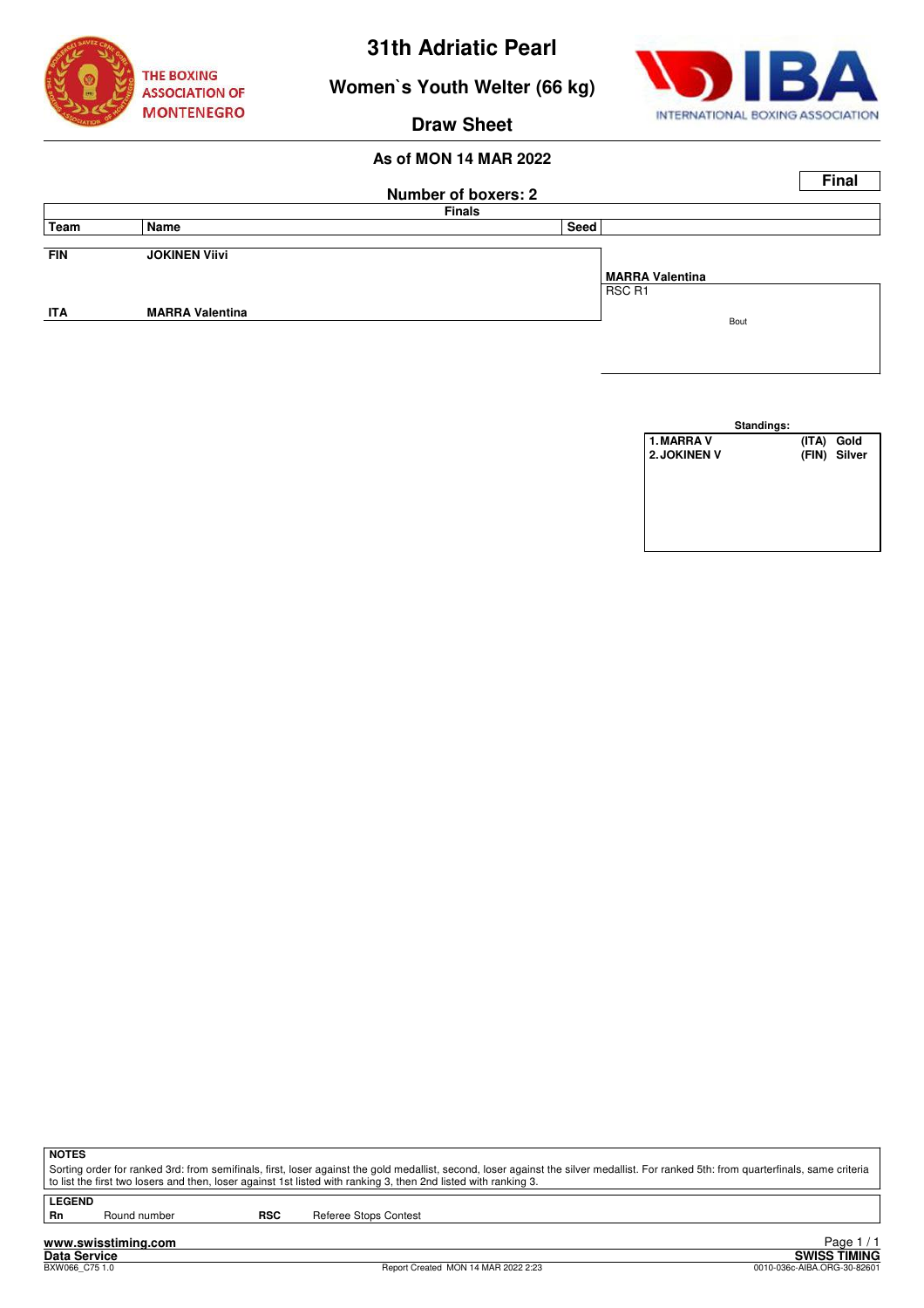

# **Women`s Youth Middle (75 kg)**



### **Draw Sheet**



| <b>NOTES</b><br>Sorting order for ranked 3rd: from semifinals, first, loser against the gold medallist, second, loser against the silver medallist. For ranked 5th: from quarterfinals, same criteria<br>to list the first two losers and then, loser against 1st listed with ranking 3, then 2nd listed with ranking 3. |              |                                     |                       |    |          |    |                                                    |  |
|--------------------------------------------------------------------------------------------------------------------------------------------------------------------------------------------------------------------------------------------------------------------------------------------------------------------------|--------------|-------------------------------------|-----------------------|----|----------|----|----------------------------------------------------|--|
| <b>LEGEND</b><br>Rn                                                                                                                                                                                                                                                                                                      | Round number | <b>RSC</b>                          | Referee Stops Contest | WO | Walkover | WP | Win on points                                      |  |
| Page $1/1$<br>www.swisstiming.com                                                                                                                                                                                                                                                                                        |              |                                     |                       |    |          |    |                                                    |  |
| Data Service<br>BXW075 C75 1.0                                                                                                                                                                                                                                                                                           |              | Report Created MON 14 MAR 2022 2:23 |                       |    |          |    | <b>SWISS TIMING</b><br>0010-036c-AIBA.ORG-30-82601 |  |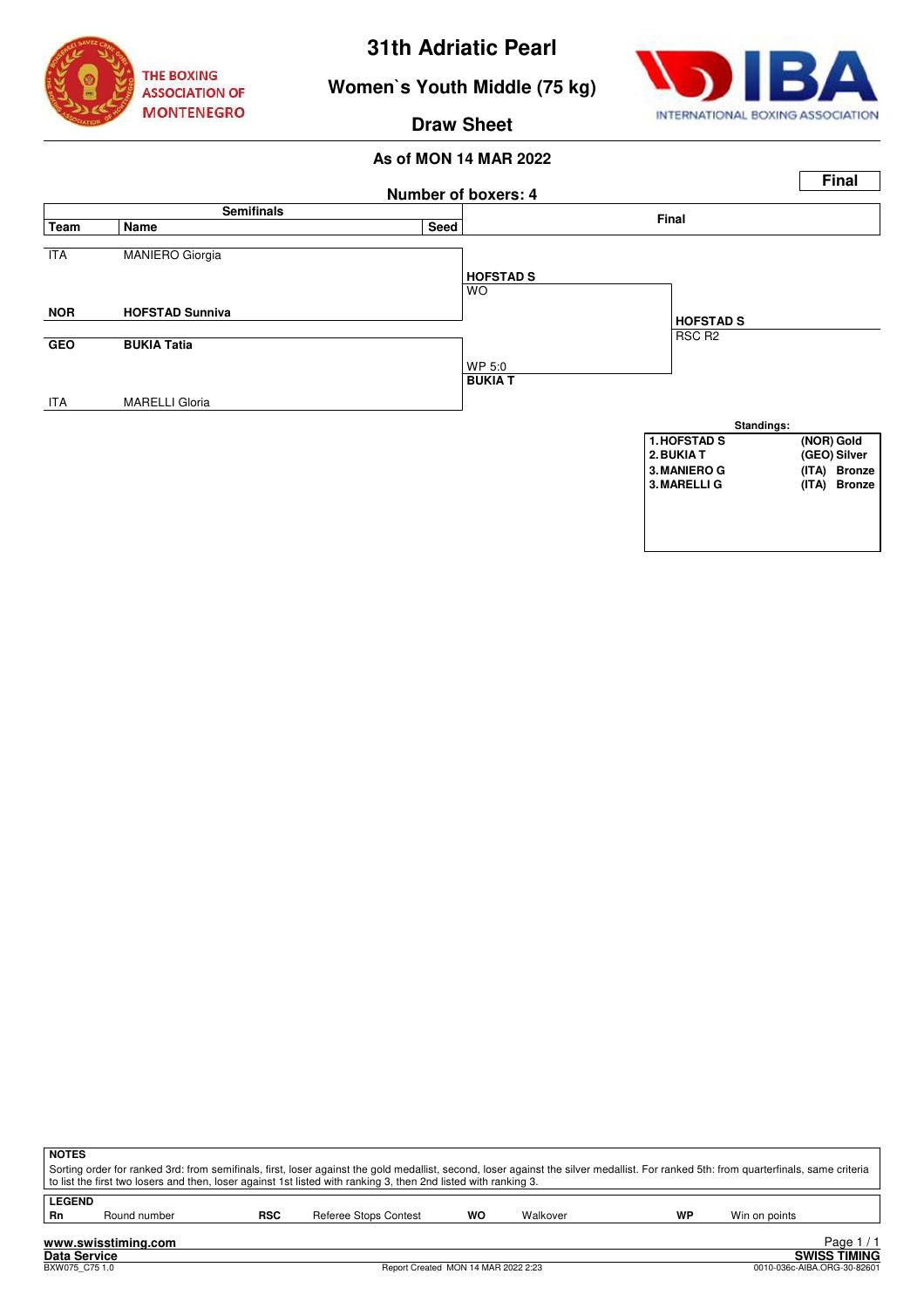



# **Women`s Youth Light Heavy (81 kg)**

# **Draw Sheet**

# **As of MON 14 MAR 2022**

|            |                              |                            | <b>Final</b>          |
|------------|------------------------------|----------------------------|-----------------------|
|            |                              | <b>Number of boxers: 2</b> |                       |
|            |                              | <b>Finals</b>              |                       |
| Team       | Name                         | Seed                       |                       |
|            |                              |                            |                       |
| <b>NOR</b> | <b>SØRENSEN Sofia Stigen</b> |                            |                       |
|            |                              |                            | SØRENSEN Sofia Stigen |
|            |                              |                            | WP 5:0                |
| <b>KOS</b> | <b>BRAHIMI Alnera</b>        |                            |                       |
|            |                              |                            | Bout                  |
|            |                              |                            |                       |



**NOTES**

Sorting order for ranked 3rd: from semifinals, first, loser against the gold medallist, second, loser against the silver medallist. For ranked 5th: from quarterfinals, same criteria to list the first two losers and then, loser against 1st listed with ranking 3, then 2nd listed with ranking 3.

**LEGEND**

**Win on points** 

**www.swisstiming.com Data Service SWISS TIMING**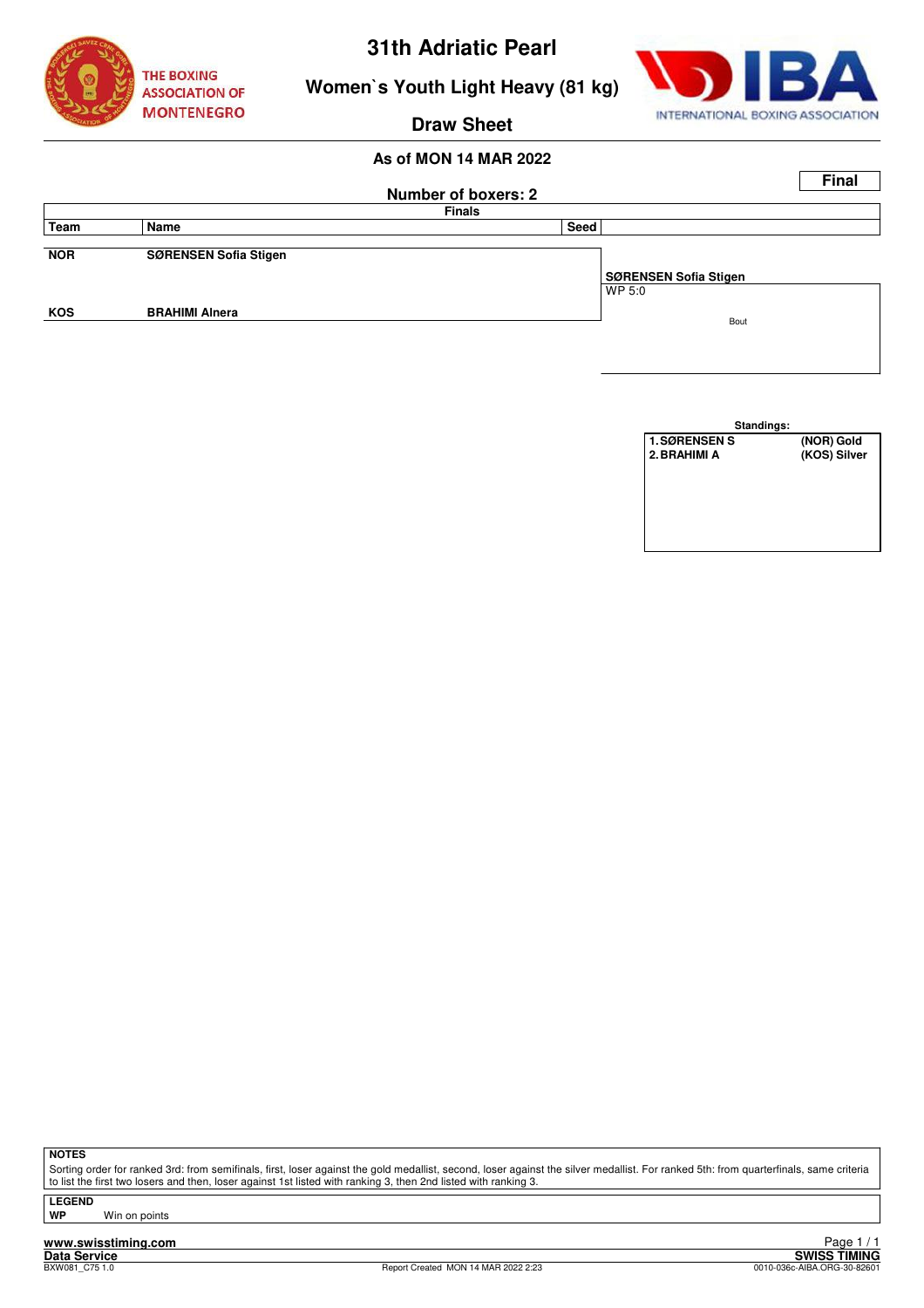

# **Men`s Youth Minimum (46-48 kg)**



**Draw Sheet**

### **As of MON 14 MAR 2022**



**NOTES**

Sorting order for ranked 3rd: from semifinals, first, loser against the gold medallist, second, loser against the silver medallist. For ranked 5th: from quarterfinals, same criteria to list the first two losers and then, loser against 1st listed with ranking 3, then 2nd listed with ranking 3.

**LEGEND**

**Win on points** 

**www.swisstiming.com Data Service SWISS TIMING**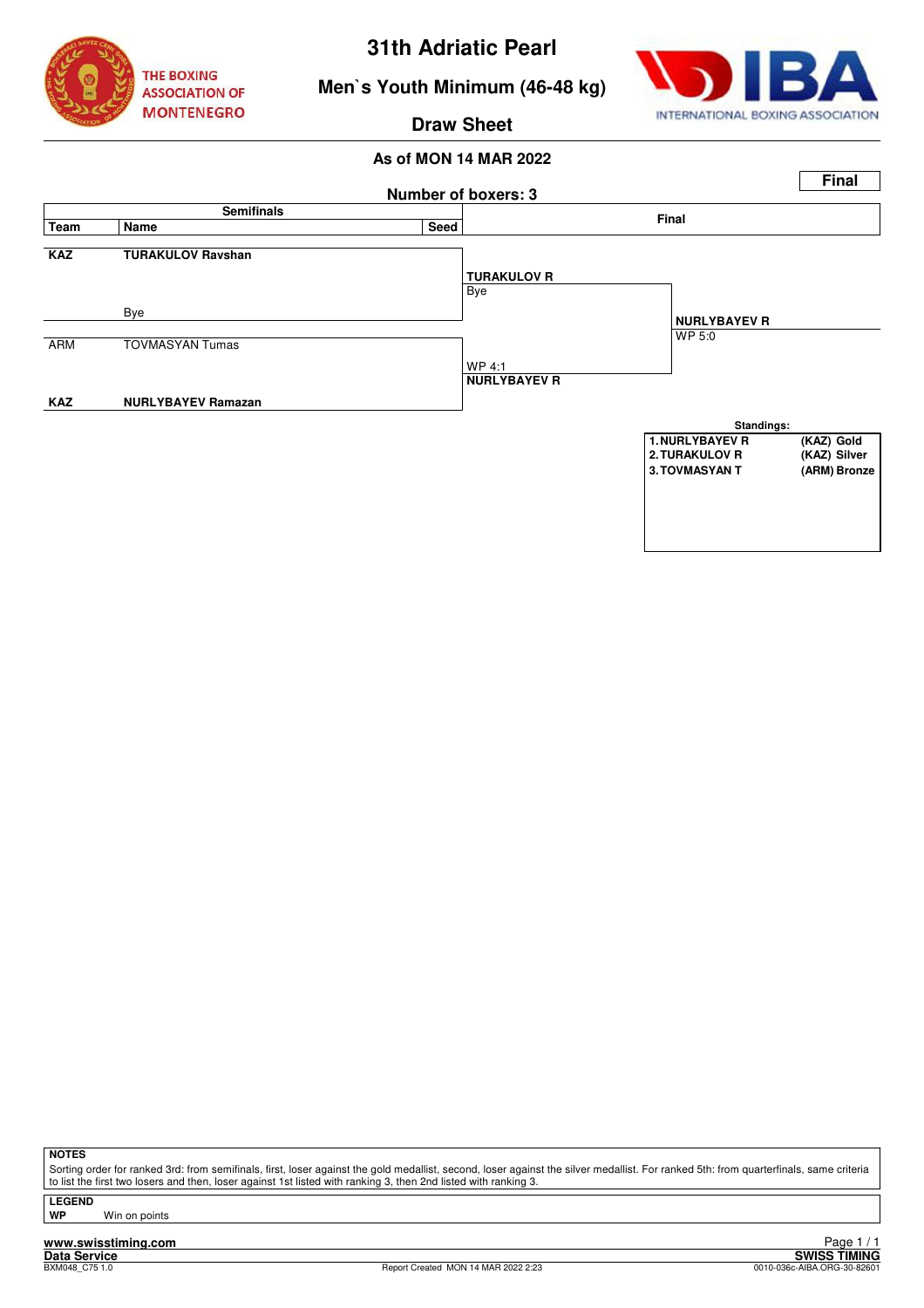

**Men`s Youth Fly (51 kg)**



**Draw Sheet**

### **As of MON 14 MAR 2022**



**NOTES**

Sorting order for ranked 3rd: from semifinals, first, loser against the gold medallist, second, loser against the silver medallist. For ranked 5th: from quarterfinals, same criteria to list the first two losers and then, loser against 1st listed with ranking 3, then 2nd listed with ranking 3.

**LEGEND**

**www.swisstiming.com Win on points**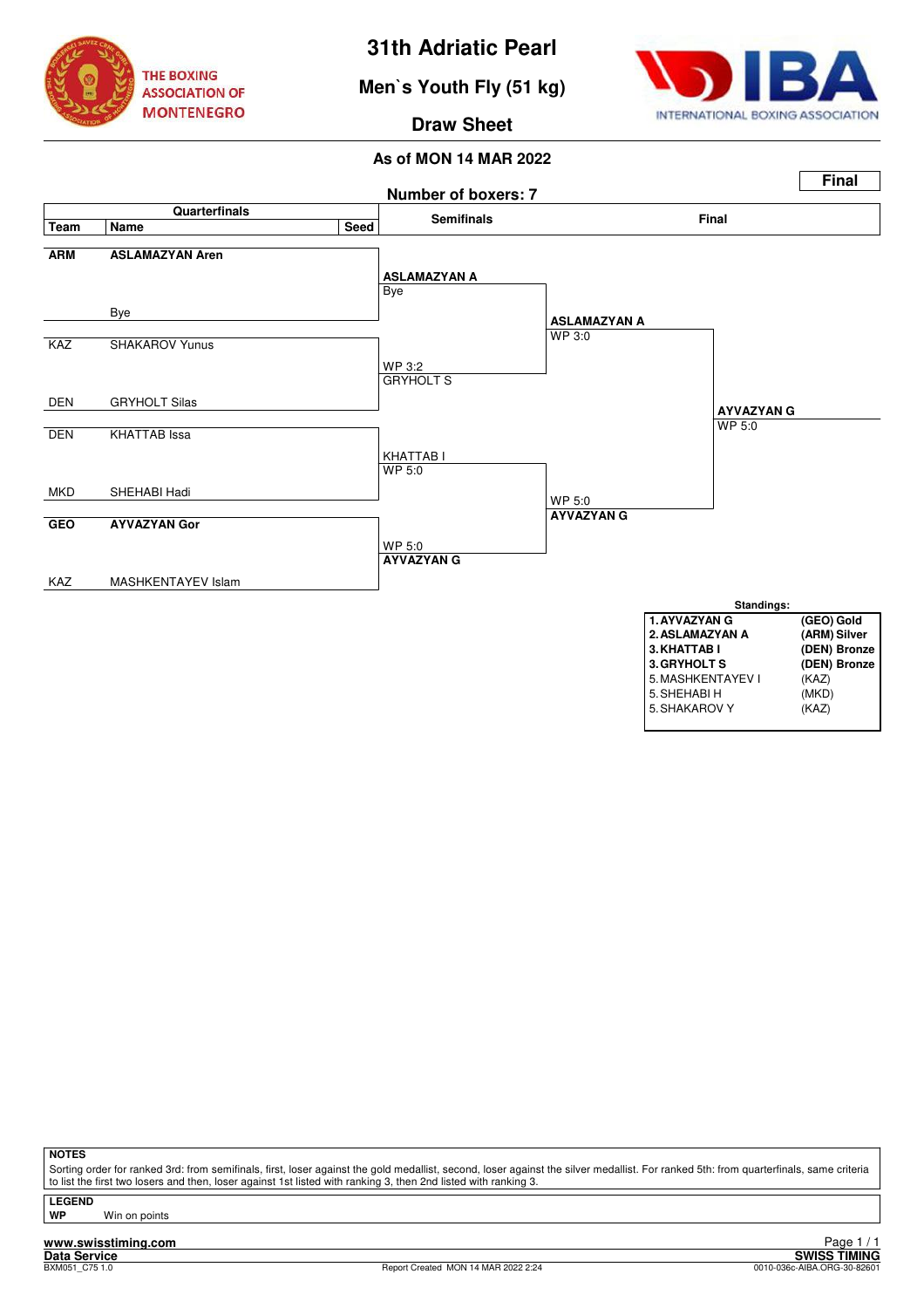

**Men`s Youth Bantam (54 kg)**



**Draw Sheet**

**As of MON 14 MAR 2022**



**NOTES**

Sorting order for ranked 3rd: from semifinals, first, loser against the gold medallist, second, loser against the silver medallist. For ranked 5th: from quarterfinals, same criteria to list the first two losers and then, loser against 1st listed with ranking 3, then 2nd listed with ranking 3.

**LEGEND**

**Win on points**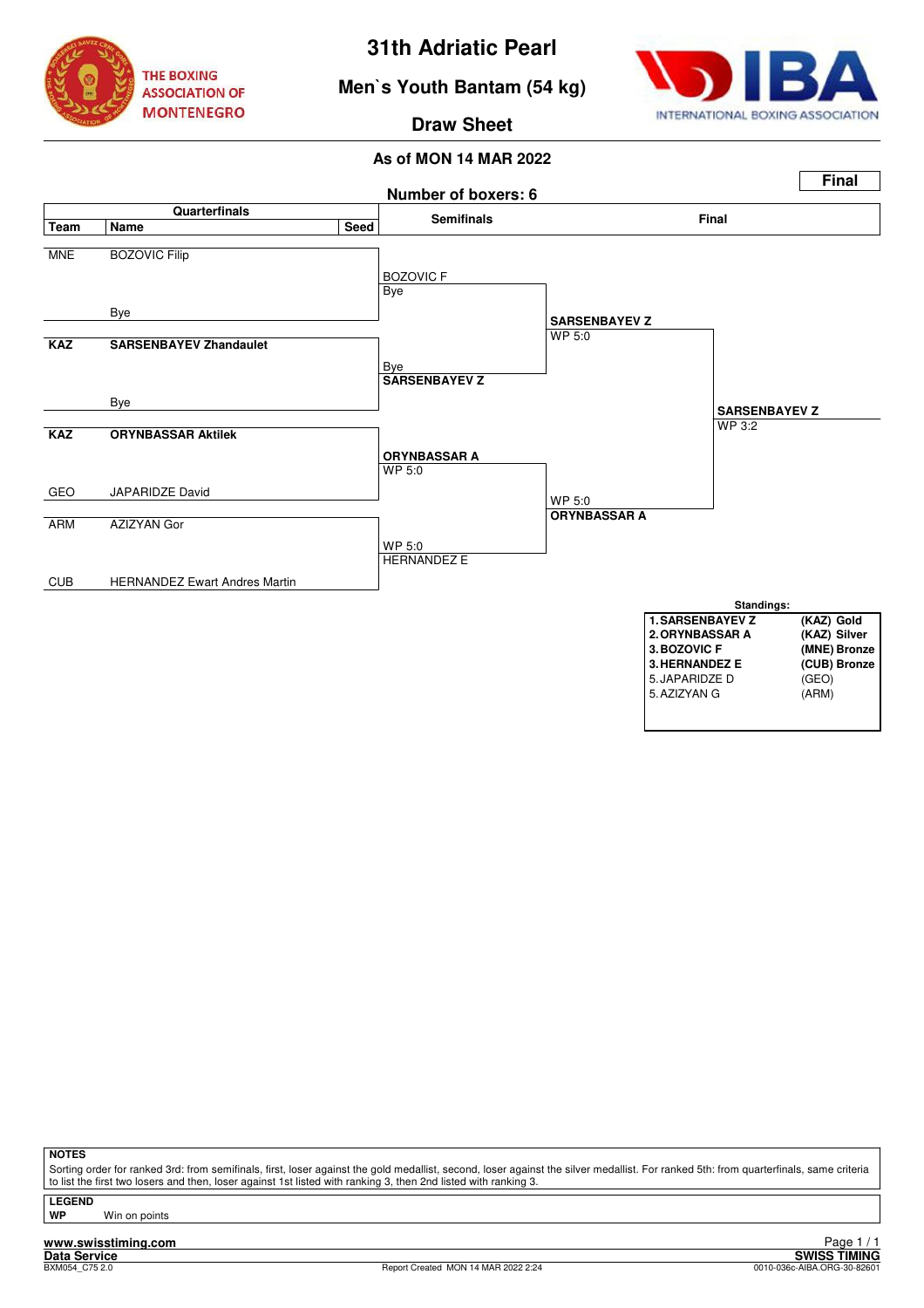

**Men`s Youth Feather (57 kg)**



**Draw Sheet**



| <b>3. DJUKANOVIC D</b> | (SRB) Bronze |
|------------------------|--------------|
| <b>3. GRIBSHOLT M</b>  | (DEN) Bronze |
| 5. SHAHNAZARYAN A      | (ARM)        |
| 5. KONUSHEVCI D        | (KOS)        |
| 5. LIMA L              | (MKD)        |
| 5. EREMEISHVILI S      | (GEO)        |

| <b>NOTES</b> |                                                                                                                                                                                       |            |                                                                                                                 |    |               |  |  |
|--------------|---------------------------------------------------------------------------------------------------------------------------------------------------------------------------------------|------------|-----------------------------------------------------------------------------------------------------------------|----|---------------|--|--|
|              | Sorting order for ranked 3rd: from semifinals, first, loser against the gold medallist, second, loser against the silver medallist. For ranked 5th: from quarterfinals, same criteria |            |                                                                                                                 |    |               |  |  |
|              |                                                                                                                                                                                       |            | to list the first two losers and then, loser against 1st listed with ranking 3, then 2nd listed with ranking 3. |    |               |  |  |
|              | <b>LEGEND</b>                                                                                                                                                                         |            |                                                                                                                 |    |               |  |  |
|              |                                                                                                                                                                                       |            |                                                                                                                 |    |               |  |  |
| Rn           | Round number                                                                                                                                                                          | <b>RSC</b> | Referee Stops Contest                                                                                           | WP | Win on points |  |  |
|              |                                                                                                                                                                                       |            |                                                                                                                 |    |               |  |  |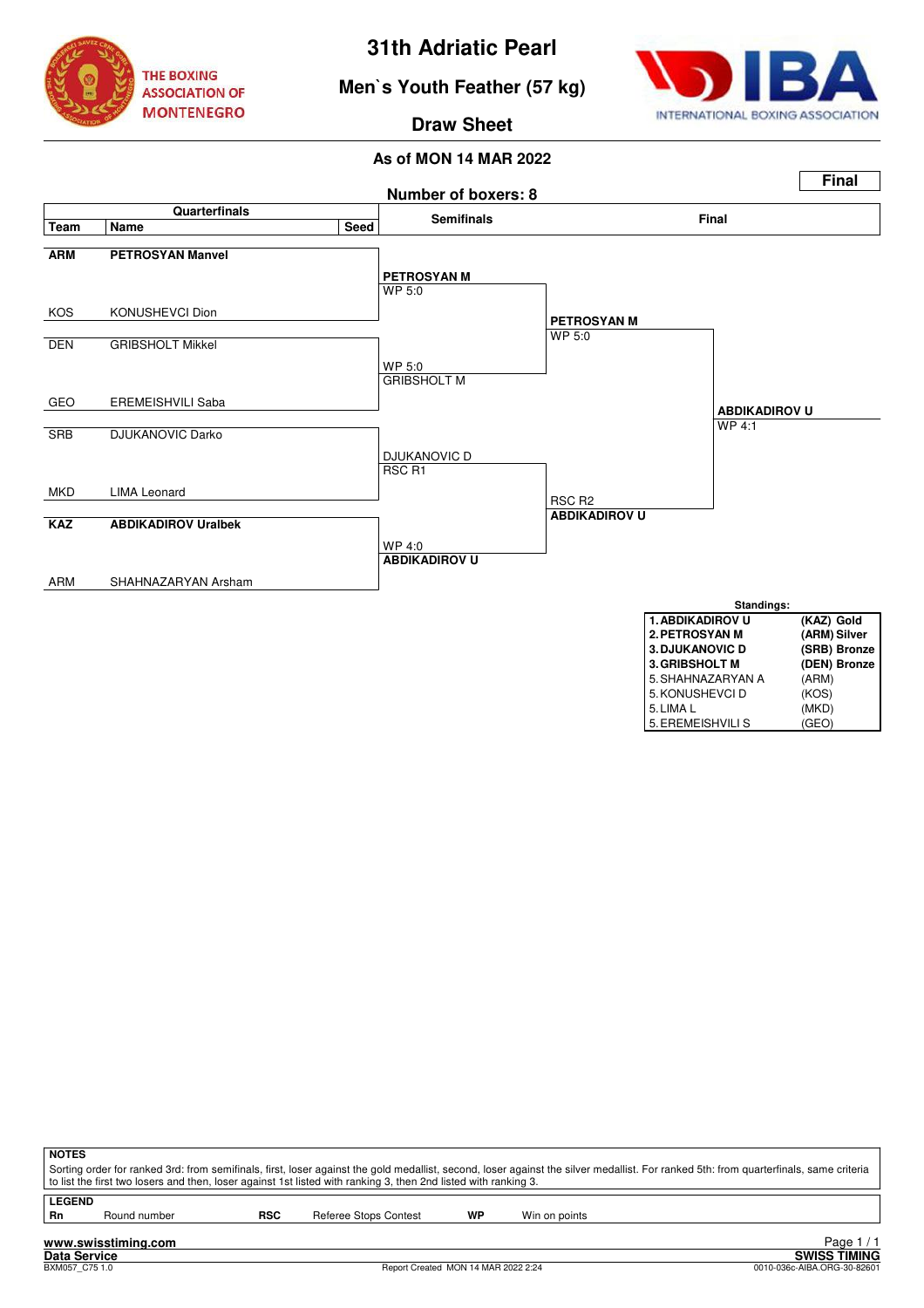

# **Men`s Youth Light (60 kg)**



**Draw Sheet**



| <b>3. GREGURIC A</b>  | (CRO) Bronze |
|-----------------------|--------------|
| <b>3. GORDULAVA G</b> | (GEO) Bronze |
| 5. ALIU E             | (MKD)        |
| 5. SHAHVERDYAN S      | (ARM)        |
| 5. DZIDA F            | (SRB)        |
| 5. BERISHA P          | (KOS)        |

| <b>NOTES</b>        |                     |            | to list the first two losers and then, loser against 1st listed with ranking 3, then 2nd listed with ranking 3. |    |               | Sorting order for ranked 3rd: from semifinals, first, loser against the gold medallist, second, loser against the silver medallist. For ranked 5th: from quarterfinals, same criteria |
|---------------------|---------------------|------------|-----------------------------------------------------------------------------------------------------------------|----|---------------|---------------------------------------------------------------------------------------------------------------------------------------------------------------------------------------|
| <b>LEGEND</b><br>Rn | Round number        | <b>RSC</b> | Referee Stops Contest                                                                                           | WP | Win on points |                                                                                                                                                                                       |
|                     | www.swisstiming.com |            |                                                                                                                 |    |               | Page                                                                                                                                                                                  |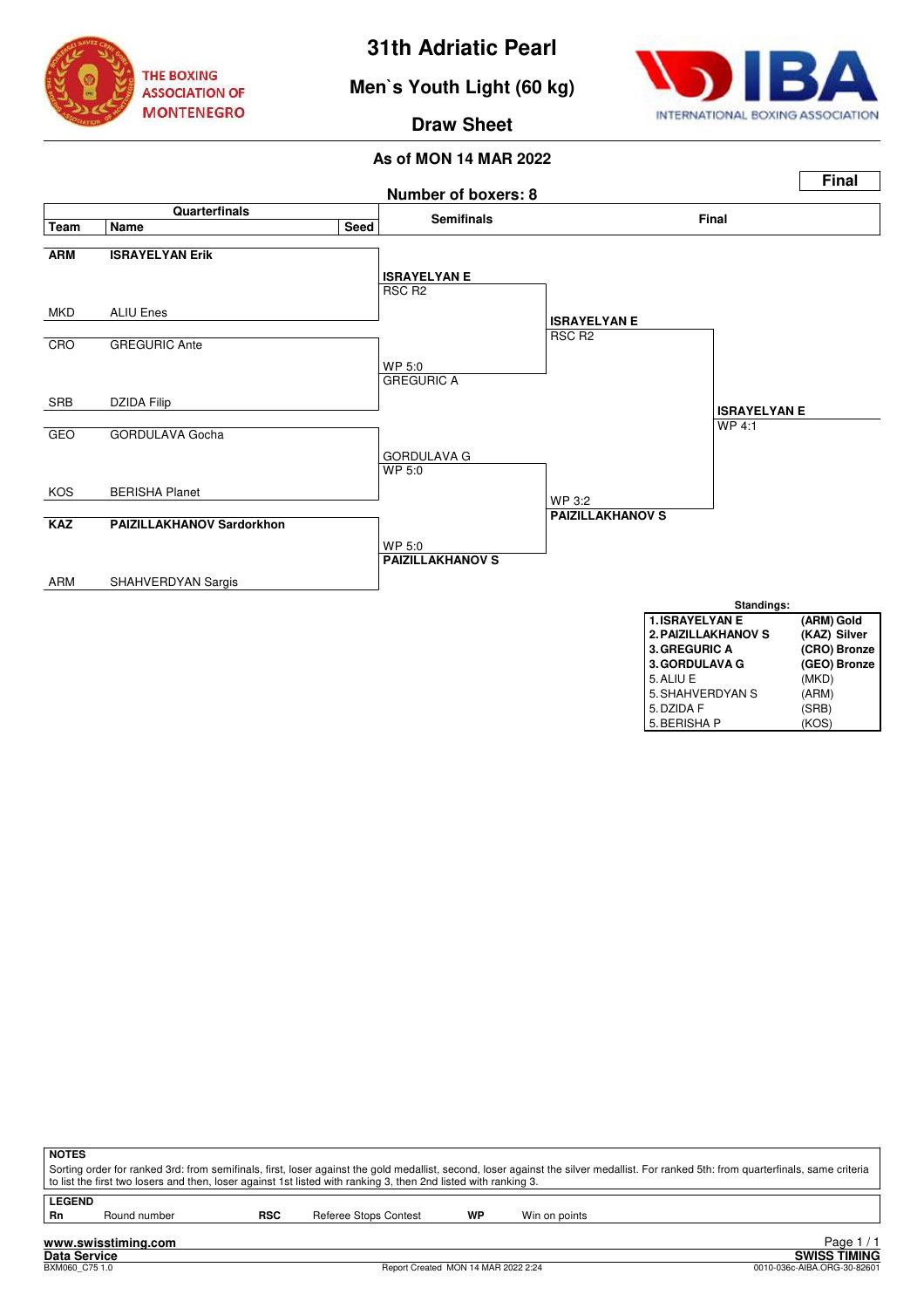

**Men`s Youth Lite Welter (63.5 kg)**



# **Draw Sheet**

### **As of MON 14 MAR 2022**



| 3. KAZBEK T   | (KAZ) Bronze |
|---------------|--------------|
| 5. SUHONEN J  | (FIN)        |
| 5. SAPIZHAK O | (UKR)        |
| 5. CINGELIC U | (SRB)        |
|               |              |

**NOTES**

Sorting order for ranked 3rd: from semifinals, first, loser against the gold medallist, second, loser against the silver medallist. For ranked 5th: from quarterfinals, same criteria to list the first two losers and then, loser against 1st listed with ranking 3, then 2nd listed with ranking 3.

**LEGEND**

**Win on points**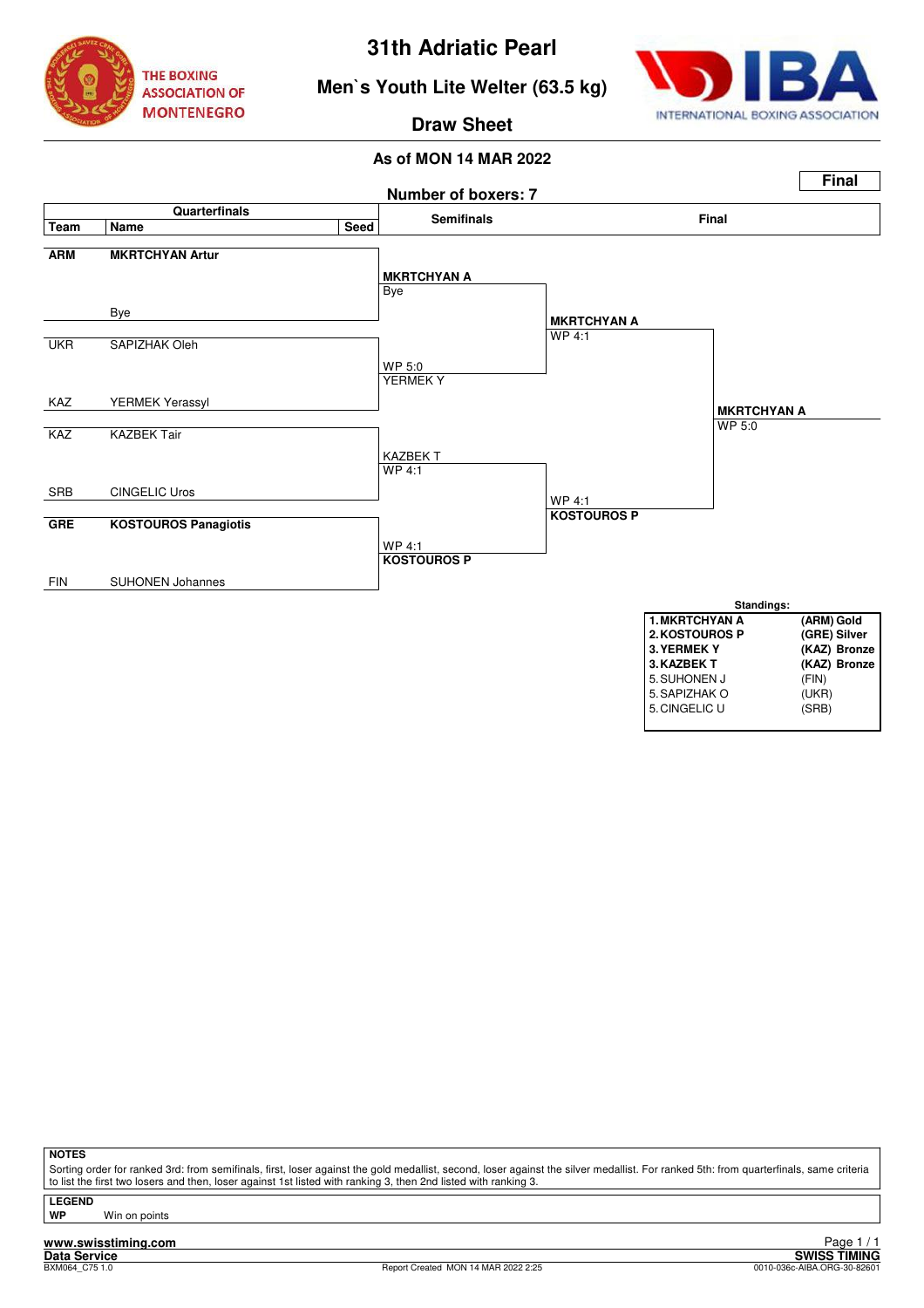

**Men`s Youth Welter (67 kg)**



5. ALLUCA J

**Draw Sheet**



| <b>NOTES</b>                                                                                                                                                                          |                                                                                                                 |    |              |    |               |  |  |  |  |  |  |  |
|---------------------------------------------------------------------------------------------------------------------------------------------------------------------------------------|-----------------------------------------------------------------------------------------------------------------|----|--------------|----|---------------|--|--|--|--|--|--|--|
| Sorting order for ranked 3rd: from semifinals, first, loser against the gold medallist, second, loser against the silver medallist. For ranked 5th: from quarterfinals, same criteria |                                                                                                                 |    |              |    |               |  |  |  |  |  |  |  |
|                                                                                                                                                                                       | to list the first two losers and then, loser against 1st listed with ranking 3, then 2nd listed with ranking 3. |    |              |    |               |  |  |  |  |  |  |  |
|                                                                                                                                                                                       | <b>LEGEND</b>                                                                                                   |    |              |    |               |  |  |  |  |  |  |  |
| <b>ABD</b>                                                                                                                                                                            | Abandon                                                                                                         | Rn | Round number | WP | Win on points |  |  |  |  |  |  |  |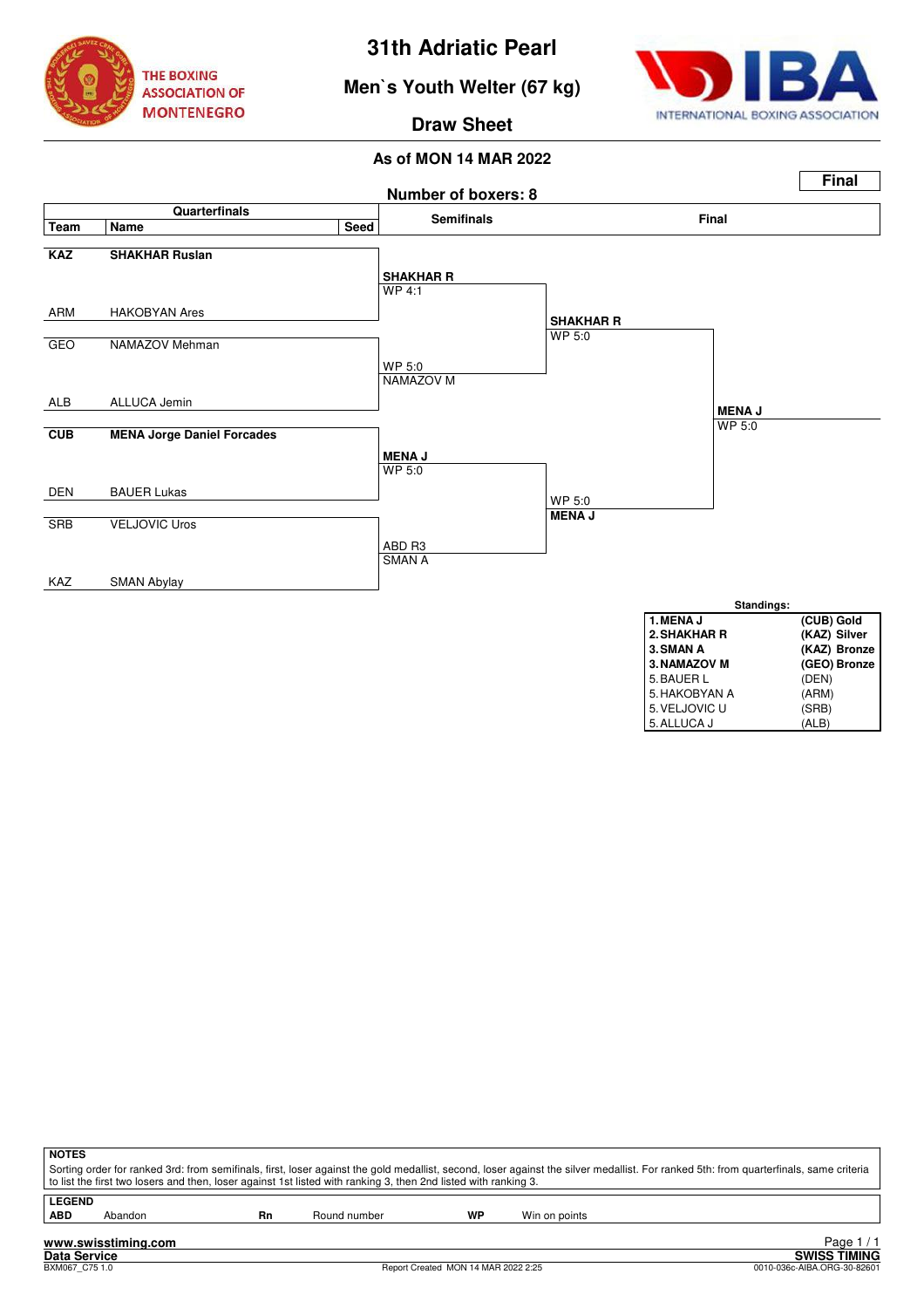

# **Men`s Youth Light Middle (71 kg)**



**Draw Sheet**

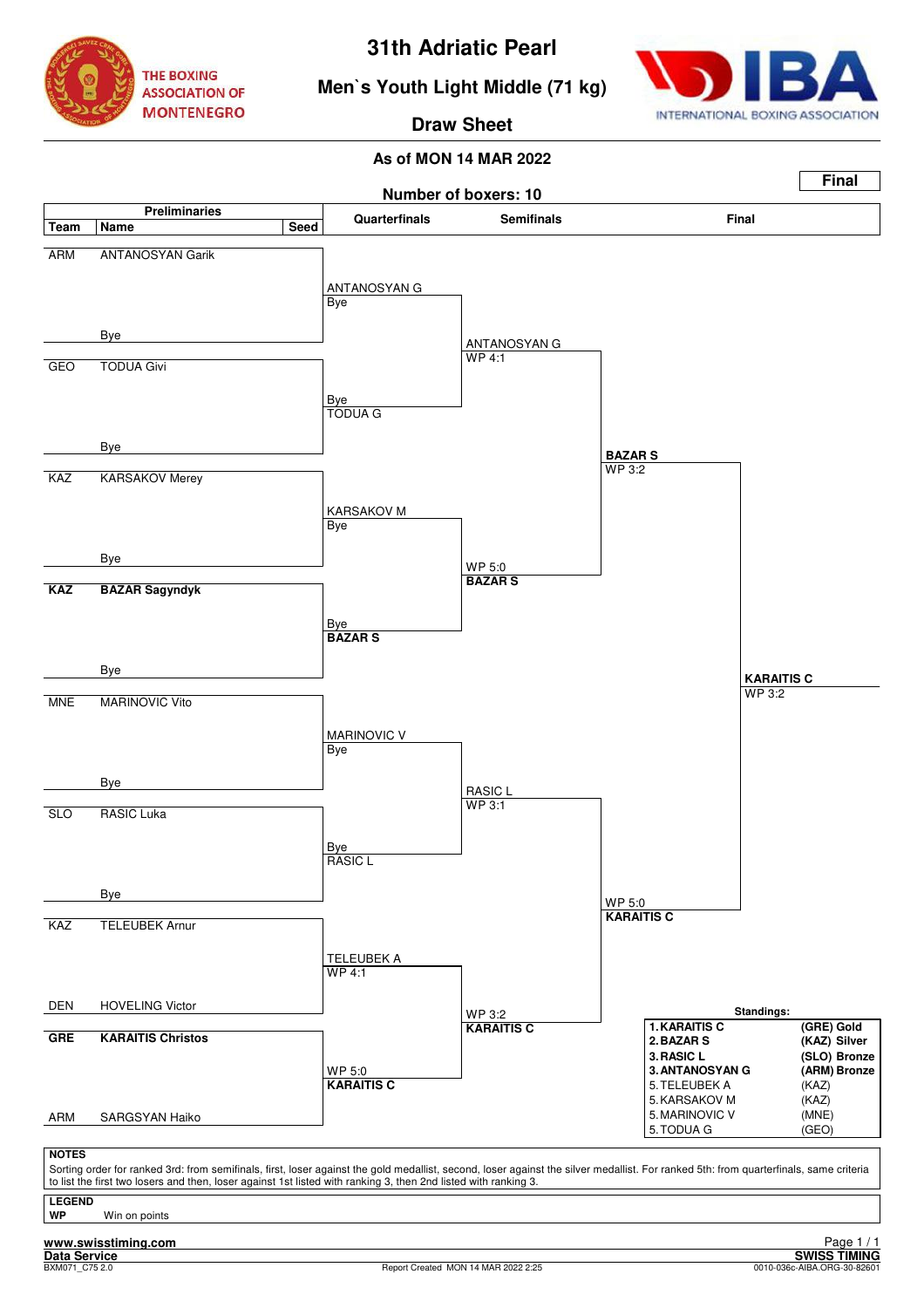

# **Men`s Youth Middle (75 kg)**



# **Draw Sheet**

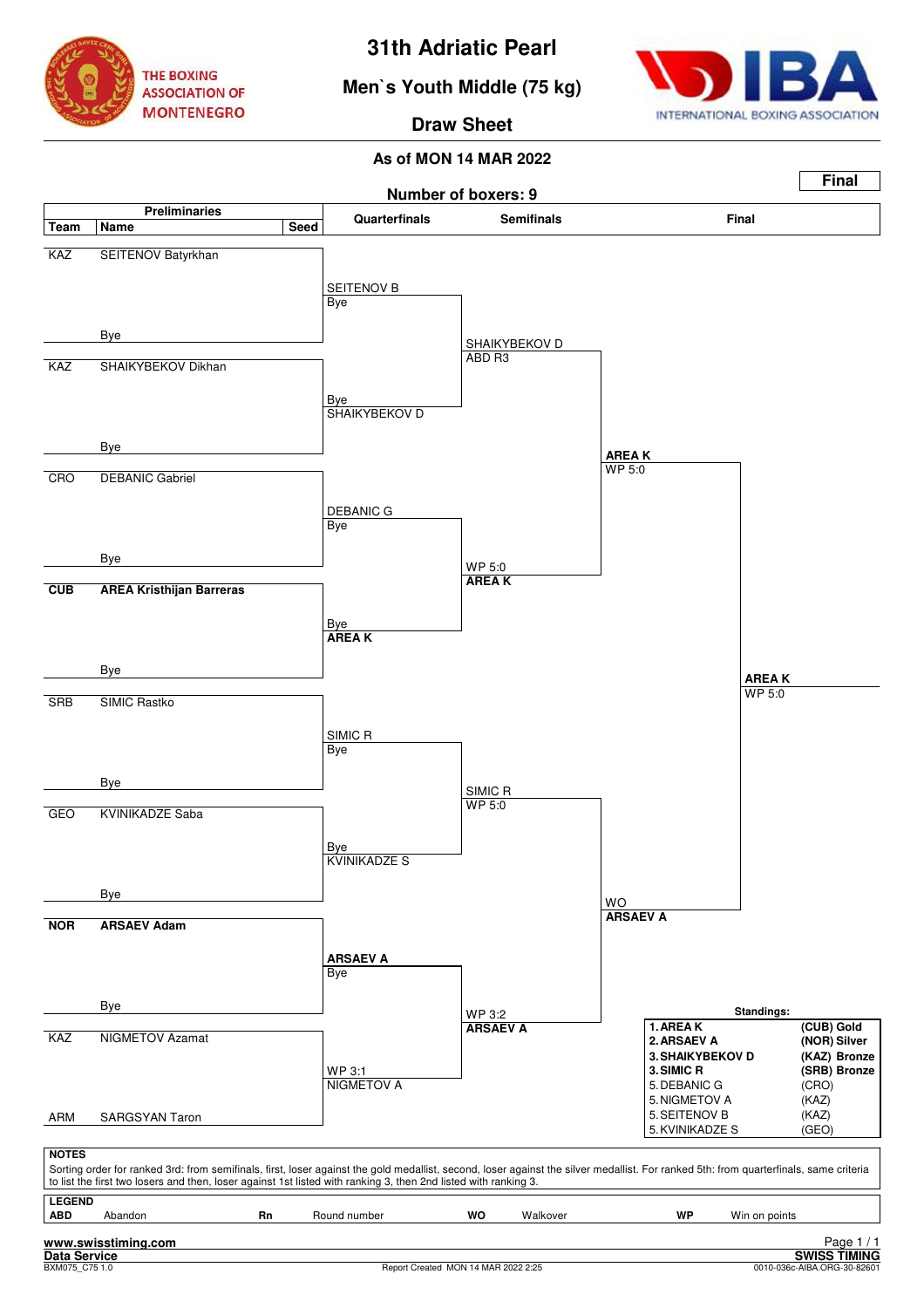

# **Men`s Youth Light Heavy (80 kg)**



# **Draw Sheet**

### **As of MON 14 MAR 2022**



**NOTES**

Sorting order for ranked 3rd: from semifinals, first, loser against the gold medallist, second, loser against the silver medallist. For ranked 5th: from quarterfinals, same criteria to list the first two losers and then, loser against 1st listed with ranking 3, then 2nd listed with ranking 3.

**LEGEND**

**Win on points** 

**www.swisstiming.com**<br>Data Service<br>BXM080\_C75.1.0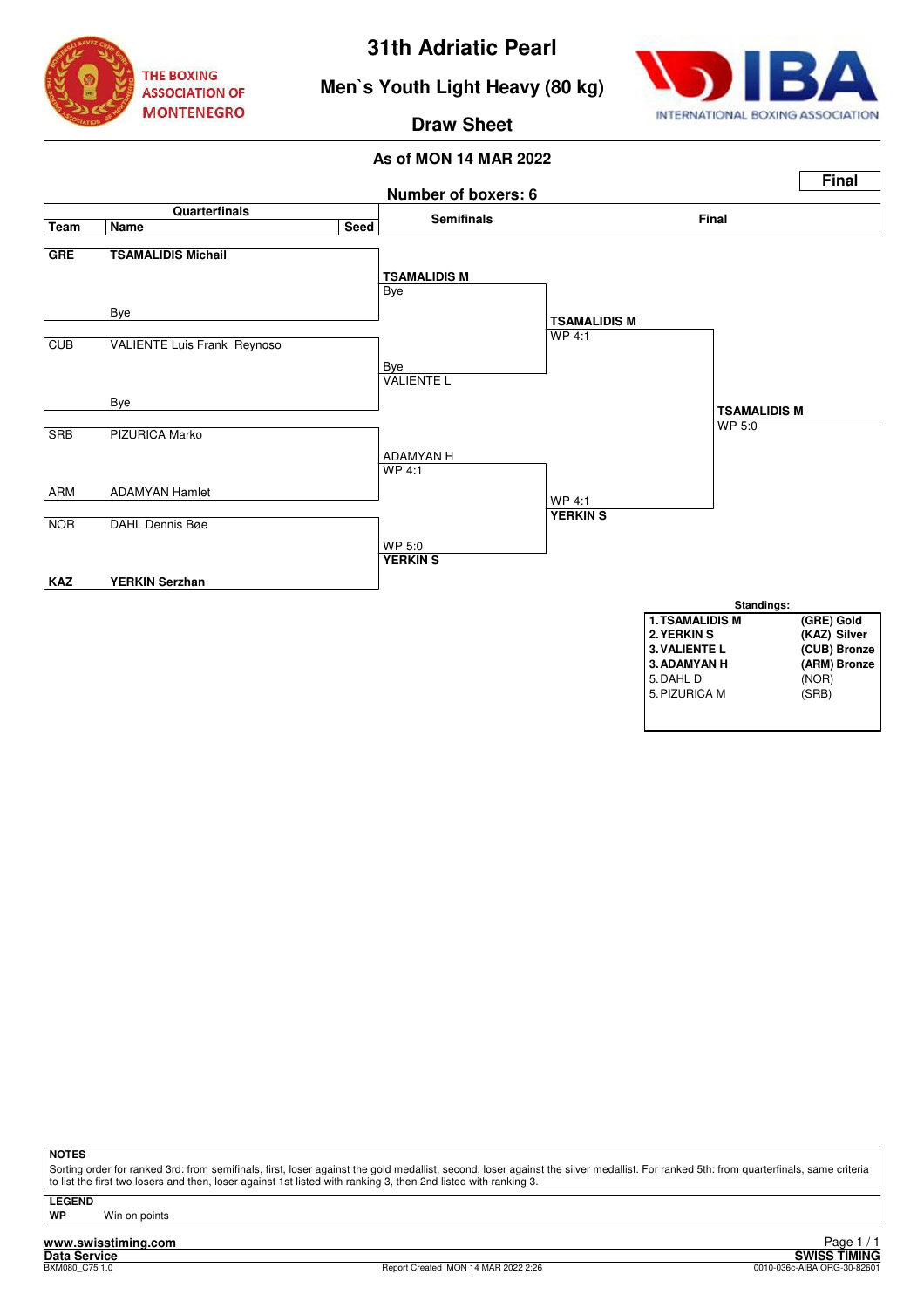

# **Men`s Youth Cruiser (86 kg)**



# **Draw Sheet**

### **As of MON 14 MAR 2022**



### **NOTES**

Sorting order for ranked 3rd: from semifinals, first, loser against the gold medallist, second, loser against the silver medallist. For ranked 5th: from quarterfinals, same criteria to list the first two losers and then, loser against 1st listed with ranking 3, then 2nd listed with ranking 3.

**LEGEND**

**Win on points** 

**www.swisstiming.com**<br>Data Service<br>BXM086 C75.2.0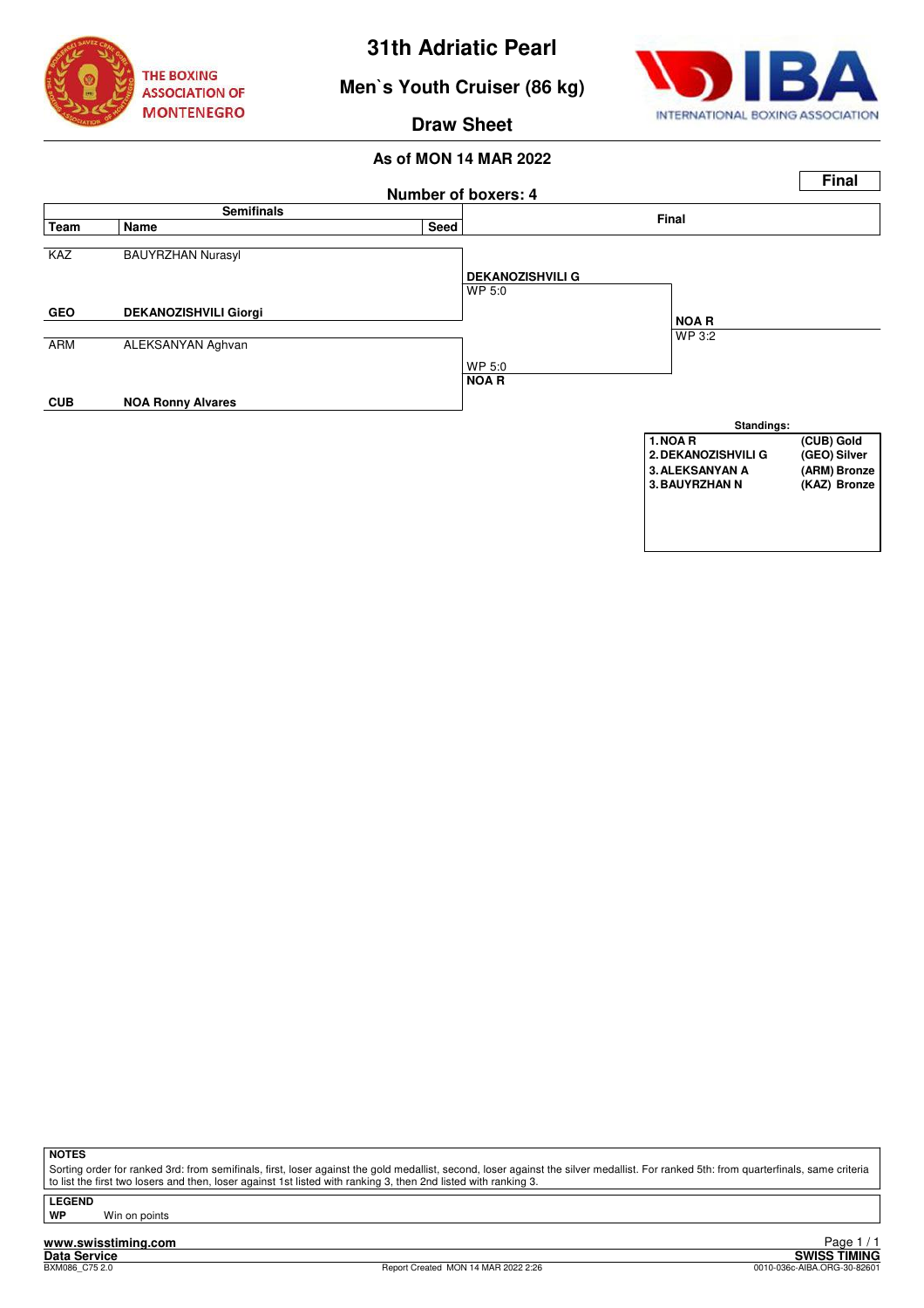

**Men`s Youth Haevy (92 kg)**



**Draw Sheet**



| <b>NOTES</b><br>Sorting order for ranked 3rd: from semifinals, first, loser against the gold medallist, second, loser against the silver medallist. For ranked 5th: from quarterfinals, same criteria<br>to list the first two losers and then, loser against 1st listed with ranking 3, then 2nd listed with ranking 3. |         |    |              |     |                              |    |               |  |  |  |  |
|--------------------------------------------------------------------------------------------------------------------------------------------------------------------------------------------------------------------------------------------------------------------------------------------------------------------------|---------|----|--------------|-----|------------------------------|----|---------------|--|--|--|--|
| <b>LEGEND</b><br><b>ABD</b>                                                                                                                                                                                                                                                                                              | Abandon | Rn | Round number | RSC | <b>Referee Stops Contest</b> | WP | Win on points |  |  |  |  |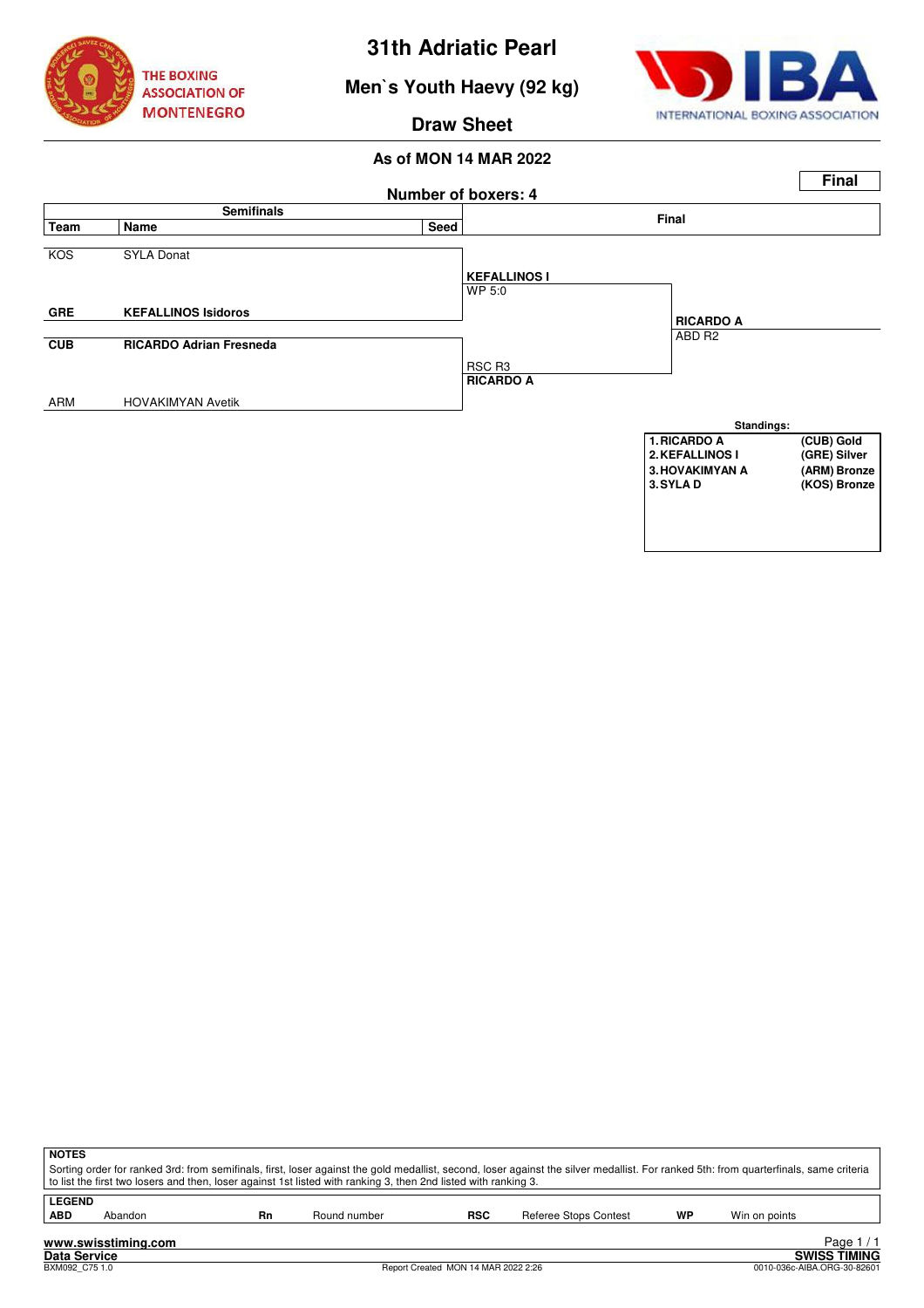

**Men`s Youth Super Haevy (+92 kg)**



**Draw Sheet**

# **As of MON 14 MAR 2022**



### **NOTES**

Sorting order for ranked 3rd: from semifinals, first, loser against the gold medallist, second, loser against the silver medallist. For ranked 5th: from quarterfinals, same criteria to list the first two losers and then, loser against 1st listed with ranking 3, then 2nd listed with ranking 3.

**LEGEND**

**Win on points**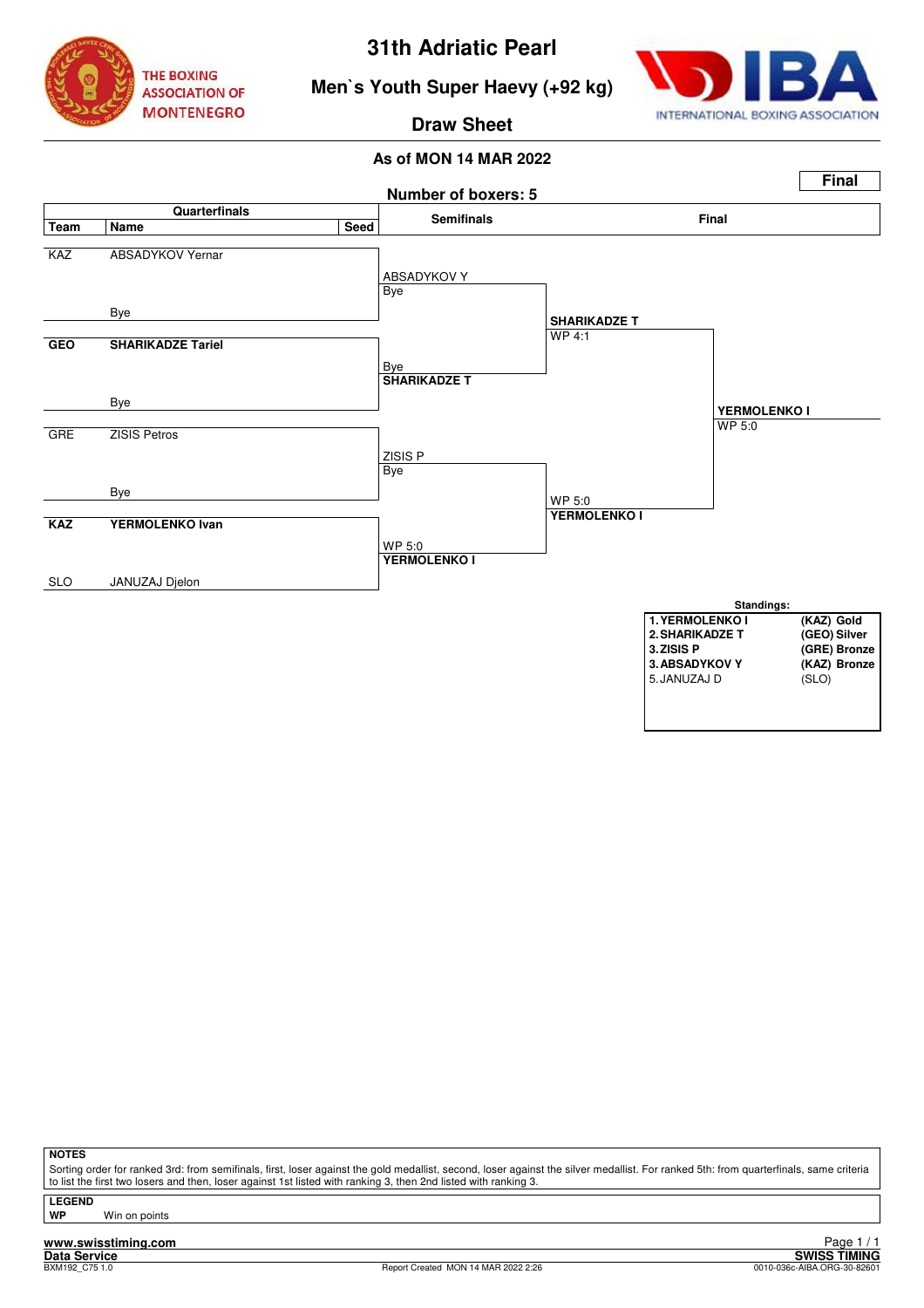



### **Session 1**

# **WED 9 MAR 2022 12.00h**

|                |   | Order Bout Weight Category   | Corner                    | Name                                                | Seed                                                                         | Team<br>Code                    | Winner                                                                                                                   | Result     | <b>Decision</b> |                                           |
|----------------|---|------------------------------|---------------------------|-----------------------------------------------------|------------------------------------------------------------------------------|---------------------------------|--------------------------------------------------------------------------------------------------------------------------|------------|-----------------|-------------------------------------------|
| $\mathbf{1}$   | 1 | Men's Youth Feather (57kg)   | <b>RED</b><br><b>BLUE</b> | PETROSYAN Manvel<br>KONUSHEVCI Dion                 |                                                                              | <b>ARM</b><br><b>KOS</b>        | <b>RED</b>                                                                                                               | <b>WP</b>  | 5:0             |                                           |
|                |   | Referee: MNE                 |                           | <b>DANILOVIC Milos</b>                              | Judge 1: DEN<br>Judge 2: ESP<br>Judge 3: KAZ<br>Judge 4: MNE<br>Judge 5:     | SRB                             | <b>HAMMER Jorgen</b><br><b>AGUILAR Miguel</b><br>OSPANBAYEV Yerzhan<br>DOBRASINOVIC Darko<br>UGRENOVIC Jovana            |            |                 | 30:27<br>30:26<br>30:27<br>30:25<br>30:27 |
| $\overline{2}$ |   | 2 Men's Youth Feather (57kg) | <b>RED</b><br><b>BLUE</b> | <b>GRIBSHOLT Mikkel</b><br><b>EREMEISHVILI Saba</b> |                                                                              | DEN<br><b>GEO</b>               | <b>RED</b>                                                                                                               | <b>WP</b>  | 5:0             |                                           |
|                |   | Referee: ARM                 |                           | <b>ABLABUTYAN Davit</b>                             | Judge 1: KAZ<br>Judge 2:<br>Judge 3: MNE<br>Judge 4: MNE<br>Judge 5: MNE     | ESP                             | <b>OSPANBAYEV Yerzhan</b><br><b>AGUILAR Miguel</b><br><b>LAZAREVIC Moris</b><br>PEROVIC Djordjije<br><b>VUJOVIC Rade</b> |            |                 | 29:28<br>29:28<br>29:28<br>29:27<br>29:28 |
| 3              | 3 | Men's Youth Feather (57kg)   | RED<br><b>BLUE</b>        | <b>DJUKANOVIC Darko</b><br><b>LIMA Leonard</b>      |                                                                              | <b>SRB</b><br><b>MKD</b>        | <b>RED</b>                                                                                                               | <b>RSC</b> | R1              |                                           |
|                |   | Referee:                     | KAZ                       | OSPANBAYEV Yerzhan                                  | Judge 1: DEN<br>Judge 2:<br>Judge 3: ESP<br>Judge 4:<br>Judge 5:             | <b>MNE</b><br><b>MNE</b><br>MNE | <b>HAMMER Jorgen</b><br><b>DANILOVIC Milos</b><br><b>AGUILAR Miguel</b><br>PEROVIC Djordjije<br><b>VUJOVIC Rade</b>      |            |                 |                                           |
|                |   |                              |                           |                                                     |                                                                              |                                 |                                                                                                                          |            |                 |                                           |
| 4              | 4 | Men's Youth Feather (57kg)   | <b>RED</b><br><b>BLUE</b> | <b>ABDIKADIROV Uralbek</b><br>SHAHNAZARYAN Arsham   |                                                                              | <b>KAZ</b><br><b>ARM</b>        | <b>RED</b>                                                                                                               | <b>WP</b>  | 4:0             |                                           |
|                |   | Referee: MNE                 |                           | DOBRASINOVIC Darko                                  | Judge 1: SRB<br>Judge 2:<br>Judge 3: ESP<br>Judge 4: MNE<br>Judge 5:         | DEN<br><b>MNE</b>               | <b>UGRENOVIC Jovana</b><br>HAMMER Jorgen<br><b>AGUILAR Miguel</b><br><b>LAZAREVIC Moris</b><br>PEROVIC Djordjije         |            |                 | 30:26<br>29:27<br>30:26<br>28:28<br>29:27 |
|                |   |                              |                           |                                                     |                                                                              |                                 |                                                                                                                          |            |                 |                                           |
| 5              |   | 5 Men's Youth Light (60kg)   | <b>RED</b><br><b>BLUE</b> | <b>ISRAYELYAN Erik</b><br><b>ALIU Enes</b>          |                                                                              | <b>ARM</b><br><b>MKD</b>        | <b>RED</b>                                                                                                               | <b>RSC</b> | R <sub>2</sub>  |                                           |
|                |   | Referee: MNE                 |                           | <b>LAZAREVIC Moris</b>                              | Judge 1: KAZ<br>Judge 2: SRB<br>Judge 3: MNE<br>Judge 4: DEN<br>Judge 5:     | <b>MNE</b>                      | OSPANBAYEV Yerzhan<br><b>UGRENOVIC Jovana</b><br><b>VUJOVIC Rade</b><br>HAMMER Jorgen<br><b>DANILOVIC Milos</b>          |            |                 | 10:8<br>10:8<br>10:7<br>10:7<br>10:7      |
| 6              | 6 | Men's Youth Light (60kg)     | RED                       | <b>GREGURIC Ante</b>                                |                                                                              | CRO                             | <b>RED</b>                                                                                                               | <b>WP</b>  | 5.0             |                                           |
|                |   |                              | <b>BLUE</b>               | <b>DZIDA Filip</b>                                  |                                                                              | <b>SRB</b>                      |                                                                                                                          |            |                 |                                           |
|                |   | Referee: ESP                 |                           | <b>AGUILAR Miguel</b>                               | Judge 1: ARM<br>Judge 2:<br>Judge 3: MNE<br>Judge 4: MNE<br>Judge 5: DEN     | KAZ                             | <b>ABLABUTYAN Davit</b><br>OSPANBAYEV Yerzhan<br>PEROVIC Djordjije<br><b>VUJOVIC Rade</b><br>HAMMER Jorgen               |            |                 | 30:27<br>30:27<br>30:26<br>30:27<br>30:27 |
| $\overline{7}$ |   | 7 Men's Youth Light (60kg)   | RED                       | <b>GORDULAVA Gocha</b>                              |                                                                              | GEO                             | <b>RED</b>                                                                                                               | <b>WP</b>  | 5:0             |                                           |
|                |   |                              | <b>BLUE</b>               | <b>BERISHA Planet</b>                               |                                                                              | KOS                             |                                                                                                                          |            |                 |                                           |
|                |   | Referee:                     | SRB                       | UGRENOVIC Jovana                                    | Judge 1: MNE<br>Judge 2: ARM<br>Judge 3: KAZ<br>Judge 4: MNE<br>Judge 5: MNE |                                 | <b>DANILOVIC Milos</b><br><b>ABLABUTYAN Davit</b><br>OSPANBAYEV Yerzhan<br>DOBRASINOVIC Darko<br><b>LAZAREVIC Moris</b>  |            |                 | 30:26<br>30:27<br>30:27<br>30:26<br>30:27 |
| 8              | 8 | Men's Youth Light (60kg)     | <b>RED</b><br><b>BLUE</b> | PAIZILLAKHANOV Sardorkhon<br>SHAHVERDYAN Sargis     |                                                                              | KAZ<br>ARM                      | <b>RED</b>                                                                                                               | <b>WP</b>  | 5:0             |                                           |
|                |   | Referee: MNE                 |                           | <b>VUJOVIC Rade</b>                                 | Judge 1: ESP<br>Judge 2: MNE<br>Judge 3: DEN<br>Judge 4: MNE<br>Judge 5: MNE |                                 | <b>AGUILAR Miguel</b><br>PEROVIC Djordjije<br><b>HAMMER Jorgen</b><br><b>DANILOVIC Milos</b><br>LAZAREVIC Moris          |            |                 | 30:27<br>30:27<br>29:28<br>29:28<br>30:27 |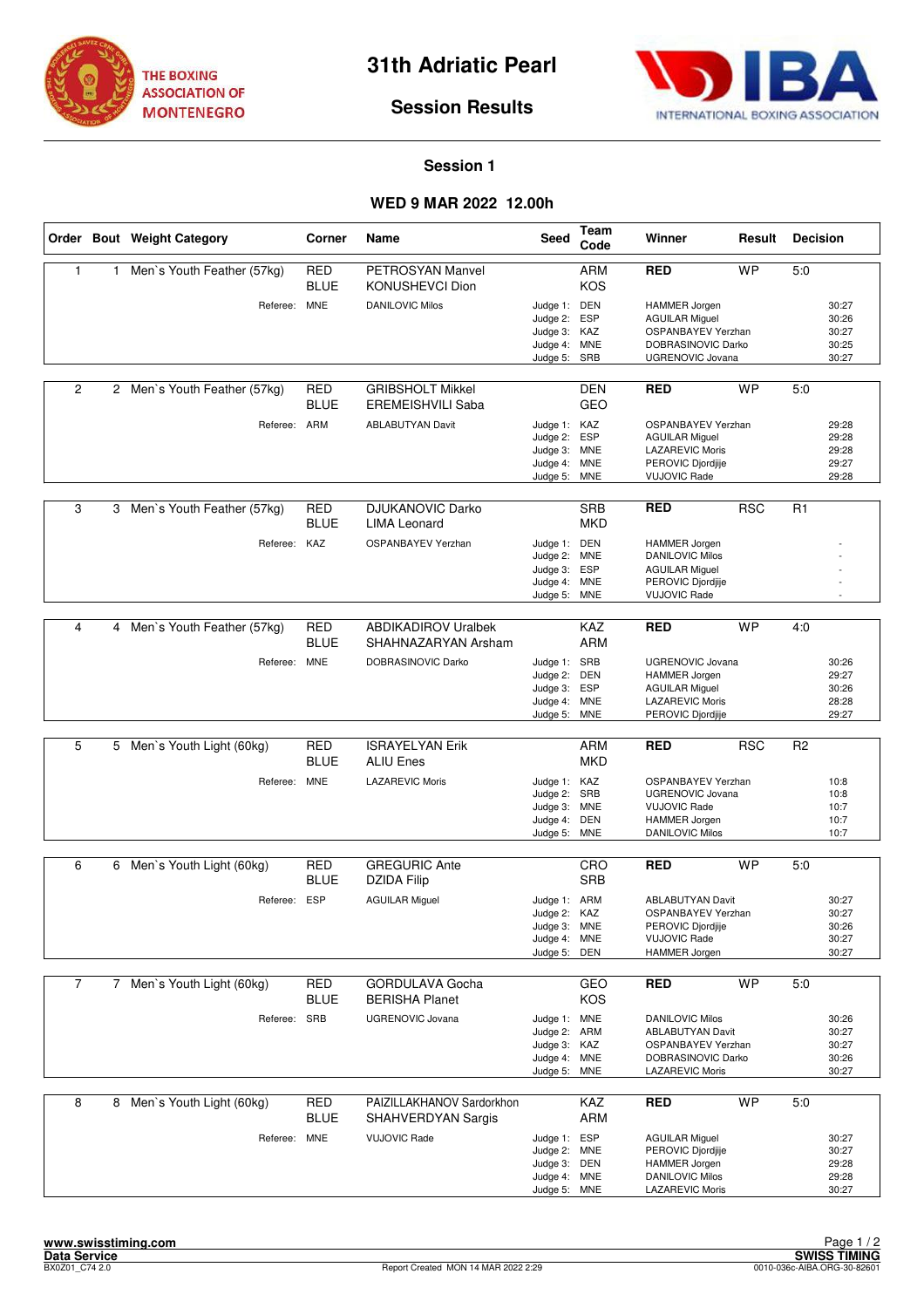



### **Session 2**

# **WED 9 MAR 2022 15.00**

|                |    | Order Bout Weight Category         | Corner                    | Name                                                    | <b>Seed</b>                                                              | Team<br>Code                           | Winner                                                                                                                    | Result     | <b>Decision</b> |                                           |
|----------------|----|------------------------------------|---------------------------|---------------------------------------------------------|--------------------------------------------------------------------------|----------------------------------------|---------------------------------------------------------------------------------------------------------------------------|------------|-----------------|-------------------------------------------|
| $\mathbf{1}$   |    | 9 Men's Youth Bantam (54kg)        | <b>RED</b><br><b>BLUE</b> | <b>ORYNBASSAR Aktilek</b><br>JAPARIDZE David            |                                                                          | KAZ<br><b>GEO</b>                      | <b>RED</b>                                                                                                                | <b>WP</b>  | 5.0             |                                           |
|                |    | Referee: SRB                       |                           | <b>UGRENOVIC Jovana</b>                                 | Judge 1: MNE<br>Judge 2:<br>Judge 3:<br>Judge 4:<br>Judge 5:             | <b>DEN</b><br><b>MNE</b><br>ESP<br>ARM | PEROVIC Djordjije<br>HAMMER Jorgen<br>DOBRASINOVIC Darko<br><b>AGUILAR Miguel</b><br><b>ABLABUTYAN Davit</b>              |            |                 | 30:27<br>30:27<br>30:27<br>30:27<br>30:27 |
| $\overline{2}$ | 10 | Men's Youth Bantam (54kg)          | RED<br><b>BLUE</b>        | AZIZYAN Gor<br><b>HERNANDEZ Ewart Andres Martin</b>     |                                                                          | <b>ARM</b><br><b>CUB</b>               | <b>BLUE</b>                                                                                                               | <b>WP</b>  | 5:0             |                                           |
|                |    | Referee: MNE                       |                           | PEROVIC Djordjije                                       | Judge 1:<br>Judge 2:<br>Judge 3: DEN<br>Judge 4: SRB<br>Judge 5: KAZ     | ESP<br><b>MNE</b>                      | <b>AGUILAR Miguel</b><br><b>DANILOVIC Milos</b><br>HAMMER Jorgen<br><b>UGRENOVIC Jovana</b><br>OSPANBAYEV Yerzhan         |            |                 | 26:29<br>27:28<br>26:29<br>27:28<br>26:29 |
| 3              | 11 | Men's Youth Welter (67kg)          | <b>RED</b><br><b>BLUE</b> | <b>SHAKHAR Ruslan</b><br><b>HAKOBYAN Ares</b>           |                                                                          | <b>KAZ</b><br><b>ARM</b>               | <b>RED</b>                                                                                                                | <b>WP</b>  | 4:1             |                                           |
|                |    | Referee:                           | <b>MNE</b>                | <b>DANILOVIC Milos</b>                                  | Judge 1: KAZ<br>Judge 2: SRB<br>Judge 3: ARM<br>Judge 4:<br>Judge 5:     | DEN<br>ESP                             | OSPANBAYEV Yerzhan<br><b>UGRENOVIC Jovana</b><br><b>ABLABUTYAN Davit</b><br><b>HAMMER Jorgen</b><br><b>AGUILAR Miguel</b> |            |                 | 30:27<br>29:28<br>27:30<br>29:28<br>29:28 |
|                |    |                                    |                           |                                                         |                                                                          |                                        |                                                                                                                           |            |                 |                                           |
| $\overline{4}$ |    | 12 Men's Youth Welter (67kg)       | <b>RED</b><br><b>BLUE</b> | NAMAZOV Mehman<br>ALLUCA Jemin                          |                                                                          | GEO<br><b>ALB</b>                      | RED                                                                                                                       | <b>WP</b>  | 5:0             |                                           |
|                |    | Referee: ESP                       |                           | <b>AGUILAR Miguel</b>                                   | Judge 1: ARM<br>Judge 2:<br>Judge 3: MNE<br>Judge 4:<br>Judge 5:         | SRB<br><b>DEN</b><br>KAZ               | <b>ABLABUTYAN Davit</b><br><b>UGRENOVIC Jovana</b><br><b>VUJOVIC Rade</b><br>HAMMER Jorgen<br>OSPANBAYEV Yerzhan          |            |                 | 29:28<br>30:27<br>29:28<br>29:28<br>29:28 |
|                |    |                                    |                           |                                                         |                                                                          |                                        |                                                                                                                           |            |                 |                                           |
| 5              |    | 13 Men's Youth Welter (67kg)       | <b>RED</b><br><b>BLUE</b> | <b>MENA Jorge Daniel Forcades</b><br><b>BAUER Lukas</b> |                                                                          | <b>CUB</b><br><b>DEN</b>               | <b>RED</b>                                                                                                                | <b>WP</b>  | 5:0             |                                           |
|                |    | Referee: MNE                       |                           | <b>LAZAREVIC Moris</b>                                  | Judge 1: ESP<br>Judge 2: MNE<br>Judge 3:<br>Judge 4: ARM<br>Judge 5: SRB | KAZ                                    | <b>AGUILAR Miguel</b><br><b>VUJOVIC Rade</b><br>OSPANBAYEV Yerzhan<br><b>ABLABUTYAN Davit</b><br><b>UGRENOVIC Jovana</b>  |            |                 | 29:28<br>29:28<br>29:28<br>30:27<br>29:28 |
| 6              | 14 | Men's Youth Welter (67kg)          | <b>RED</b>                | <b>VELJOVIC Uros</b>                                    |                                                                          | <b>SRB</b>                             |                                                                                                                           |            |                 |                                           |
|                |    |                                    | <b>BLUE</b>               | SMAN Abylay                                             |                                                                          | KAZ                                    | <b>BLUE</b>                                                                                                               | <b>ABD</b> | R <sub>3</sub>  |                                           |
|                |    | Referee: MNE                       |                           | PEROVIC Djordjije                                       | Judge 1: ARM<br>Judge 2:<br>Judge 3: MNE<br>Judge 4: MNE<br>Judge 5: MNE | ESP                                    | <b>ABLABUTYAN Davit</b><br><b>AGUILAR Miguel</b><br>DOBRASINOVIC Darko<br><b>VUJOVIC Rade</b><br><b>LAZAREVIC Moris</b>   |            |                 | 18:20<br>17:20<br>18:20<br>20:18<br>17:20 |
| $\overline{7}$ |    | 15 Men's Youth Light Middle (71kg) | <b>RED</b>                | <b>TELEUBEK Arnur</b>                                   |                                                                          | KAZ                                    | <b>RED</b>                                                                                                                | <b>WP</b>  | 4:1             |                                           |
|                |    |                                    | <b>BLUE</b>               | <b>HOVELING Victor</b>                                  |                                                                          | <b>DEN</b>                             |                                                                                                                           |            |                 |                                           |
|                |    | Referee: MNE                       |                           | DOBRASINOVIC Darko                                      | Judge 1: KAZ<br>Judge 2: SRB<br>Judge 3: ARM<br>Judge 4:<br>Judge 5:     | DEN<br>ESP                             | OSPANBAYEV Yerzhan<br>UGRENOVIC Jovana<br><b>ABLABUTYAN Davit</b><br><b>HAMMER Jorgen</b><br>AGUILAR Miguel               |            |                 | 30:27<br>29:28<br>29:28<br>28:29<br>30:27 |
| 8              | 16 | Men's Youth Light Middle (71kg)    | RED<br>BLUE               | <b>KARAITIS Christos</b><br><b>SARGSYAN Haiko</b>       |                                                                          | GRE<br>ARM                             | RED                                                                                                                       | <b>WP</b>  | 5:0             |                                           |
|                |    | Referee: KAZ                       |                           | OSPANBAYEV Yerzhan                                      | Judge 1: MNE<br>Judge 2:<br>Judge 3: ESP<br>Judge 4: SRB<br>Judge 5: MNE | DEN                                    | <b>LAZAREVIC Moris</b><br>HAMMER Jorgen<br><b>AGUILAR Miguel</b><br>UGRENOVIC Jovana<br><b>VUJOVIC Rade</b>               |            |                 | 30:27<br>29:28<br>30:27<br>30:27<br>30:26 |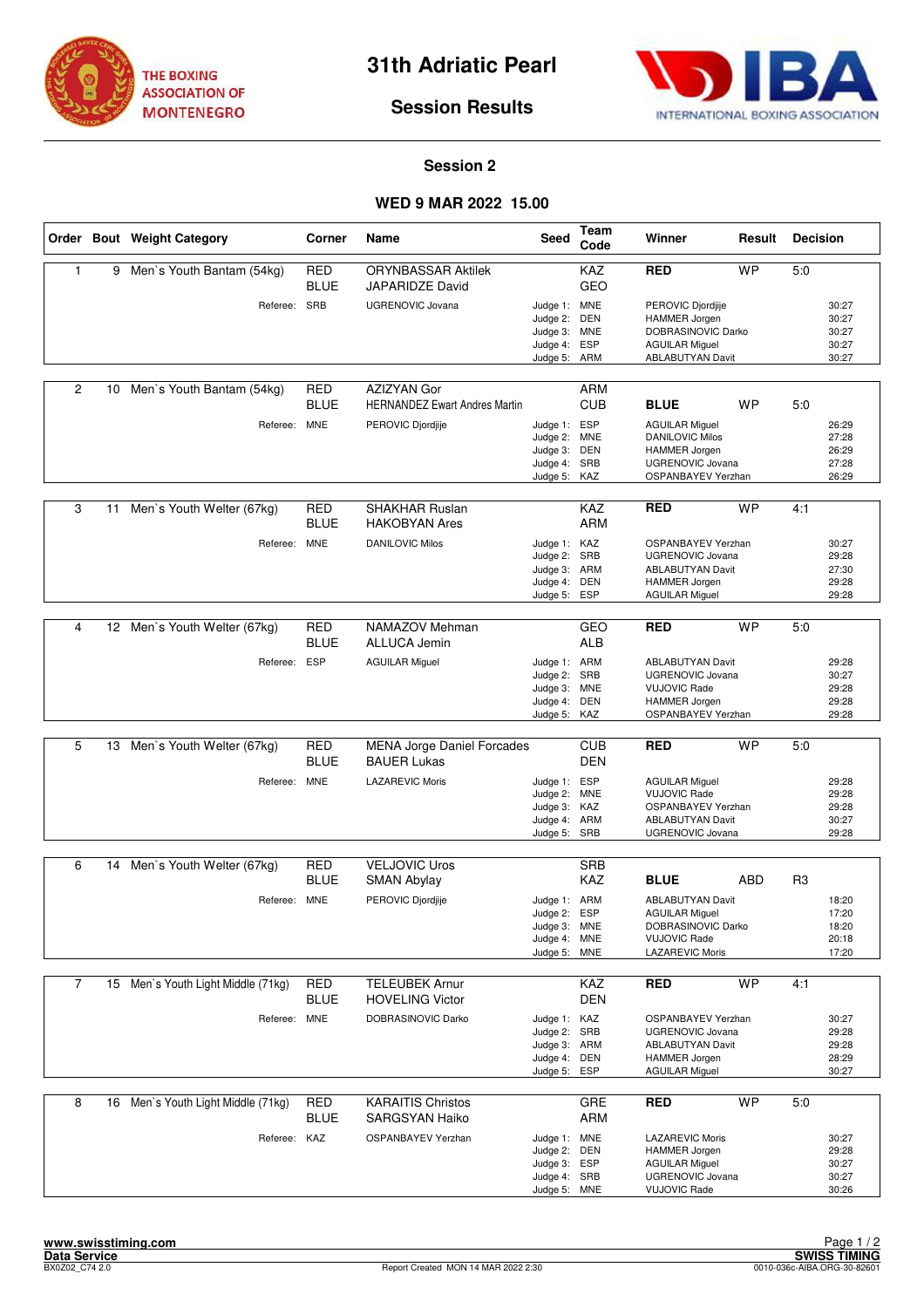



### **Session 2**

# **WED 9 MAR 2022 15.00**

| l Order | Bout | <b>Weight Category</b>          | Corner                    | Name                                     | Seed                                                                 | Team<br>Code             | Winner                                                                                                                    | Result    | <b>Decision</b> |                                           |
|---------|------|---------------------------------|---------------------------|------------------------------------------|----------------------------------------------------------------------|--------------------------|---------------------------------------------------------------------------------------------------------------------------|-----------|-----------------|-------------------------------------------|
| 9       | 17   | Men's Youth Middle (75kg)       | <b>RED</b><br><b>BLUE</b> | NIGMETOV Azamat<br><b>SARGSYAN Taron</b> |                                                                      | KAZ<br><b>ARM</b>        | <b>RED</b>                                                                                                                | <b>WP</b> | 3:1             |                                           |
|         |      | Referee:                        | DEN                       | <b>HAMMER Jorgen</b>                     | Judge 1: MNE<br>Judge 2: SRB<br>Judge 3: ESP<br>Judge 4:<br>Judge 5: | MNE<br>MNE               | LAZAREVIC Moris<br>UGRENOVIC Jovana<br><b>AGUILAR Miquel</b><br><b>DANILOVIC Milos</b><br>DOBRASINOVIC Darko              |           |                 | 28:29<br>29:28<br>30:27<br>30:27<br>28:28 |
| 10      | 18   | Men's Youth Super Haevy (+92kg) | <b>RED</b><br><b>BLUE</b> | YERMOLENKO Ivan<br>JANUZAJ Djelon        |                                                                      | <b>KAZ</b><br><b>SLO</b> | <b>RED</b>                                                                                                                | <b>WP</b> | 5:0             |                                           |
|         |      | Referee:                        | <b>MNE</b>                | <b>VUJOVIC Rade</b>                      | Judge 1: SRB<br>Judge 2: ESP<br>Judge 3:<br>Judge 4:<br>Judge 5:     | DEN<br><b>MNE</b><br>ARM | <b>UGRENOVIC Jovana</b><br><b>AGUILAR Miquel</b><br><b>HAMMER Jorgen</b><br>DOBRASINOVIC Darko<br><b>ABLABUTYAN Davit</b> |           |                 | 30:27<br>30:27<br>30:27<br>30:27<br>30:27 |

| G<br>٠.<br>- |
|--------------|
|              |

**www.swisstiming.com**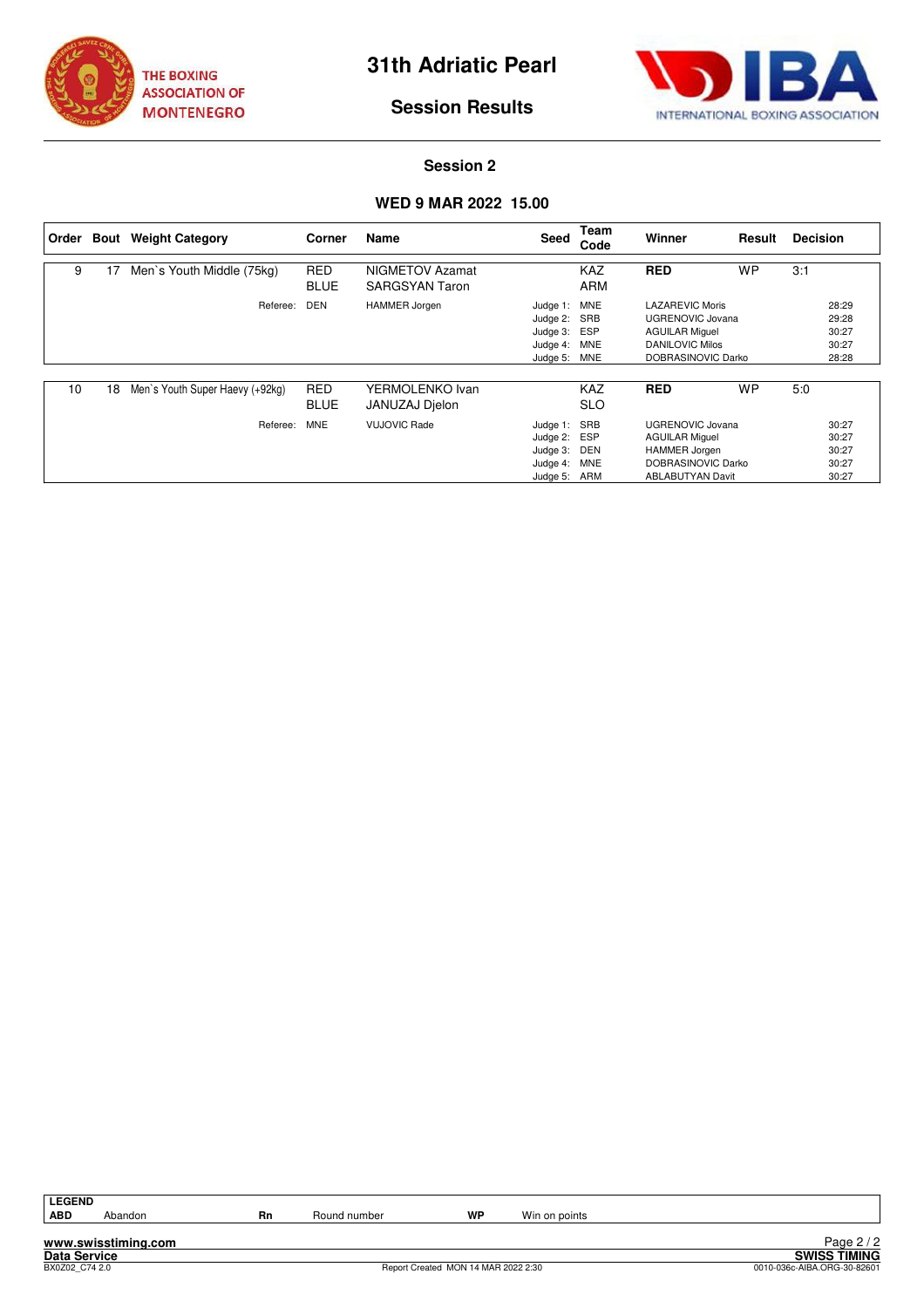



# **Session 3**

# **THU 10 MAR 2022 12.00h**

|                |    | Order Bout Weight Category      | Corner                    | Name                                              | <b>Seed</b>                                                                  | Team<br>Code                    | Winner                                                                                                                    | Result    | <b>Decision</b> |                                           |
|----------------|----|---------------------------------|---------------------------|---------------------------------------------------|------------------------------------------------------------------------------|---------------------------------|---------------------------------------------------------------------------------------------------------------------------|-----------|-----------------|-------------------------------------------|
| $\mathbf{1}$   | 19 | Men's Youth Light Middle (71kg) | <b>RED</b><br><b>BLUE</b> | <b>ANTANOSYAN Garik</b><br><b>TODUA Givi</b>      |                                                                              | <b>ARM</b><br><b>GEO</b>        | <b>RED</b>                                                                                                                | <b>WP</b> | 4:1             |                                           |
|                |    | Referee: DEN                    |                           | HAMMER Jorgen                                     | Judge 1: KAZ<br>Judge 2: SRB<br>Judge 3:<br>Judge 4:<br>Judge 5:             | <b>MNE</b><br>ESP<br><b>MNE</b> | OSPANBAYEV Yerzhan<br><b>UGRENOVIC Jovana</b><br><b>VUJOVIC Rade</b><br><b>AGUILAR Miguel</b><br>PEROVIC Djordjije        |           |                 | 29:28<br>30:27<br>30:27<br>28:29<br>29:27 |
| $\overline{2}$ | 20 | Men's Youth Light Middle (71kg) | RED<br><b>BLUE</b>        | <b>KARSAKOV Merey</b><br><b>BAZAR Sagyndyk</b>    |                                                                              | KAZ<br><b>KAZ</b>               | <b>BLUE</b>                                                                                                               | <b>WP</b> | 5:0             |                                           |
|                |    | Referee: MNE                    |                           | DOBRASINOVIC Darko                                | Judge 1:<br>Judge 2:<br>Judge 3: ARM<br>Judge 4:<br>Judge 5: MNE             | ESP<br><b>DEN</b><br>SRB        | <b>AGUILAR Miguel</b><br><b>HAMMER Jorgen</b><br><b>ABLABUTYAN Davit</b><br><b>UGRENOVIC Jovana</b><br>PEROVIC Djordjije  |           |                 | 28:29<br>28:29<br>28:29<br>28:29<br>27:30 |
| 3              | 21 | Men's Youth Light Middle (71kg) | <b>RED</b><br><b>BLUE</b> | <b>MARINOVIC Vito</b><br><b>RASIC Luka</b>        |                                                                              | <b>MNE</b><br><b>SLO</b>        | <b>BLUE</b>                                                                                                               | <b>WP</b> | 3:1             |                                           |
|                |    | Referee:                        | <b>ESP</b>                | <b>AGUILAR Miguel</b>                             | Judge 1: MNE<br>Judge 2: KAZ<br>Judge 3: SRB<br>Judge 4: ARM<br>Judge 5:     | DEN                             | PEROVIC Djordjije<br>OSPANBAYEV Yerzhan<br><b>UGRENOVIC Jovana</b><br><b>ABLABUTYAN Davit</b><br>HAMMER Jorgen            |           |                 | 28:28<br>27:30<br>29:28<br>28:29<br>27:30 |
|                |    |                                 |                           |                                                   |                                                                              |                                 |                                                                                                                           |           |                 |                                           |
| $\overline{4}$ | 22 | Men's Youth Light Middle (71kg) | <b>RED</b><br><b>BLUE</b> | <b>TELEUBEK Arnur</b><br><b>KARAITIS Christos</b> |                                                                              | KAZ<br>GRE                      | <b>BLUE</b>                                                                                                               | <b>WP</b> | 3:2             |                                           |
|                |    | Referee: MNE                    |                           | <b>LAZAREVIC Moris</b>                            | Judge 1: MNE<br>Judge 2: SRB<br>Judge 3:<br>Judge 4: ARM<br>Judge 5:         | <b>ESP</b><br>DEN               | DOBRASINOVIC Darko<br><b>UGRENOVIC Jovana</b><br><b>AGUILAR Miguel</b><br><b>ABLABUTYAN Davit</b><br><b>HAMMER Jorgen</b> |           |                 | 28:29<br>26:30<br>28:29<br>29:28<br>29:28 |
|                |    |                                 |                           |                                                   |                                                                              |                                 |                                                                                                                           |           |                 |                                           |
| 5              | 23 | Men's Youth Middle (75kg)       | <b>RED</b><br><b>BLUE</b> | SEITENOV Batyrkhan<br>SHAIKYBEKOV Dikhan          |                                                                              | <b>KAZ</b><br><b>KAZ</b>        | <b>BLUE</b>                                                                                                               | ABD       | R <sub>3</sub>  |                                           |
|                |    | Referee: MNE                    |                           | <b>VUJOVIC Rade</b>                               | Judge 1: MNE<br>Judge 2:<br>Judge 3:<br>Judge 4:<br>Judge 5:                 | ARM<br>SRB<br>DEN<br>ESP        | <b>DANILOVIC Milos</b><br><b>ABLABUTYAN Davit</b><br><b>UGRENOVIC Jovana</b><br>HAMMER Jorgen<br><b>AGUILAR Miquel</b>    |           |                 | 17:20<br>18:20<br>18:20<br>17:20<br>18:19 |
| 6              | 24 | Men's Youth Middle (75kg)       | <b>RED</b>                | <b>DEBANIC Gabriel</b>                            |                                                                              | CRO                             |                                                                                                                           |           |                 |                                           |
|                |    |                                 | <b>BLUE</b>               | <b>AREA Kristhijan Barreras</b>                   |                                                                              | <b>CUB</b>                      | <b>BLUE</b>                                                                                                               | <b>WP</b> | 5:0             |                                           |
|                |    | Referee: MNE                    |                           | PEROVIC Djordjije                                 | Judge 1: SRB<br>Judge 2:<br>Judge 3: ESP<br>Judge 4: KAZ<br>Judge 5: ARM     | DEN                             | <b>UGRENOVIC Jovana</b><br><b>HAMMER Jorgen</b><br><b>AGUILAR Miguel</b><br>OSPANBAYEV Yerzhan<br><b>ABLABUTYAN Davit</b> |           |                 | 28:29<br>26:30<br>27:30<br>27:30<br>27:30 |
| $\overline{7}$ |    | 25 Men's Youth Middle (75kg)    | <b>RED</b>                | <b>SIMIC Rastko</b>                               |                                                                              | <b>SRB</b>                      | <b>RED</b>                                                                                                                | <b>WP</b> | 5:0             |                                           |
|                |    |                                 | <b>BLUE</b>               | <b>KVINIKADZE Saba</b>                            |                                                                              | GEO                             |                                                                                                                           |           |                 |                                           |
|                |    | Referee: KAZ                    |                           | <b>OSPANBAYEV Yerzhan</b>                         | Judge 1: DEN<br>Judge 2: ARM<br>Judge 3: MNE<br>Judge 4: MNE<br>Judge 5:     | ESP                             | <b>HAMMER Jorgen</b><br><b>ABLABUTYAN Davit</b><br>DOBRASINOVIC Darko<br><b>LAZAREVIC Moris</b><br>AGUILAR Miguel         |           |                 | 30:27<br>30:27<br>30:27<br>30:27<br>29:28 |
| 8              | 26 | Men's Youth Middle (75kg)       | <b>RED</b><br>BLUE        | <b>ARSAEV Adam</b><br><b>NIGMETOV Azamat</b>      |                                                                              | <b>NOR</b><br>KAZ               | RED                                                                                                                       | <b>WP</b> | 3:2             |                                           |
|                |    | Referee: ARM                    |                           | <b>ABLABUTYAN Davit</b>                           | Judge 1: DEN<br>Judge 2: ESP<br>Judge 3: MNE<br>Judge 4: SRB<br>Judge 5: MNE |                                 | <b>HAMMER Jorgen</b><br><b>AGUILAR Miguel</b><br><b>VUJOVIC Rade</b><br>UGRENOVIC Jovana<br>LAZAREVIC Moris               |           |                 | 29:28<br>29:28<br>30:27<br>28:29<br>28:29 |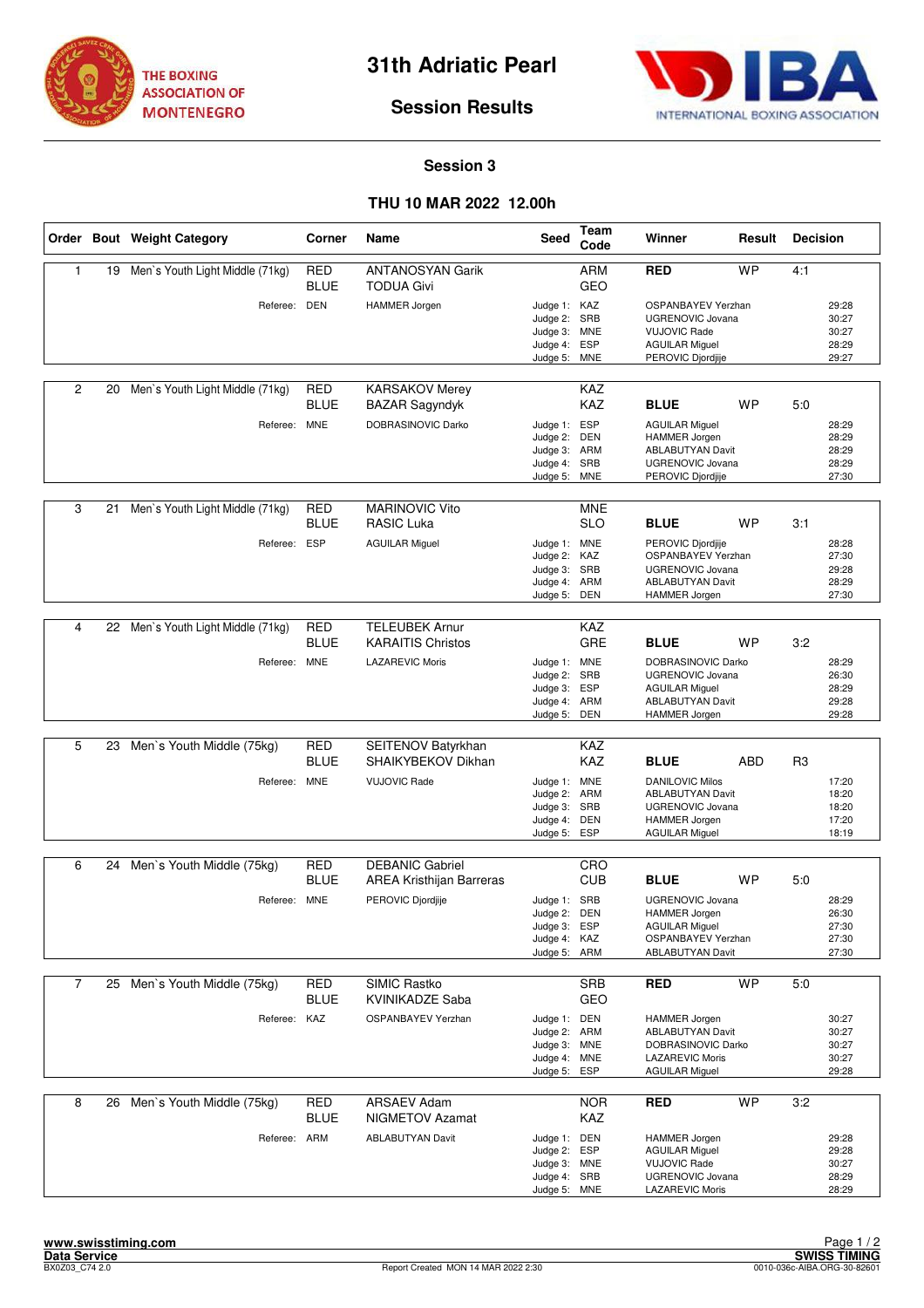



### **Session 4**

# **THU 10 MAR 2022 15.00h**

|                |    | Order Bout Weight Category                          | Corner                    | Name                                                                                   | Seed                                                                         | Team<br>Code                           | Winner                                                                                                                                  | Result    | <b>Decision</b> |                                           |
|----------------|----|-----------------------------------------------------|---------------------------|----------------------------------------------------------------------------------------|------------------------------------------------------------------------------|----------------------------------------|-----------------------------------------------------------------------------------------------------------------------------------------|-----------|-----------------|-------------------------------------------|
| 1              | 27 | Men's Youth Fly (51kg)<br>Referee: SRB              | RED<br><b>BLUE</b>        | <b>SHAKAROV Yunus</b><br><b>GRYHOLT Silas</b><br><b>UGRENOVIC Jovana</b>               | Judge 1: ESP<br>Judge 2: MNE<br>Judge 3: KAZ<br>Judge 4: DEN<br>Judge 5:     | KAZ<br><b>DEN</b><br>ARM               | <b>BLUE</b><br><b>AGUILAR Miguel</b><br><b>DANILOVIC Milos</b><br>OSPANBAYEV Yerzhan<br><b>HAMMER Jorgen</b><br><b>ABLABUTYAN Davit</b> | <b>WP</b> | 3:2             | 28:29<br>28:29<br>29:28<br>28:29<br>29:28 |
| $\overline{2}$ | 28 | Men's Youth Fly (51kg)<br>Referee: MNE              | RED<br><b>BLUE</b>        | <b>KHATTAB</b> Issa<br>SHEHABI Hadi<br><b>DANILOVIC Milos</b>                          | Judge 1: MNE<br>Judge 2: SRB<br>Judge 3: ARM<br>Judge 4: KAZ<br>Judge 5: ESP | DEN<br><b>MKD</b>                      | <b>RED</b><br><b>VUJOVIC Rade</b><br><b>UGRENOVIC Jovana</b><br><b>ABLABUTYAN Davit</b><br>OSPANBAYEV Yerzhan<br><b>AGUILAR Miguel</b>  | <b>WP</b> | 5.0             | 30:27<br>30:27<br>30:27<br>29:28<br>30:27 |
| 3              | 29 | Men's Youth Fly (51kg)<br>Referee: ARM              | RED<br><b>BLUE</b>        | AYVAZYAN Gor<br><b>MASHKENTAYEV Islam</b><br><b>ABLABUTYAN Davit</b>                   | Judge 1: ESP<br>Judge 2: MNE<br>Judge 3: DEN<br>Judge 4: SRB<br>Judge 5: MNE | GEO<br><b>KAZ</b>                      | <b>RED</b><br><b>AGUILAR Miguel</b><br>PEROVIC Djordjije<br>HAMMER Jorgen<br><b>UGRENOVIC Jovana</b><br><b>DANILOVIC Milos</b>          | <b>WP</b> | 5:0             | 30:27<br>30:27<br>29:28<br>30:27<br>30:26 |
| 4              | 30 | Men's Youth Bantam (54kg)<br>Referee: SRB           | <b>RED</b><br><b>BLUE</b> | <b>BOZOVIC Filip</b><br>SARSENBAYEV Zhandaulet<br><b>UGRENOVIC Jovana</b>              | Judge 1: MNE<br>Judge 2:<br>Judge 3: KAZ<br>Judge 4: ESP<br>Judge 5: ARM     | <b>MNE</b><br><b>KAZ</b><br><b>DEN</b> | <b>BLUE</b><br>DOBRASINOVIC Darko<br>HAMMER Jorgen<br>OSPANBAYEV Yerzhan<br><b>AGUILAR Miguel</b><br><b>ABLABUTYAN Davit</b>            | <b>WP</b> | 5:0             | 27:30<br>26:30<br>27:30<br>27:30<br>27:30 |
| 5              | 31 | Men's Youth Bantam (54kg)<br>Referee: MNE           | <b>RED</b><br><b>BLUE</b> | <b>ORYNBASSAR Aktilek</b><br><b>HERNANDEZ Ewart Andres Martin</b><br>PEROVIC Djordjije | Judge 1: ARM<br>Judge 2: MNE<br>Judge 3: ESP<br>Judge 4: SRB<br>Judge 5:     | KAZ<br><b>CUB</b><br>DEN               | <b>RED</b><br><b>ABLABUTYAN Davit</b><br>DOBRASINOVIC Darko<br><b>AGUILAR Miguel</b><br>UGRENOVIC Jovana<br><b>HAMMER Jorgen</b>        | <b>WP</b> | 5:0             | 29:28<br>30:27<br>30:27<br>29:28<br>30:27 |
| 6              |    | 32 Men's Youth Lite Welter (63.5kg)<br>Referee: MNE | RED<br><b>BLUE</b>        | SAPIZHAK Oleh<br><b>YERMEK Yerassyl</b><br><b>LAZAREVIC Moris</b>                      | Judge 1: DEN<br>Judge 2: SRB<br>Judge 3: MNE<br>Judge 4: ESP<br>Judge 5: ARM | UKR<br><b>KAZ</b>                      | <b>BLUE</b><br><b>HAMMER Jorgen</b><br>UGRENOVIC Jovana<br>DOBRASINOVIC Darko<br><b>AGUILAR Miguel</b><br><b>ABLABUTYAN Davit</b>       | <b>WP</b> | 5.0             | 26:30<br>27:30<br>27:30<br>27:30<br>27:30 |
| $\overline{7}$ | 33 | Men's Youth Lite Welter (63.5kg)<br>Referee: MNE    | <b>RED</b><br><b>BLUE</b> | <b>KAZBEK Tair</b><br><b>CINGELIC Uros</b><br>DOBRASINOVIC Darko                       | Judge 1: ARM<br>Judge 2: DEN<br>Judge 3: ESP<br>Judge 4: KAZ<br>Judge 5: SRB | <b>KAZ</b><br><b>SRB</b>               | <b>RED</b><br><b>ABLABUTYAN Davit</b><br><b>HAMMER Jorgen</b><br><b>AGUILAR Miguel</b><br>OSPANBAYEV Yerzhan<br><b>UGRENOVIC Jovana</b> | <b>WP</b> | 4:1             | 30:27<br>30:27<br>30:27<br>29:28<br>27:30 |
| 8              | 34 | Men's Youth Lite Welter (63.5kg)<br>Referee: ESP    | <b>RED</b><br><b>BLUE</b> | <b>KOSTOUROS Panagiotis</b><br><b>SUHONEN Johannes</b><br><b>AGUILAR Miguel</b>        | Judge 1: ARM<br>Judge 2: MNE<br>Judge 3: SRB<br>Judge 4: KAZ<br>Judge 5: DEN | GRE<br><b>FIN</b>                      | <b>RED</b><br><b>ABLABUTYAN Davit</b><br><b>LAZAREVIC Moris</b><br>UGRENOVIC Jovana<br>OSPANBAYEV Yerzhan<br>HAMMER Jorgen              | <b>WP</b> | 4:1             | 30:27<br>29:28<br>29:28<br>29:28<br>27:30 |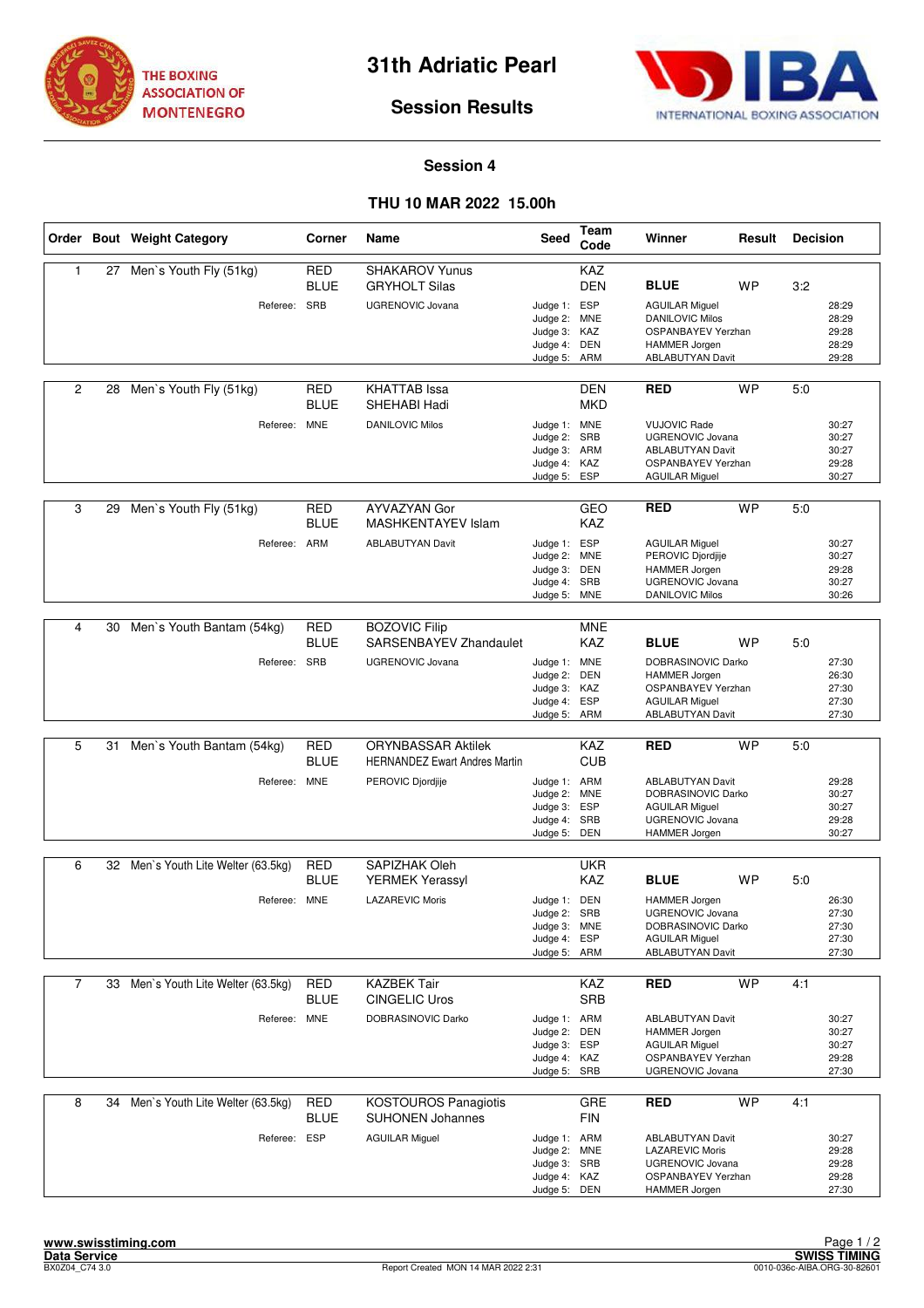



### **Session 4**

# **THU 10 MAR 2022 15.00h**

| Order |    | <b>Bout</b> Weight Category    | Corner                    | Name                                           | Seed                                                                     | Team<br>Code             | Winner                                                                                                                           | Result | <b>Decision</b> |                                           |
|-------|----|--------------------------------|---------------------------|------------------------------------------------|--------------------------------------------------------------------------|--------------------------|----------------------------------------------------------------------------------------------------------------------------------|--------|-----------------|-------------------------------------------|
| 9     | 35 | Men's Youth Light Heavy (80kg) | <b>RED</b><br><b>BLUE</b> | <b>PIZURICA Marko</b><br><b>ADAMYAN Hamlet</b> |                                                                          | <b>SRB</b><br><b>ARM</b> | <b>BLUE</b>                                                                                                                      | WP     | 4:1             |                                           |
|       |    | Referee:                       | <b>MNE</b>                | <b>VUJOVIC Rade</b>                            | Judge 1: ESP<br>Judge 2: KAZ<br>Judge 3:<br>Judge 4: ARM<br>Judge 5:     | SRB<br>DEN               | <b>AGUILAR Miquel</b><br>OSPANBAYEV Yerzhan<br><b>UGRENOVIC Jovana</b><br><b>ABLABUTYAN Davit</b><br>HAMMER Jorgen               |        |                 | 28:29<br>28:29<br>29:28<br>27:30<br>28:29 |
| 10    | 36 | Men's Youth Light Heavy (80kg) | <b>RED</b><br><b>BLUE</b> | DAHL Dennis Bøe<br>YERKIN Serzhan              |                                                                          | <b>NOR</b><br>KAZ        | <b>BLUE</b>                                                                                                                      | WP     | 5:0             |                                           |
|       |    | Referee:                       | <b>MNE</b>                | PEROVIC Diordille                              | Judge 1: ARM<br>Judge 2: ESP<br>Judge 3:<br>Judge 4: SRB<br>Judge 5: KAZ | DEN                      | <b>ABLABUTYAN Davit</b><br><b>AGUILAR Miguel</b><br><b>HAMMER Jorgen</b><br><b>UGRENOVIC Jovana</b><br><b>OSPANBAYEV Yerzhan</b> |        |                 | 27:30<br>25:30<br>26:30<br>27:30<br>27:30 |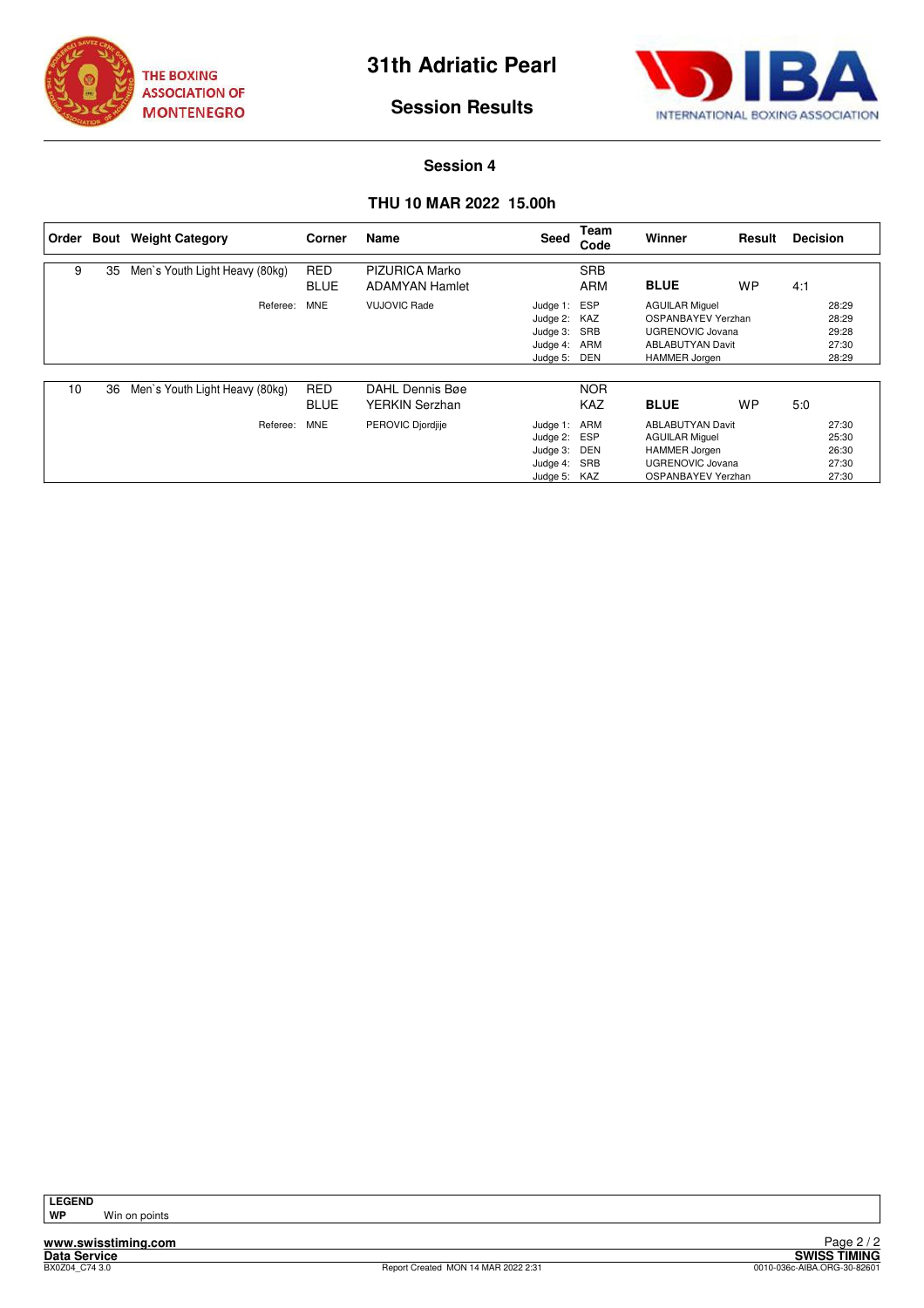



# **Session 5**

# **FRI 11 MAR 2022 12.00h**

|                         |    | Order Bout Weight Category              | Corner                    | <b>Name</b>                                               | <b>Seed</b>                                                                  | Team<br>Code             | Winner                                                                                                                             | Result    | <b>Decision</b> |                                           |
|-------------------------|----|-----------------------------------------|---------------------------|-----------------------------------------------------------|------------------------------------------------------------------------------|--------------------------|------------------------------------------------------------------------------------------------------------------------------------|-----------|-----------------|-------------------------------------------|
| $\mathbf{1}$            |    | 37 Women's Youth Minimum (45-48kg)      | <b>RED</b><br><b>BLUE</b> | <b>ERBASECCA Jessica</b><br><b>CALDERON BARCELO Laura</b> |                                                                              | <b>ITA</b><br><b>ESP</b> | <b>RED</b>                                                                                                                         | <b>WP</b> | 3:2             |                                           |
|                         |    | Referee: KAZ                            |                           | <b>OSPANBAYEV Yerzhan</b>                                 | Judge 1: ARM<br>Judge 2: MNE<br>Judge 3: DEN<br>Judge 4: MNE<br>Judge 5:     | SRB                      | <b>ABLABUTYAN Davit</b><br><b>VUJOVIC Rade</b><br><b>HAMMER Jorgen</b><br><b>DANILOVIC Milos</b><br>UGRENOVIC Jovana               |           |                 | 29:28<br>28:29<br>30:27<br>28:29<br>29:28 |
| $\overline{2}$          | 38 | Women's Youth Minimum (45-48kg)         | <b>RED</b><br><b>BLUE</b> | <b>SAMELIA Tamar</b><br><b>LOMBARDO Federica</b>          |                                                                              | <b>GEO</b><br><b>ITA</b> | <b>BLUE</b>                                                                                                                        | <b>WP</b> | 3:2             |                                           |
|                         |    | Referee: DEN                            |                           | HAMMER Jorgen                                             | Judge 1: ESP<br>Judge 2: ARM<br>Judge 3: MNE<br>Judge 4: KAZ<br>Judge 5: SRB |                          | <b>AGUILAR Miquel</b><br><b>ABLABUTYAN Davit</b><br><b>LAZAREVIC Moris</b><br><b>OSPANBAYEV Yerzhan</b><br><b>UGRENOVIC Jovana</b> |           |                 | 28:29<br>29:28<br>28:29<br>28:29<br>30:27 |
| 3                       | 39 | Women's Youth Fly (52kg)                | <b>RED</b><br><b>BLUE</b> | MAIRENA ARAGON Luna Maria<br>de PERSIO Aurora             |                                                                              | <b>ESP</b><br><b>ITA</b> | <b>RED</b>                                                                                                                         | <b>WP</b> | 4:0             |                                           |
|                         |    | Referee: ARM                            |                           | <b>ABLABUTYAN Davit</b>                                   | Judge 1: DEN<br>Judge 2: SRB<br>Judge 3: MNE<br>Judge 4:<br>Judge 5:         | <b>MNE</b><br>KAZ        | <b>HAMMER Jorgen</b><br><b>UGRENOVIC Jovana</b><br><b>VUJOVIC Rade</b><br><b>DANILOVIC Milos</b><br>OSPANBAYEV Yerzhan             |           |                 | 29:27<br>28:28<br>29:27<br>29:27<br>30:26 |
| $\overline{\mathbf{4}}$ | 40 | Women's Youth Fly (52kg)                | <b>RED</b><br><b>BLUE</b> | <b>CHOLIDIS Eleni</b><br>JOVANOVIC Dragana                |                                                                              | <b>GRE</b><br><b>SRB</b> | <b>BLUE</b>                                                                                                                        | <b>WP</b> | 3:2             |                                           |
|                         |    | Referee: MNE                            |                           | <b>DANILOVIC Milos</b>                                    | Judge 1: MNE<br>Judge 2: ARM<br>Judge 3: ESP<br>Judge 4: KAZ<br>Judge 5: DEN |                          | DOBRASINOVIC Darko<br><b>ABLABUTYAN Davit</b><br><b>AGUILAR Miquel</b><br><b>OSPANBAYEV Yerzhan</b><br>HAMMER Jorgen               |           |                 | 28:29<br>29:28<br>29:28<br>28:29<br>28:29 |
| 5                       | 41 | Women's Youth Middle (75kg)<br>Referee: | <b>RED</b><br><b>BLUE</b> | <b>MANIERO Giorgia</b><br><b>HOFSTAD Sunniva</b>          | Judge 1:                                                                     | <b>ITA</b><br><b>NOR</b> | <b>BLUE</b>                                                                                                                        | <b>WO</b> |                 |                                           |
|                         |    |                                         |                           |                                                           | Judge 2:                                                                     |                          |                                                                                                                                    |           |                 |                                           |
| 6                       |    | 42 Women's Youth Middle (75kg)          | <b>RED</b><br><b>BLUE</b> | <b>BUKIA Tatia</b><br><b>MARELLI Gloria</b>               |                                                                              | <b>GEO</b><br><b>ITA</b> | <b>RED</b>                                                                                                                         | <b>WP</b> | 5:0             |                                           |
|                         |    | Referee: MNE                            |                           | <b>LAZAREVIC Moris</b>                                    | Judge 1: KAZ<br>Judge 2: SRB<br>Judge 3: ESP<br>Judge 4: DEN<br>Judge 5: ARM |                          | OSPANBAYEV Yerzhan<br><b>UGRENOVIC Jovana</b><br><b>AGUILAR Miguel</b><br><b>HAMMER Jorgen</b><br><b>ABLABUTYAN Davit</b>          |           |                 | 30:27<br>29:28<br>29:28<br>30:27<br>30:27 |

**www.swisstiming.com Data Service SWISS TIMING**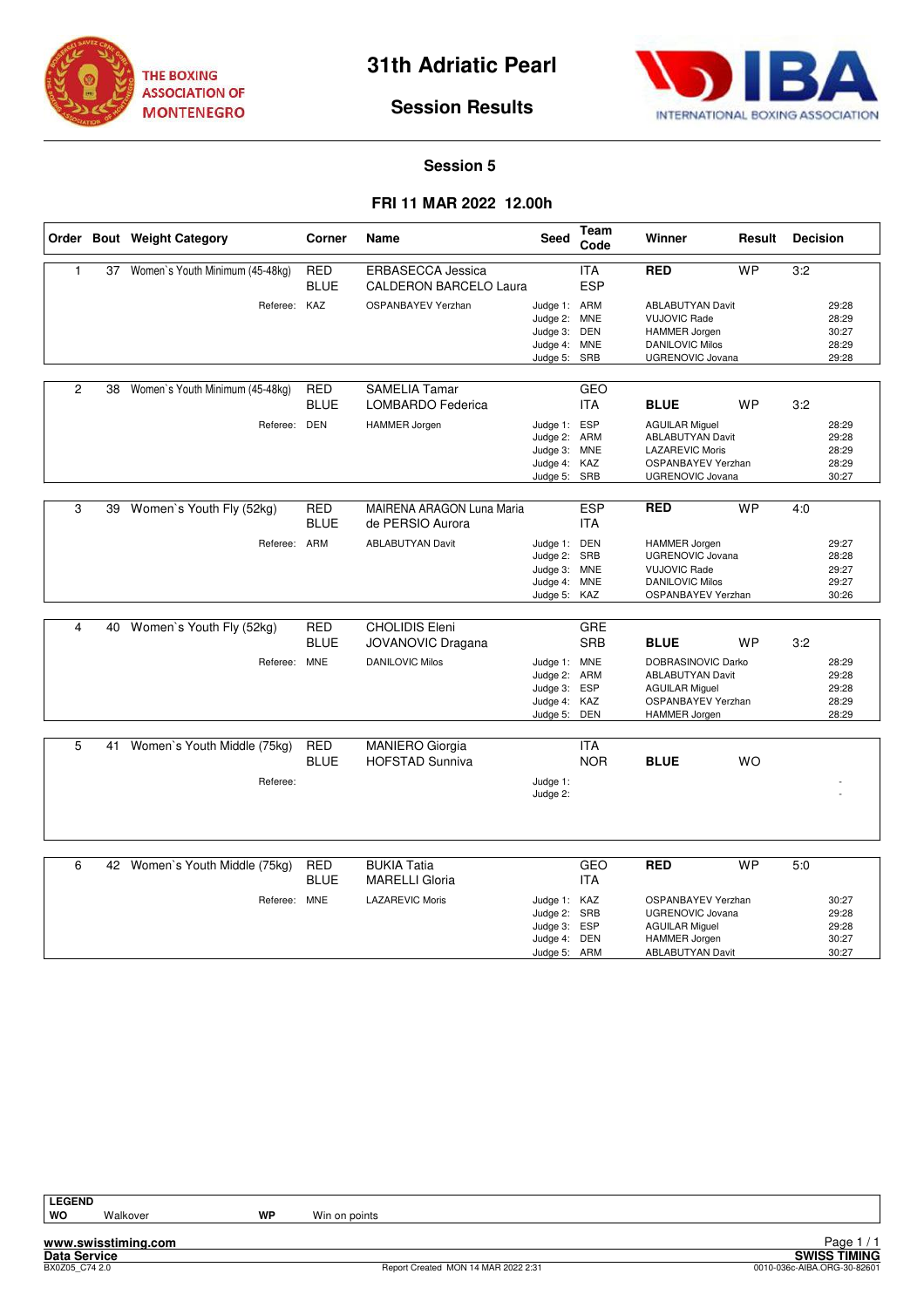



# **Session 6**

# **FRI 11 MAR 2022 15.00h**

|   |    | Order Bout Weight Category                       | Corner                    | Name                                                                 | Seed                                                                     | Team<br>Code             | Winner                                                                                                                    | Result    | <b>Decision</b> |                                           |
|---|----|--------------------------------------------------|---------------------------|----------------------------------------------------------------------|--------------------------------------------------------------------------|--------------------------|---------------------------------------------------------------------------------------------------------------------------|-----------|-----------------|-------------------------------------------|
| 1 |    | 43 Men's Youth Minimum (46-48kg)<br>Referee: DEN | <b>RED</b><br><b>BLUE</b> | <b>TOVMASYAN Tumas</b><br>NURLYBAYEV Ramazan<br><b>HAMMER Jorgen</b> | Judge 1: ESP                                                             | <b>ARM</b><br>KAZ        | <b>BLUE</b><br><b>AGUILAR Miquel</b>                                                                                      | <b>WP</b> | 4:1             | 28:29                                     |
|   |    |                                                  |                           |                                                                      | Judge 2: SRB<br>Judge 3: KAZ<br>Judge 4: ARM<br>Judge 5:                 | <b>MNE</b>               | <b>UGRENOVIC Jovana</b><br>OSPANBAYEV Yerzhan<br><b>ABLABUTYAN Davit</b><br><b>DANILOVIC Milos</b>                        |           |                 | 28:29<br>28:29<br>30:27<br>28:29          |
| 2 | 44 | Men's Youth Welter (67kg)                        | <b>RED</b><br><b>BLUE</b> | <b>SHAKHAR Ruslan</b><br>NAMAZOV Mehman                              |                                                                          | KAZ<br><b>GEO</b>        | <b>RED</b>                                                                                                                | <b>WP</b> | 5:0             |                                           |
|   |    | Referee: ARM                                     |                           | <b>ABLABUTYAN Davit</b>                                              | Judge 1: MNE<br>Judge 2:<br>Judge 3: ESP<br>Judge 4: DEN<br>Judge 5: SRB | <b>MNE</b>               | <b>LAZAREVIC Moris</b><br><b>VUJOVIC Rade</b><br><b>AGUILAR Miguel</b><br><b>HAMMER Jorgen</b><br>UGRENOVIC Jovana        |           |                 | 30:27<br>30:27<br>30:27<br>30:27<br>30:27 |
| 3 |    | 45 Men's Youth Welter (67kg)                     | <b>RED</b><br><b>BLUE</b> | <b>MENA Jorge Daniel Forcades</b><br><b>SMAN Abylay</b>              |                                                                          | <b>CUB</b><br><b>KAZ</b> | <b>RED</b>                                                                                                                | <b>WP</b> | 5:0             |                                           |
|   |    | Referee:                                         | <b>MNE</b>                | <b>DANILOVIC Milos</b>                                               | Judge 1: ARM<br>Judge 2: DEN<br>Judge 3: MNE<br>Judge 4:<br>Judge 5: SRB | ESP                      | <b>ABLABUTYAN Davit</b><br><b>HAMMER Jorgen</b><br>DOBRASINOVIC Darko<br><b>AGUILAR Miguel</b><br>UGRENOVIC Jovana        |           |                 | 29:28<br>29:28<br>30:27<br>29:28<br>29:28 |
| 4 | 46 | Men's Youth Cruiser (86kg)                       | <b>RED</b>                | <b>BAUYRZHAN Nurasyl</b>                                             |                                                                          | <b>KAZ</b>               |                                                                                                                           |           |                 |                                           |
|   |    |                                                  | <b>BLUE</b>               | DEKANOZISHVILI Giorgi                                                |                                                                          | GEO                      | <b>BLUE</b>                                                                                                               | WP        | 5:0             |                                           |
|   |    | Referee: MNE                                     |                           | DOBRASINOVIC Darko                                                   | Judge 1: ARM<br>Judge 2:<br>Judge 3: SRB<br>Judge 4: DEN<br>Judge 5: MNE | ESP                      | <b>ABLABUTYAN Davit</b><br><b>AGUILAR Miguel</b><br>UGRENOVIC Jovana<br><b>HAMMER Jorgen</b><br><b>VUJOVIC Rade</b>       |           |                 | 28:29<br>28:29<br>27:30<br>27:30<br>27:30 |
| 5 | 47 | Men's Youth Cruiser (86kg)                       | <b>RED</b><br><b>BLUE</b> | ALEKSANYAN Aghvan<br><b>NOA Ronny Alvares</b>                        |                                                                          | <b>ARM</b><br><b>CUB</b> | <b>BLUE</b>                                                                                                               | WP        | 5:0             |                                           |
|   |    | Referee:                                         | <b>ESP</b>                | <b>AGUILAR Miguel</b>                                                | Judge 1: MNE<br>Judge 2: SRB<br>Judge 3: DEN<br>Judge 4: KAZ<br>Judge 5: | <b>MNE</b>               | <b>LAZAREVIC Moris</b><br><b>UGRENOVIC Jovana</b><br><b>HAMMER Jorgen</b><br>OSPANBAYEV Yerzhan<br><b>DANILOVIC Milos</b> |           |                 | 26:30<br>26:30<br>27:30<br>27:30<br>27:29 |
| 6 | 48 | Men's Youth Super Haevy (+92kg)                  | <b>RED</b>                | <b>ABSADYKOV Yernar</b>                                              |                                                                          | KAZ                      |                                                                                                                           |           |                 |                                           |
|   |    |                                                  | <b>BLUE</b>               | <b>SHARIKADZE Tariel</b>                                             |                                                                          | <b>GEO</b>               | <b>BLUE</b>                                                                                                               | WP        | 4:1             |                                           |
|   |    | Referee: MNE                                     |                           | <b>VUJOVIC Rade</b>                                                  | Judge 1: MNE<br>Judge 2:<br>Judge 3: SRB<br>Judge 4: DEN<br>Judge 5: ARM | <b>ESP</b>               | <b>DANILOVIC Milos</b><br><b>AGUILAR Miguel</b><br>UGRENOVIC Jovana<br>HAMMER Jorgen<br><b>ABLABUTYAN Davit</b>           |           |                 | 28:29<br>28:29<br>30:27<br>27:30<br>28:29 |
| 7 |    | 49 Men's Youth Super Haevy (+92kg)               | RED                       | <b>ZISIS Petros</b>                                                  |                                                                          | GRE                      |                                                                                                                           |           |                 |                                           |
|   |    |                                                  | <b>BLUE</b>               | YERMOLENKO Ivan                                                      |                                                                          | KAZ                      | <b>BLUE</b>                                                                                                               | WP        | 5:0             |                                           |
|   |    | Referee:                                         | <b>MNE</b>                | <b>LAZAREVIC Moris</b>                                               | Judge 1: MNE<br>Judge 2:<br>Judge 3: ARM<br>Judge 4: DEN<br>Judge 5: ESP | SRB                      | DOBRASINOVIC Darko<br>UGRENOVIC Jovana<br><b>ABLABUTYAN Davit</b><br><b>HAMMER Jorgen</b><br><b>AGUILAR Miguel</b>        |           |                 | 25:30<br>26:30<br>27:30<br>26:30<br>25:30 |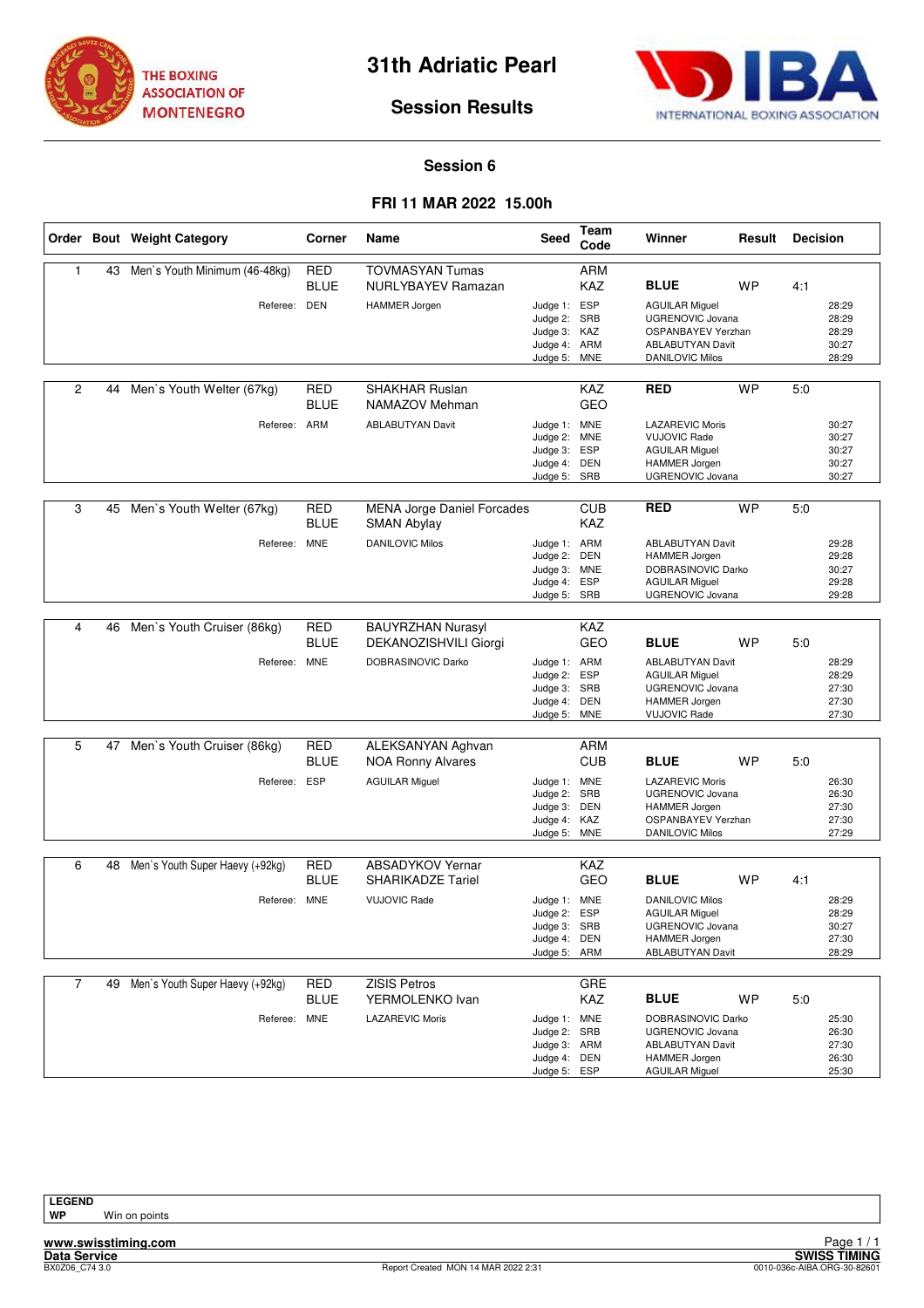



### **Session 7**

# **SAT 12 MAR 2022 12.00h**

|   |    | Order Bout Weight Category          | Corner                    | Name                                              | Seed                                                                         | Team<br>Code             | Winner                                                                                                                             | Result     | <b>Decision</b> |                                           |
|---|----|-------------------------------------|---------------------------|---------------------------------------------------|------------------------------------------------------------------------------|--------------------------|------------------------------------------------------------------------------------------------------------------------------------|------------|-----------------|-------------------------------------------|
| 1 | 50 | Men's Youth Fly (51kg)              | <b>RED</b><br><b>BLUE</b> | <b>ASLAMAZYAN Aren</b><br><b>GRYHOLT Silas</b>    |                                                                              | ARM<br><b>DEN</b>        | <b>RED</b>                                                                                                                         | <b>WP</b>  | 3:0             |                                           |
|   |    | Referee: KAZ                        |                           | <b>OSPANBAYEV Yerzhan</b>                         | Judge 1: MNE<br>Judge 2: DEN<br>Judge 3: ESP<br>Judge 4: ARM<br>Judge 5: SRB |                          | <b>LAZAREVIC Moris</b><br>HAMMER Jorgen<br><b>AGUILAR Miguel</b><br><b>ABLABUTYAN Davit</b><br><b>UGRENOVIC Jovana</b>             |            |                 | 30:26<br>30:26<br>28:28<br>30:26<br>28:28 |
| 2 | 51 | Men's Youth Fly (51kg)              | <b>RED</b><br><b>BLUE</b> | <b>KHATTAB</b> Issa<br>AYVAZYAN Gor               |                                                                              | <b>DEN</b><br><b>GEO</b> | <b>BLUE</b>                                                                                                                        | <b>WP</b>  | 5:0             |                                           |
|   |    | Referee: SRB                        |                           | <b>UGRENOVIC Jovana</b>                           | Judge 1: MNE<br>Judge 2: KAZ<br>Judge 3: ESP<br>Judge 4: MNE<br>Judge 5: ARM |                          | DOBRASINOVIC Darko<br>OSPANBAYEV Yerzhan<br><b>AGUILAR Miguel</b><br><b>DANILOVIC Milos</b><br><b>ABLABUTYAN Davit</b>             |            |                 | 25:30<br>27:30<br>27:30<br>26:30<br>27:30 |
| 3 | 52 | Men's Youth Feather (57kg)          | <b>RED</b><br><b>BLUE</b> | PETROSYAN Manvel<br><b>GRIBSHOLT Mikkel</b>       |                                                                              | <b>ARM</b><br><b>DEN</b> | <b>RED</b>                                                                                                                         | <b>WP</b>  | 5:0             |                                           |
|   |    | Referee: MNE                        |                           | <b>DANILOVIC Milos</b>                            | Judge 1: MNE<br>Judge 2: KAZ<br>Judge 3: SRB<br>Judge 4: ESP<br>Judge 5: MNE |                          | <b>LAZAREVIC Moris</b><br><b>OSPANBAYEV Yerzhan</b><br><b>UGRENOVIC Jovana</b><br><b>AGUILAR Miguel</b><br><b>VUJOVIC Rade</b>     |            |                 | 30:27<br>29:28<br>30:27<br>30:27<br>29:28 |
| 4 |    |                                     | <b>RED</b>                | <b>DJUKANOVIC Darko</b>                           |                                                                              |                          |                                                                                                                                    |            |                 |                                           |
|   |    | 53 Men's Youth Feather (57kg)       | <b>BLUE</b>               | <b>ABDIKADIROV Uralbek</b>                        |                                                                              | <b>SRB</b><br><b>KAZ</b> | <b>BLUE</b>                                                                                                                        | <b>RSC</b> | R <sub>2</sub>  |                                           |
|   |    | Referee: DEN                        |                           | HAMMER Jorgen                                     | Judge 1: KAZ<br>Judge 2: SRB<br>Judge 3: ARM<br>Judge 4: ESP<br>Judge 5: MNE |                          | <b>OSPANBAYEV Yerzhan</b><br><b>UGRENOVIC Jovana</b><br><b>ABLABUTYAN Davit</b><br><b>AGUILAR Miguel</b><br><b>LAZAREVIC Moris</b> |            |                 | 9:10<br>9:10<br>9:10<br>9:10<br>9:10      |
|   |    |                                     |                           |                                                   |                                                                              |                          |                                                                                                                                    |            |                 |                                           |
| 5 | 54 | Men's Youth Light (60kg)            | <b>RED</b><br><b>BLUE</b> | <b>ISRAYELYAN Erik</b><br><b>GREGURIC Ante</b>    |                                                                              | ARM<br>CRO               | <b>RED</b>                                                                                                                         | <b>RSC</b> | R <sub>2</sub>  |                                           |
|   |    | Referee: MNE                        |                           | <b>VUJOVIC Rade</b>                               | Judge 1: KAZ<br>Judge 2: DEN<br>Judge 3: SRB<br>Judge 4: ESP<br>Judge 5: MNE |                          | <b>OSPANBAYEV Yerzhan</b><br><b>HAMMER Jorgen</b><br>UGRENOVIC Jovana<br><b>AGUILAR Miguel</b><br><b>DANILOVIC Milos</b>           |            |                 | 10:9<br>9:10<br>9:10<br>10:9<br>10:9      |
| 6 | 55 | Men's Youth Light (60kg)            | <b>RED</b>                | <b>GORDULAVA Gocha</b>                            |                                                                              | <b>GEO</b>               |                                                                                                                                    |            |                 |                                           |
|   |    |                                     | <b>BLUE</b>               | PAIZILLAKHANOV Sardorkhon                         |                                                                              | KAZ                      | <b>BLUE</b>                                                                                                                        | <b>WP</b>  | 3:2             |                                           |
|   |    | Referee: ARM                        |                           | <b>ABLABUTYAN Davit</b>                           | Judge 1: DEN<br>Judge 2: ESP<br>Judge 3: SRB<br>Judge 4: MNE<br>Judge 5: MNE |                          | <b>HAMMER Jorgen</b><br><b>AGUILAR Miguel</b><br><b>UGRENOVIC Jovana</b><br><b>DANILOVIC Milos</b><br>DOBRASINOVIC Darko           |            |                 | 30:27<br>28:29<br>28:29<br>28:29<br>29:28 |
| 7 | 56 | Men's Youth Lite Welter (63.5kg)    | <b>RED</b>                | <b>MKRTCHYAN Artur</b>                            |                                                                              | <b>ARM</b>               | <b>RED</b>                                                                                                                         | <b>WP</b>  | 4:1             |                                           |
|   |    | Referee: ESP                        | <b>BLUE</b>               | <b>YERMEK Yerassyl</b><br><b>AGUILAR Miguel</b>   | Judge 1: DEN<br>Judge 2: MNE<br>Judge 3: KAZ<br>Judge 4: ARM<br>Judge 5: SRB | KAZ                      | <b>HAMMER Jorgen</b><br><b>VUJOVIC Rade</b><br>OSPANBAYEV Yerzhan<br><b>ABLABUTYAN Davit</b><br>UGRENOVIC Jovana                   |            |                 | 30:27<br>30:27<br>28:29<br>30:27<br>29:28 |
| 8 |    | 57 Men's Youth Lite Welter (63.5kg) | <b>RED</b><br><b>BLUE</b> | <b>KAZBEK Tair</b><br><b>KOSTOUROS Panagiotis</b> |                                                                              | KAZ<br>GRE               | <b>BLUE</b>                                                                                                                        | <b>WP</b>  | 4:1             |                                           |
|   |    | Referee: MNE                        |                           | DOBRASINOVIC Darko                                | Judge 1: DEN<br>Judge 2: ESP<br>Judge 3: MNE<br>Judge 4: SRB<br>Judge 5: ARM |                          | <b>HAMMER Jorgen</b><br><b>AGUILAR Miguel</b><br><b>VUJOVIC Rade</b><br>UGRENOVIC Jovana<br><b>ABLABUTYAN Davit</b>                |            |                 | 27:29<br>27:29<br>29:27<br>26:30<br>26:30 |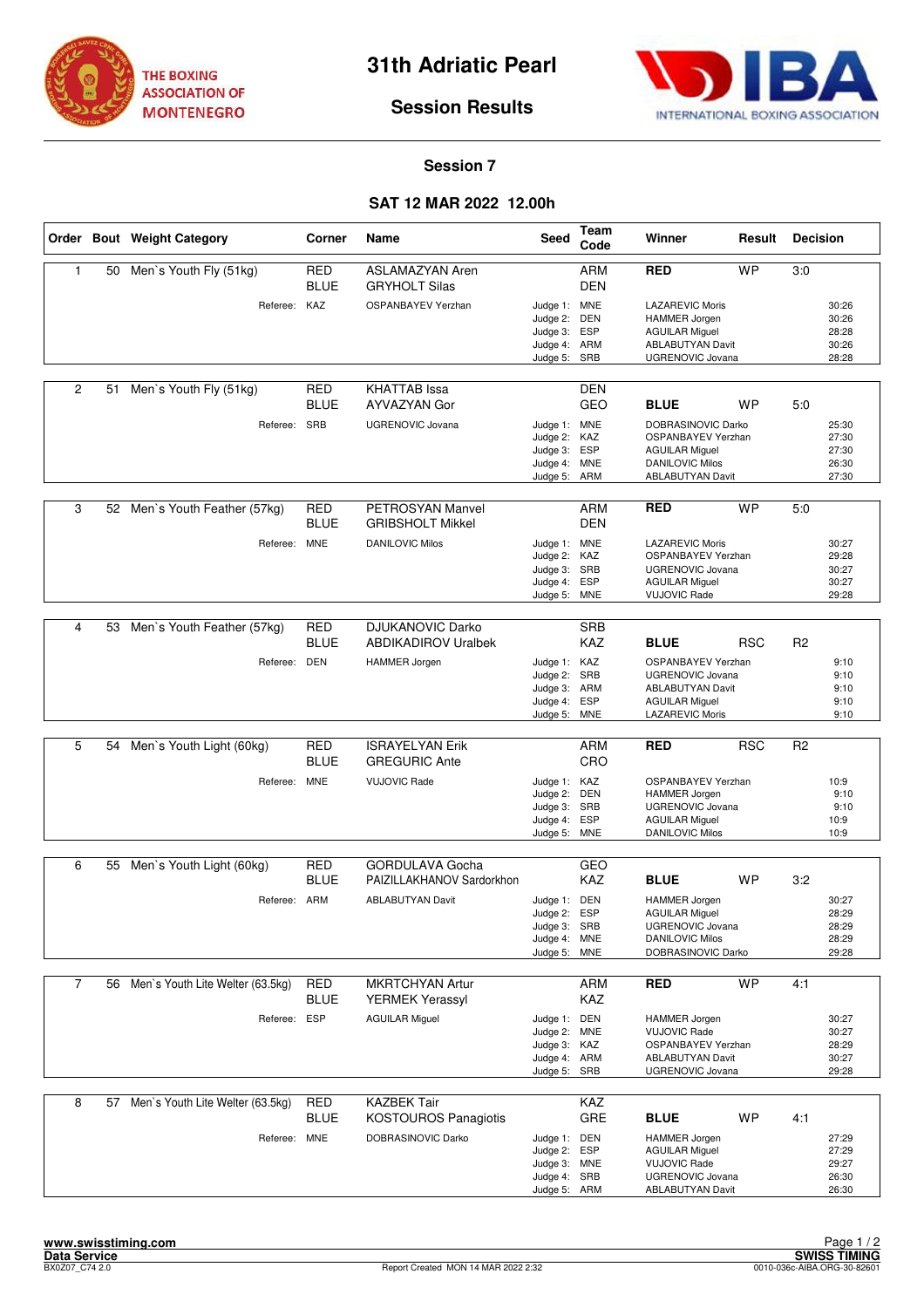



# **Session 8**

# **SAT 12 MAR 2022 15.00h**

|                |    | Order Bout Weight Category        | Corner                    | Name                                                            | Seed                                                                         | Team<br>Code             | Winner                                                                                                                        | Result     | <b>Decision</b> |                                           |
|----------------|----|-----------------------------------|---------------------------|-----------------------------------------------------------------|------------------------------------------------------------------------------|--------------------------|-------------------------------------------------------------------------------------------------------------------------------|------------|-----------------|-------------------------------------------|
| $\mathbf{1}$   | 58 | Men's Youth Light Middle (71kg)   | <b>RED</b><br><b>BLUE</b> | <b>ANTANOSYAN Garik</b><br><b>BAZAR Sagyndyk</b>                |                                                                              | <b>ARM</b><br><b>KAZ</b> | <b>BLUE</b>                                                                                                                   | <b>WP</b>  | 3:2             |                                           |
|                |    | Referee: SRB                      |                           | <b>UGRENOVIC Jovana</b>                                         | Judge 1: DEN<br>Judge 2: KAZ<br>Judge 3: MNE<br>Judge 4: ARM<br>Judge 5:     | ESP                      | <b>HAMMER Jorgen</b><br>OSPANBAYEV Yerzhan<br><b>LAZAREVIC Moris</b><br><b>ABLABUTYAN Davit</b><br><b>AGUILAR Miguel</b>      |            |                 | 29:28<br>27:30<br>27:30<br>30:27<br>27:30 |
| $\overline{c}$ | 59 | Men's Youth Light Middle (71kg)   | RED<br><b>BLUE</b>        | <b>RASIC Luka</b><br><b>KARAITIS Christos</b>                   |                                                                              | <b>SLO</b><br><b>GRE</b> | <b>BLUE</b>                                                                                                                   | <b>WP</b>  | 5:0             |                                           |
|                |    | Referee: MNE                      |                           | <b>VUJOVIC Rade</b>                                             | Judge 1: SRB<br>Judge 2:<br>Judge 3: KAZ<br>Judge 4: ESP<br>Judge 5: ARM     | DEN                      | <b>UGRENOVIC Jovana</b><br><b>HAMMER Jorgen</b><br>OSPANBAYEV Yerzhan<br><b>AGUILAR Miguel</b><br><b>ABLABUTYAN Davit</b>     |            |                 | 27:30<br>27:30<br>27:30<br>27:30<br>27:30 |
| 3              | 60 | Men's Youth Middle (75kg)         | <b>RED</b><br><b>BLUE</b> | SHAIKYBEKOV Dikhan<br><b>AREA Kristhijan Barreras</b>           |                                                                              | <b>KAZ</b><br><b>CUB</b> | <b>BLUE</b>                                                                                                                   | <b>WP</b>  | 5:0             |                                           |
|                |    | Referee:                          | <b>MNE</b>                | DOBRASINOVIC Darko                                              | Judge 1: MNE<br>Judge 2:<br>Judge 3: ARM<br>Judge 4:<br>Judge 5:             | <b>DEN</b><br>SRB<br>ESP | <b>LAZAREVIC Moris</b><br><b>HAMMER Jorgen</b><br><b>ABLABUTYAN Davit</b><br><b>UGRENOVIC Jovana</b><br><b>AGUILAR Miguel</b> |            |                 | 28:29<br>28:29<br>27:30<br>28:29<br>27:30 |
|                |    |                                   |                           |                                                                 |                                                                              |                          |                                                                                                                               |            |                 |                                           |
| 4              | 61 | Men's Youth Middle (75kg)         | <b>RED</b><br><b>BLUE</b> | SIMIC Rastko<br><b>ARSAEV Adam</b>                              |                                                                              | <b>SRB</b><br><b>NOR</b> | <b>BLUE</b>                                                                                                                   | <b>WO</b>  |                 |                                           |
|                |    | Referee: DEN                      |                           | <b>HAMMER Jorgen</b>                                            | Judge 1: MNE<br>Judge 2: ARM<br>Judge 3: ESP<br>Judge 4: KAZ<br>Judge 5: SRB |                          | <b>VUJOVIC Rade</b><br><b>ABLABUTYAN Davit</b><br><b>AGUILAR Miguel</b><br>OSPANBAYEV Yerzhan<br>UGRENOVIC Jovana             |            |                 |                                           |
|                |    |                                   |                           |                                                                 |                                                                              |                          |                                                                                                                               |            |                 |                                           |
| 5              |    | 62 Men's Youth Light Heavy (80kg) | <b>RED</b><br><b>BLUE</b> | <b>TSAMALIDIS Michail</b><br><b>VALIENTE Luis Frank Reynoso</b> |                                                                              | <b>GRE</b><br><b>CUB</b> | <b>RED</b>                                                                                                                    | <b>WP</b>  | 4:1             |                                           |
|                |    | Referee: MNE                      |                           | <b>DANILOVIC Milos</b>                                          | Judge 1: DEN<br>Judge 2: ARM<br>Judge 3: SRB<br>Judge 4: KAZ<br>Judge 5:     | ESP                      | <b>HAMMER Jorgen</b><br><b>ABLABUTYAN Davit</b><br><b>UGRENOVIC Jovana</b><br>OSPANBAYEV Yerzhan<br><b>AGUILAR Miguel</b>     |            |                 | 28:29<br>29:28<br>29:28<br>29:28<br>30:27 |
| 6              | 63 | Men's Youth Light Heavy (80kg)    | <b>RED</b>                | <b>ADAMYAN Hamlet</b>                                           |                                                                              | <b>ARM</b>               |                                                                                                                               |            |                 |                                           |
|                |    |                                   | <b>BLUE</b>               | YERKIN Serzhan                                                  |                                                                              | <b>KAZ</b>               | <b>BLUE</b>                                                                                                                   | <b>WP</b>  | 4:1             |                                           |
|                |    | Referee: DEN                      |                           | <b>HAMMER</b> Jorgen                                            | Judge 1: ARM<br>Judge 2:<br>Judge 3: MNE<br>Judge 4: ESP<br>Judge 5: KAZ     | SRB                      | <b>ABLABUTYAN Davit</b><br><b>UGRENOVIC Jovana</b><br><b>LAZAREVIC Moris</b><br><b>AGUILAR Miguel</b><br>OSPANBAYEV Yerzhan   |            |                 | 30:27<br>28:29<br>27:30<br>28:29<br>27:30 |
| $\overline{7}$ |    | 64 Men's Youth Haevy (92kg)       | RED                       | <b>SYLA Donat</b>                                               |                                                                              | KOS                      |                                                                                                                               |            |                 |                                           |
|                |    |                                   | <b>BLUE</b>               | <b>KEFALLINOS Isidoros</b>                                      |                                                                              | GRE                      | <b>BLUE</b>                                                                                                                   | <b>WP</b>  | 5:0             |                                           |
|                |    | Referee:                          | KAZ                       | <b>OSPANBAYEV Yerzhan</b>                                       | Judge 1: MNE<br>Judge 2: ARM<br>Judge 3: SRB<br>Judge 4: DEN<br>Judge 5: ESP |                          | DOBRASINOVIC Darko<br><b>ABLABUTYAN Davit</b><br><b>UGRENOVIC Jovana</b><br><b>HAMMER Jorgen</b><br><b>AGUILAR Miguel</b>     |            |                 | 28:29<br>28:29<br>28:29<br>28:29<br>27:30 |
| 8              | 65 | Men's Youth Haevy (92kg)          | <b>RED</b><br><b>BLUE</b> | RICARDO Adrian Fresneda<br><b>HOVAKIMYAN Avetik</b>             |                                                                              | <b>CUB</b><br>ARM        | <b>RED</b>                                                                                                                    | <b>RSC</b> | R <sub>3</sub>  |                                           |
|                |    | Referee: ESP                      |                           | <b>AGUILAR Miguel</b>                                           | Judge 1: DEN<br>Judge 2: MNE<br>Judge 3: KAZ<br>Judge 4: MNE<br>Judge 5: SRB |                          | <b>HAMMER Jorgen</b><br><b>DANILOVIC Milos</b><br>OSPANBAYEV Yerzhan<br><b>VUJOVIC Rade</b><br>UGRENOVIC Jovana               |            |                 | 20:17<br>20:17<br>20:17<br>20:17<br>20:17 |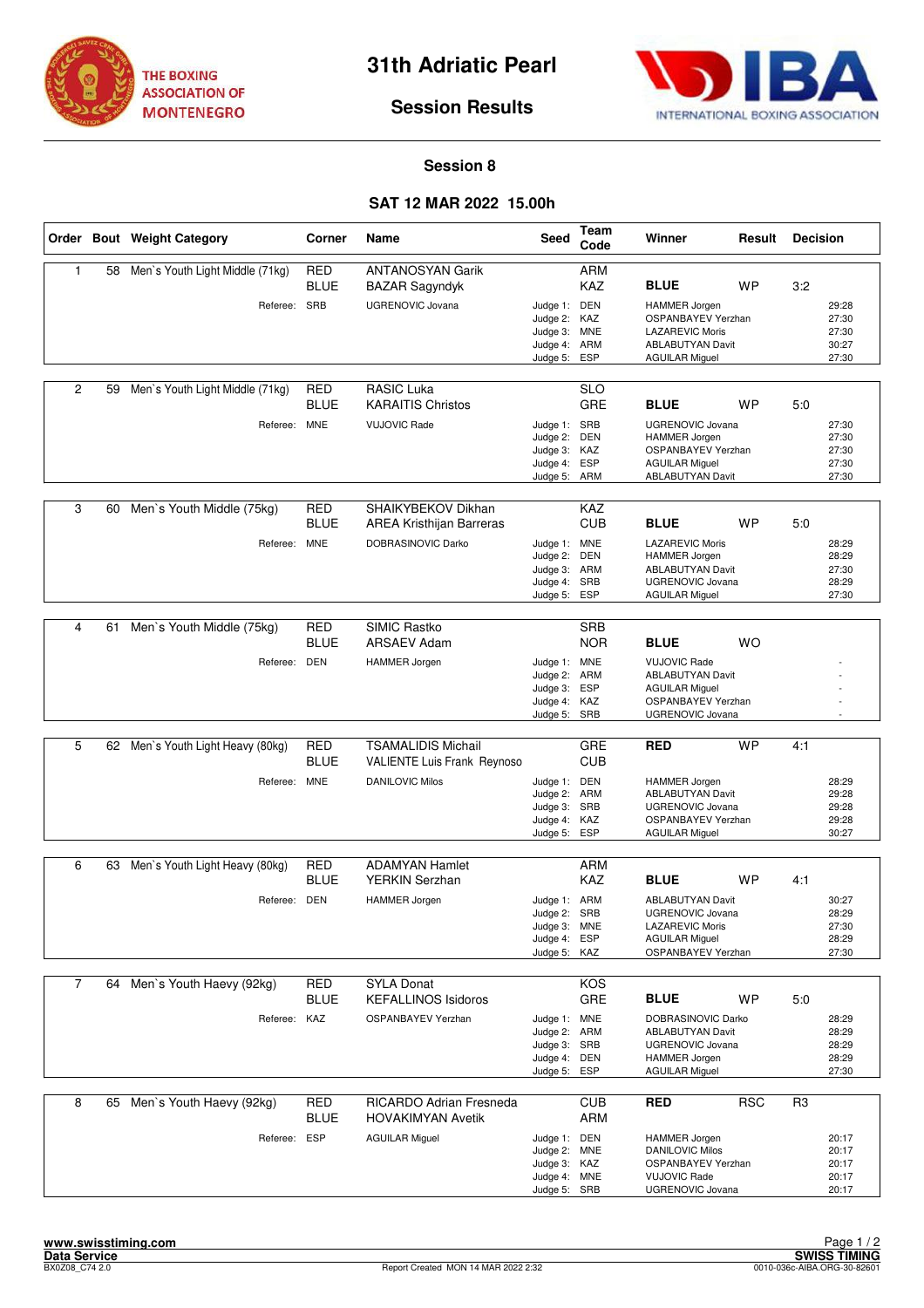



# **Session 9**

# **SUN 13 MAR 2022 12.00**

|                |    | Order Bout Weight Category           | Corner                    | Name                                                  | Seed                                                                         | Team<br>Code             | Winner                                                                                                                          | Result     | <b>Decision</b> |                                           |
|----------------|----|--------------------------------------|---------------------------|-------------------------------------------------------|------------------------------------------------------------------------------|--------------------------|---------------------------------------------------------------------------------------------------------------------------------|------------|-----------------|-------------------------------------------|
| $\mathbf{1}$   | 66 | Women's Youth Minimum (45-48kg)      | <b>RED</b><br><b>BLUE</b> | <b>ERBASECCA Jessica</b><br>LOMBARDO Federica         |                                                                              | <b>ITA</b><br><b>ITA</b> | <b>RED</b>                                                                                                                      | <b>WP</b>  | 3:0             |                                           |
|                |    | Referee: ARM                         |                           | <b>ABLABUTYAN Davit</b>                               | Judge 1: ESP<br>Judge 2: SRB<br>Judge 3: KAZ<br>Judge 4: MNE<br>Judge 5:     | MNE                      | <b>AGUILAR Miquel</b><br>UGRENOVIC Jovana<br><b>OSPANBAYEV Yerzhan</b><br>DOBRASINOVIC Darko<br><b>LAZAREVIC Moris</b>          |            |                 | 29:27<br>29:27<br>28:28<br>28:28<br>30:26 |
| $\overline{c}$ | 67 | Women's Youth Light Fly (50kg)       | RED<br><b>BLUE</b>        | VALS de VALLE Iratze<br><b>CIRKOVIC Sara</b>          |                                                                              | <b>ESP</b><br><b>SRB</b> | <b>BLUE</b>                                                                                                                     | <b>WP</b>  | 5:0             |                                           |
|                |    | Referee: MNE                         |                           | <b>DANILOVIC Milos</b>                                | Judge 1: ESP<br>Judge 2: ARM<br>Judge 3: SRB<br>Judge 4: MNE<br>Judge 5: KAZ |                          | <b>AGUILAR Miguel</b><br>ABLABUTYAN Davit<br><b>UGRENOVIC Jovana</b><br><b>VUJOVIC Rade</b><br>OSPANBAYEV Yerzhan               |            |                 | 27:30<br>27:30<br>27:30<br>26:30<br>27:30 |
| 3              |    | 68 Women's Youth Fly (52kg)          | <b>RED</b><br><b>BLUE</b> | MAIRENA ARAGON Luna Maria<br><b>JOVANOVIC Dragana</b> |                                                                              | <b>ESP</b><br><b>SRB</b> | <b>RED</b>                                                                                                                      | <b>WP</b>  | 3:2             |                                           |
|                |    | Referee:                             | <b>MNE</b>                | <b>LAZAREVIC Moris</b>                                | Judge 1: ESP<br>Judge 2: KAZ<br>Judge 3: SRB<br>Judge 4: ARM<br>Judge 5: MNE |                          | <b>AGUILAR Miguel</b><br>OSPANBAYEV Yerzhan<br><b>UGRENOVIC Jovana</b><br><b>ABLABUTYAN Davit</b><br>DOBRASINOVIC Darko         |            |                 | 30:27<br>29:28<br>28:29<br>29:28<br>28:29 |
|                |    |                                      |                           |                                                       |                                                                              |                          |                                                                                                                                 |            |                 |                                           |
| 4              | 69 | Women's Youth Bantam (54kg)          | <b>RED</b><br><b>BLUE</b> | <b>MERILAINEN Kiira</b><br><b>WEERHEIM Gabriella</b>  |                                                                              | <b>FIN</b><br><b>NED</b> | <b>BLUE</b>                                                                                                                     | <b>WP</b>  | 5:0             |                                           |
|                |    | Referee: MNE                         |                           | <b>VUJOVIC Rade</b>                                   | Judge 1: MNE<br>Judge 2:<br>Judge 3: SRB<br>Judge 4: ARM<br>Judge 5:         | ESP<br>KAZ               | <b>DANILOVIC Milos</b><br><b>AGUILAR Miguel</b><br>UGRENOVIC Jovana<br><b>ABLABUTYAN Davit</b><br>OSPANBAYEV Yerzhan            |            |                 | 25:30<br>25:30<br>26:30<br>25:30<br>26:30 |
|                |    |                                      |                           |                                                       |                                                                              |                          |                                                                                                                                 |            |                 |                                           |
| 5              |    | 70 Women's Youth Feather (57kg)      | <b>RED</b><br><b>BLUE</b> | <b>MILETIC Djina</b><br>VILLEGAR COENO Julia          |                                                                              | <b>SRB</b><br><b>ESP</b> | <b>BLUE</b>                                                                                                                     | <b>WO</b>  |                 |                                           |
|                |    | Referee: KAZ                         |                           | OSPANBAYEV Yerzhan                                    | Judge 1: MNE<br>Judge 2: SRB<br>Judge 3: ARM<br>Judge 4: MNE<br>Judge 5:     | ESP                      | <b>DANILOVIC Milos</b><br><b>UGRENOVIC Jovana</b><br><b>ABLABUTYAN Davit</b><br><b>LAZAREVIC Moris</b><br><b>AGUILAR Miguel</b> |            |                 |                                           |
| 6              | 71 | Women's Youth Light (60kg)           | <b>RED</b>                | <b>ENGE Julie</b>                                     |                                                                              | <b>NOR</b>               |                                                                                                                                 |            |                 |                                           |
|                |    |                                      | <b>BLUE</b>               | <b>ACCONCIA Luisa</b>                                 |                                                                              | <b>ITA</b>               | <b>BLUE</b>                                                                                                                     | <b>WP</b>  | 5:0             |                                           |
|                |    | Referee: SRB                         |                           | <b>UGRENOVIC Jovana</b>                               | Judge 1: ARM<br>Judge 2: KAZ<br>Judge 3: MNE<br>Judge 4: MNE<br>Judge 5: ESP |                          | <b>ABLABUTYAN Davit</b><br>OSPANBAYEV Yerzhan<br><b>LAZAREVIC Moris</b><br>DOBRASINOVIC Darko<br><b>AGUILAR Miguel</b>          |            |                 | 27:30<br>27:30<br>27:30<br>27:30<br>27:30 |
| $\overline{7}$ |    | 72 Women's Youth Light Welter (63kg) | RED                       | MELGÅRD Sara                                          |                                                                              | <b>NOR</b>               |                                                                                                                                 |            |                 |                                           |
|                |    |                                      | <b>BLUE</b>               | <b>REQUENA RUIZ Paula</b>                             |                                                                              | <b>ESP</b>               | <b>BLUE</b>                                                                                                                     | <b>WP</b>  | 4:1             |                                           |
|                |    | Referee: MNE                         |                           | DOBRASINOVIC Darko                                    | Judge 1: ARM<br>Judge 2: KAZ<br>Judge 3: MNE<br>Judge 4: MNE<br>Judge 5: SRB |                          | <b>ABLABUTYAN Davit</b><br><b>OSPANBAYEV Yerzhan</b><br><b>LAZAREVIC Moris</b><br><b>DANILOVIC Milos</b><br>UGRENOVIC Jovana    |            |                 | 27:30<br>29:28<br>28:29<br>28:29<br>28:29 |
| 8              | 73 | Women's Youth Welter (66kg)          | <b>RED</b><br><b>BLUE</b> | <b>JOKINEN Viivi</b><br><b>MARRA Valentina</b>        |                                                                              | <b>FIN</b><br>ITA        | <b>BLUE</b>                                                                                                                     | <b>RSC</b> | R <sub>1</sub>  |                                           |
|                |    | Referee: SRB                         |                           | UGRENOVIC Jovana                                      | Judge 1: ARM<br>Judge 2: KAZ<br>Judge 3: MNE<br>Judge 4: MNE<br>Judge 5: ESP |                          | <b>ABLABUTYAN Davit</b><br><b>OSPANBAYEV Yerzhan</b><br><b>VUJOVIC Rade</b><br><b>DANILOVIC Milos</b><br><b>AGUILAR Miguel</b>  |            |                 |                                           |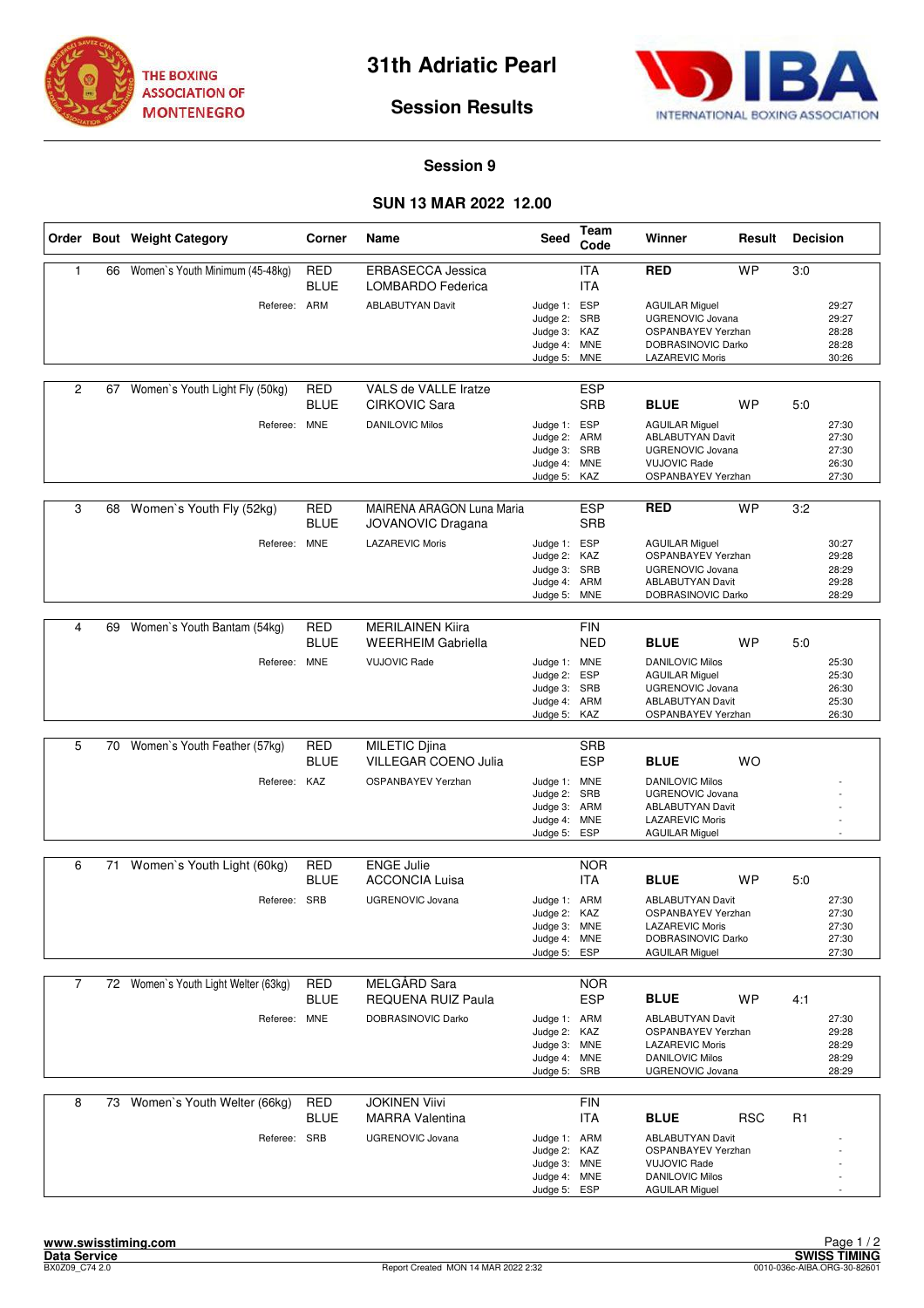



### **Session 10**

# **SUN 13 MAR 2022 15.00h**

|                |    | Order Bout Weight Category       | Corner                    | Name                                                  | <b>Seed</b>                                                                  | <b>Team</b><br>Code             | Winner                                                                                                                      | Result     | <b>Decision</b> |                                           |
|----------------|----|----------------------------------|---------------------------|-------------------------------------------------------|------------------------------------------------------------------------------|---------------------------------|-----------------------------------------------------------------------------------------------------------------------------|------------|-----------------|-------------------------------------------|
| $\mathbf{1}$   |    | 74 Women's Youth Middle (75kg)   | <b>RED</b><br><b>BLUE</b> | <b>HOFSTAD Sunniva</b><br><b>BUKIA Tatia</b>          |                                                                              | <b>NOR</b><br><b>GEO</b>        | <b>RED</b>                                                                                                                  | <b>RSC</b> | R <sub>2</sub>  |                                           |
|                |    | Referee: KAZ                     |                           | OSPANBAYEV Yerzhan                                    | Judge 1: MNE<br>Judge 2: SRB<br>Judge 3:<br>Judge 4:<br>Judge 5:             | <b>MNE</b><br>ARM<br><b>ESP</b> | DOBRASINOVIC Darko<br><b>UGRENOVIC Jovana</b><br><b>LAZAREVIC Moris</b><br><b>ABLABUTYAN Davit</b><br><b>AGUILAR Miguel</b> |            |                 | 10:9<br>10:9<br>10:9<br>10:9<br>10:9      |
| $\overline{2}$ | 75 | Women's Youth Light Heavy (81kg) | RED<br><b>BLUE</b>        | SØRENSEN Sofia Stigen<br><b>BRAHIMI Alnera</b>        |                                                                              | <b>NOR</b><br><b>KOS</b>        | RED                                                                                                                         | <b>WP</b>  | 5:0             |                                           |
|                |    | Referee: MNE                     |                           | <b>VUJOVIC Rade</b>                                   | Judge 1: KAZ<br>Judge 2:<br>Judge 3: ARM<br>Judge 4: SRB<br>Judge 5: MNE     | ESP                             | OSPANBAYEV Yerzhan<br><b>AGUILAR Miguel</b><br><b>ABLABUTYAN Davit</b><br><b>UGRENOVIC Jovana</b><br>DOBRASINOVIC Darko     |            |                 | 30:27<br>30:27<br>30:27<br>30:26<br>30:26 |
| 3              |    | 76 Men's Youth Minimum (46-48kg) | <b>RED</b><br><b>BLUE</b> | <b>TURAKULOV Ravshan</b><br><b>NURLYBAYEV Ramazan</b> |                                                                              | <b>KAZ</b><br>KAZ               | <b>BLUE</b>                                                                                                                 | <b>WP</b>  | 5:0             |                                           |
|                |    | Referee: MNE                     |                           | <b>DANILOVIC Milos</b>                                | Judge 1: SRB<br>Judge 2: KAZ<br>Judge 3: ARM<br>Judge 4:<br>Judge 5:         | MNE<br>ESP                      | <b>UGRENOVIC Jovana</b><br>OSPANBAYEV Yerzhan<br><b>ABLABUTYAN Davit</b><br><b>LAZAREVIC Moris</b><br><b>AGUILAR Miguel</b> |            |                 | 28:29<br>28:29<br>27:30<br>28:29<br>27:30 |
|                |    |                                  |                           |                                                       |                                                                              |                                 |                                                                                                                             |            |                 |                                           |
| $\overline{4}$ | 77 | Men's Youth Fly (51kg)           | <b>RED</b><br><b>BLUE</b> | <b>ASLAMAZYAN Aren</b><br>AYVAZYAN Gor                |                                                                              | ARM<br>GEO                      | <b>BLUE</b>                                                                                                                 | <b>WP</b>  | 5:0             |                                           |
|                |    | Referee: MNE                     |                           | DOBRASINOVIC Darko                                    | Judge 1: ESP<br>Judge 2: SRB<br>Judge 3: KAZ<br>Judge 4: MNE<br>Judge 5: MNE |                                 | <b>AGUILAR Miguel</b><br><b>UGRENOVIC Jovana</b><br>OSPANBAYEV Yerzhan<br><b>VUJOVIC Rade</b><br><b>DANILOVIC Milos</b>     |            |                 | 27:30<br>27:30<br>27:30<br>27:30<br>27:30 |
|                |    |                                  |                           |                                                       |                                                                              |                                 |                                                                                                                             |            |                 |                                           |
| 5              |    | 78 Men's Youth Bantam (54kg)     | <b>RED</b><br>BLUE        | SARSENBAYEV Zhandaulet<br><b>ORYNBASSAR Aktilek</b>   |                                                                              | KAZ<br><b>KAZ</b>               | <b>RED</b>                                                                                                                  | <b>WP</b>  | 3:2             |                                           |
|                |    | Referee: ARM                     |                           | <b>ABLABUTYAN Davit</b>                               | Judge 1: MNE<br>Judge 2: SRB<br>Judge 3:<br>Judge 4:<br>Judge 5:             | <b>MNE</b><br><b>MNE</b><br>ESP | <b>VUJOVIC Rade</b><br><b>UGRENOVIC Jovana</b><br><b>LAZAREVIC Moris</b><br><b>DANILOVIC Milos</b><br><b>AGUILAR Miguel</b> |            |                 | 29:28<br>29:28<br>29:28<br>28:29<br>28:29 |
|                |    |                                  |                           |                                                       |                                                                              |                                 |                                                                                                                             |            |                 |                                           |
| 6              | 79 | Men's Youth Feather (57kg)       | RED<br><b>BLUE</b>        | PETROSYAN Manvel<br><b>ABDIKADIROV Uralbek</b>        |                                                                              | <b>ARM</b><br>KAZ               | <b>BLUE</b>                                                                                                                 | <b>WP</b>  | 4:1             |                                           |
|                |    | Referee: ESP                     |                           | <b>AGUILAR Miguel</b>                                 | Judge 1: ARM<br>Judge 2:<br>Judge 3: MNE<br>Judge 4: MNE<br>Judge 5: SRB     | KAZ                             | <b>ABLABUTYAN Davit</b><br>OSPANBAYEV Yerzhan<br><b>LAZAREVIC Moris</b><br>DOBRASINOVIC Darko<br>UGRENOVIC Jovana           |            |                 | 29:26<br>26:29<br>26:29<br>27:28<br>27:28 |
| $\overline{7}$ |    | 80 Men's Youth Light (60kg)      | <b>RED</b><br><b>BLUE</b> | <b>ISRAYELYAN Erik</b><br>PAIZILLAKHANOV Sardorkhon   |                                                                              | <b>ARM</b><br>KAZ               | <b>RED</b>                                                                                                                  | <b>WP</b>  | 4:1             |                                           |
|                |    | Referee: MNE                     |                           | <b>VUJOVIC Rade</b>                                   | Judge 1: KAZ<br>Judge 2: ESP<br>Judge 3: MNE<br>Judge 4: ARM<br>Judge 5: SRB |                                 | OSPANBAYEV Yerzhan<br><b>AGUILAR Miguel</b><br><b>LAZAREVIC Moris</b><br><b>ABLABUTYAN Davit</b><br><b>UGRENOVIC Jovana</b> |            |                 | 29:28<br>30:27<br>28:29<br>30:27<br>30:27 |
| 8              | 81 | Men's Youth Lite Welter (63.5kg) | RED<br>BLUE               | <b>MKRTCHYAN Artur</b><br><b>KOSTOUROS Panagiotis</b> |                                                                              | <b>ARM</b><br>GRE               | RED                                                                                                                         | <b>WP</b>  | 5:0             |                                           |
|                |    | Referee: MNE                     |                           | <b>LAZAREVIC Moris</b>                                | Judge 1: KAZ<br>Judge 2: SRB<br>Judge 3: MNE<br>Judge 4: MNE<br>Judge 5: ESP |                                 | OSPANBAYEV Yerzhan<br>UGRENOVIC Jovana<br>DOBRASINOVIC Darko<br><b>VUJOVIC Rade</b><br><b>AGUILAR Miguel</b>                |            |                 | 30:27<br>29:28<br>30:26<br>30:27<br>30:27 |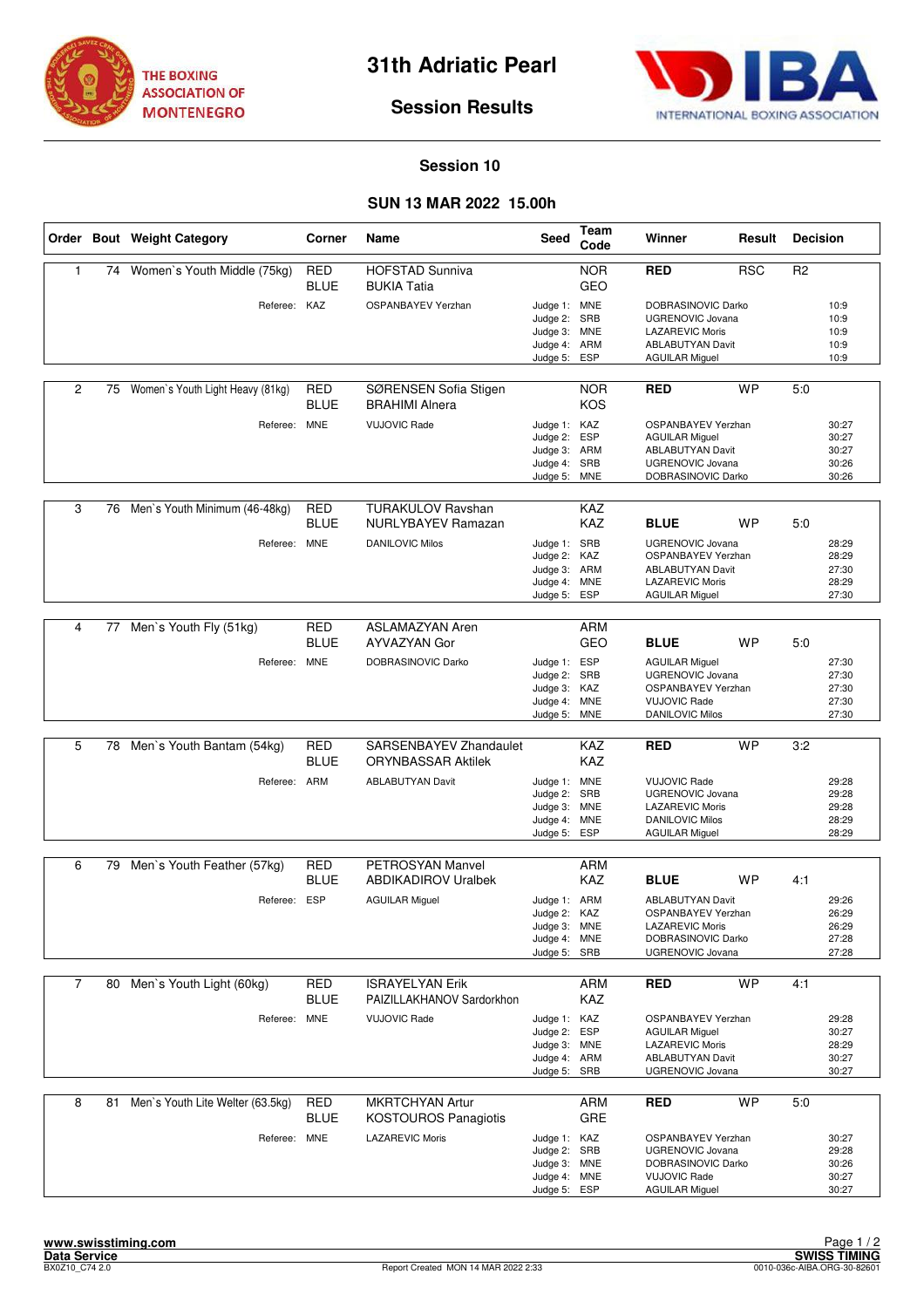



### **Session 10**

# **SUN 13 MAR 2022 15.00h**

|    |    | Order Bout Weight Category      | Corner                    | Name                                                       | <b>Seed</b>                                                                  | Team<br>Code             | Winner                                                                                                                                  | Result    | <b>Decision</b> |                                           |
|----|----|---------------------------------|---------------------------|------------------------------------------------------------|------------------------------------------------------------------------------|--------------------------|-----------------------------------------------------------------------------------------------------------------------------------------|-----------|-----------------|-------------------------------------------|
| 9  | 82 | Men's Youth Welter (67kg)       | <b>RED</b><br><b>BLUE</b> | <b>SHAKHAR Ruslan</b><br><b>MENA Jorge Daniel Forcades</b> |                                                                              | KAZ<br><b>CUB</b>        | <b>BLUE</b>                                                                                                                             | WP        | 5:0             |                                           |
|    |    | Referee: SRB                    |                           | <b>UGRENOVIC Jovana</b>                                    | Judge 1: ARM<br>Judge 2:<br>Judge 3: MNE<br>Judge 4: MNE<br>Judge 5:         | <b>MNE</b><br><b>ESP</b> | <b>ABLABUTYAN Davit</b><br><b>DANILOVIC Milos</b><br><b>LAZAREVIC Moris</b><br>DOBRASINOVIC Darko<br><b>AGUILAR Miguel</b>              |           |                 | 27:30<br>27:30<br>26:30<br>25:30<br>27:30 |
| 10 | 83 | Men's Youth Light Middle (71kg) | <b>RED</b><br><b>BLUE</b> | <b>BAZAR Sagyndyk</b><br><b>KARAITIS Christos</b>          |                                                                              | KAZ<br>GRE               | <b>BLUE</b>                                                                                                                             | <b>WP</b> | 3:2             |                                           |
|    |    | Referee: ARM                    |                           | <b>ABLABUTYAN Davit</b>                                    | Judge 1: SRB<br>Judge 2:<br>Judge 3: ESP<br>Judge 4: MNE<br>Judge 5: MNE     | <b>MNE</b>               | UGRENOVIC Jovana<br><b>LAZAREVIC Moris</b><br><b>AGUILAR Miguel</b><br><b>DANILOVIC Milos</b><br><b>VUJOVIC Rade</b>                    |           |                 | 28:29<br>29:28<br>29:28<br>28:29<br>28:29 |
| 11 | 84 | Men's Youth Middle (75kg)       | <b>RED</b><br><b>BLUE</b> | <b>AREA Kristhijan Barreras</b><br><b>ARSAEV Adam</b>      |                                                                              | <b>CUB</b><br><b>NOR</b> | <b>RED</b>                                                                                                                              | <b>WP</b> | 5:0             |                                           |
|    |    | Referee:                        | <b>MNE</b>                | DOBRASINOVIC Darko                                         | Judge 1: SRB<br>Judge 2:<br>Judge 3: ARM<br>Judge 4: ESP<br>Judge 5:         | <b>MNE</b><br>KAZ        | <b>UGRENOVIC Jovana</b><br><b>DANILOVIC Milos</b><br>ABLABUTYAN Davit<br><b>AGUILAR Miguel</b><br>OSPANBAYEV Yerzhan                    |           |                 | 29:27<br>29:27<br>30:26<br>29:27<br>30:26 |
| 12 | 85 | Men's Youth Light Heavy (80kg)  | <b>RED</b><br><b>BLUE</b> | <b>TSAMALIDIS Michail</b><br>YERKIN Serzhan                |                                                                              | GRE<br><b>KAZ</b>        | <b>RED</b>                                                                                                                              | <b>WP</b> | 5:0             |                                           |
|    |    | Referee: MNE                    |                           | <b>LAZAREVIC Moris</b>                                     | Judge 1: ESP<br>Judge 2: SRB<br>Judge 3: MNE<br>Judge 4: ARM<br>Judge 5:     | <b>MNE</b>               | <b>AGUILAR Miguel</b><br><b>UGRENOVIC Jovana</b><br>DOBRASINOVIC Darko<br><b>ABLABUTYAN Davit</b><br><b>VUJOVIC Rade</b>                |           |                 | 29:26<br>28:27<br>29:26<br>28:27<br>29:26 |
| 13 | 86 | Men's Youth Cruiser (86kg)      | <b>RED</b><br><b>BLUE</b> | DEKANOZISHVILI Giorgi<br><b>NOA Ronny Alvares</b>          |                                                                              | GEO<br><b>CUB</b>        | <b>BLUE</b>                                                                                                                             | WP        | 3:2             |                                           |
|    |    | Referee:                        | <b>ESP</b>                | <b>AGUILAR Miguel</b>                                      | Judge 1: SRB<br>Judge 2: MNE<br>Judge 3:<br>Judge 4: ARM<br>Judge 5: KAZ     | <b>MNE</b>               | <b>UGRENOVIC Jovana</b><br><b>LAZAREVIC Moris</b><br>DOBRASINOVIC Darko<br><b>ABLABUTYAN Davit</b><br>OSPANBAYEV Yerzhan                |           |                 | 29:28<br>27:30<br>29:28<br>28:29<br>28:29 |
| 14 | 87 | Men's Youth Haevy (92kg)        | RED                       | <b>KEFALLINOS Isidoros</b>                                 |                                                                              | GRE                      |                                                                                                                                         |           |                 |                                           |
|    |    | Referee: KAZ                    | <b>BLUE</b>               | <b>RICARDO Adrian Fresneda</b><br>OSPANBAYEV Yerzhan       | Judge 1: ARM<br>Judge 2:<br>Judge 3: MNE<br>Judge 4: ESP<br>Judge 5: MNE     | <b>CUB</b><br>SRB        | <b>BLUE</b><br><b>ABLABUTYAN Davit</b><br><b>UGRENOVIC Jovana</b><br>DOBRASINOVIC Darko<br><b>AGUILAR Miguel</b><br><b>VUJOVIC Rade</b> | ABD       | R <sub>2</sub>  | 9:10<br>9:10<br>9:10<br>9:10<br>8:10      |
| 15 | 88 | Men's Youth Super Haevy (+92kg) | <b>RED</b><br><b>BLUE</b> | <b>SHARIKADZE Tariel</b><br>YERMOLENKO Ivan                |                                                                              | GEO<br>KAZ               | <b>BLUE</b>                                                                                                                             | WP        | 5:0             |                                           |
|    |    | Referee: MNE                    |                           | <b>DANILOVIC Milos</b>                                     | Judge 1: SRB<br>Judge 2: MNE<br>Judge 3: MNE<br>Judge 4: ARM<br>Judge 5: ESP |                          | UGRENOVIC Jovana<br><b>VUJOVIC Rade</b><br><b>LAZAREVIC Moris</b><br><b>ABLABUTYAN Davit</b><br><b>AGUILAR Miguel</b>                   |           |                 | 27:30<br>27:30<br>27:30<br>27:30<br>27:30 |

LEGEND<br>ABD

**www.swisstiming.com**

**ABD** Abandon **Rn** Round number **RSC** Referee Stops Contest **WP** Win on points

Page 2/2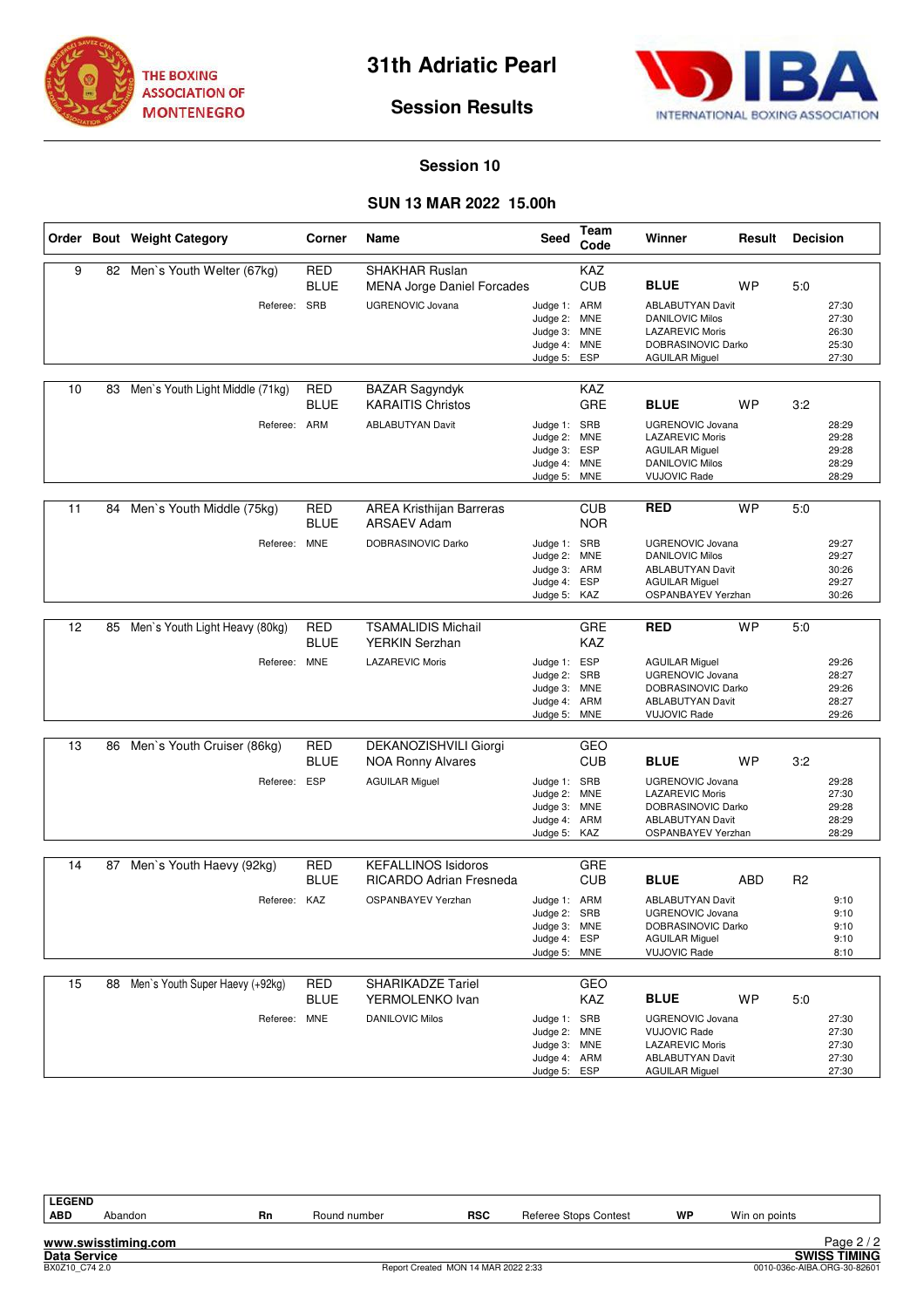



**Finals Results**

SUN 13 MAR 2022 START TIME: 12.00

|                | <b>Bout Weight Category</b>          | <b>Medal</b>                 | Name                                                         | <b>Seed</b> | Team<br>Code             | Winner      | Result     | <b>Decision</b> |
|----------------|--------------------------------------|------------------------------|--------------------------------------------------------------|-------------|--------------------------|-------------|------------|-----------------|
| $\mathbf{1}$   | 66 Women's Youth Minimum (45-48kg)   | <b>GOLD</b><br>SILVER        | ERBASECCA Jessica<br><b>LOMBARDO Federica</b>                |             | <b>ITA</b><br><b>ITA</b> | RED         | WP         | 3:0             |
|                |                                      |                              | BRONZE CALDERON BARCELO Laura<br><b>BRONZE SAMELIA Tamar</b> |             | <b>ESP</b><br>GEO        |             |            |                 |
|                |                                      |                              |                                                              |             |                          |             |            |                 |
| $\overline{2}$ | 67 Women's Youth Light Fly (50kg)    | <b>GOLD</b><br><b>SILVER</b> | <b>CIRKOVIC Sara</b><br>VALS de VALLE Iratze                 |             | <b>SRB</b><br><b>ESP</b> | <b>BLUE</b> | <b>WP</b>  | 5:0             |
|                |                                      |                              |                                                              |             |                          |             |            |                 |
| 3              | 68 Women's Youth Fly (52kg)          | GOLD<br><b>SILVER</b>        | <b>MAIRENA ARAGON Luna Maria</b><br>JOVANOVIC Dragana        |             | <b>ESP</b><br><b>SRB</b> | <b>RED</b>  | <b>WP</b>  | 3:2             |
|                |                                      |                              | BRONZE de PERSIO Aurora<br>BRONZE CHOLIDIS Eleni             |             | <b>ITA</b><br>GRE        |             |            |                 |
|                |                                      |                              |                                                              |             |                          |             |            |                 |
| 4              | 69 Women's Youth Bantam (54kg)       | GOLD<br><b>SILVER</b>        | <b>WEERHEIM Gabriella</b><br><b>MERILAINEN Kiira</b>         |             | <b>NED</b><br><b>FIN</b> | <b>BLUE</b> | <b>WP</b>  | 5:0             |
|                |                                      |                              |                                                              |             |                          |             |            |                 |
| 5              | 70 Women's Youth Feather (57kg)      | <b>GOLD</b><br>SILVER        | VILLEGAR COENO Julia<br>MILETIC Djina                        |             | <b>ESP</b><br><b>SRB</b> | <b>BLUE</b> | <b>WO</b>  |                 |
|                |                                      |                              |                                                              |             |                          |             |            |                 |
| 6              | 71 Women's Youth Light (60kg)        | <b>GOLD</b><br><b>SILVER</b> | <b>ACCONCIA Luisa</b><br><b>ENGE Julie</b>                   |             | <b>ITA</b><br><b>NOR</b> | <b>BLUE</b> | <b>WP</b>  | 5:0             |
|                |                                      |                              |                                                              |             |                          |             |            |                 |
| $\overline{7}$ | 72 Women's Youth Light Welter (63kg) | GOLD<br><b>SILVER</b>        | <b>REQUENA RUIZ Paula</b><br>MELGÅRD Sara                    |             | <b>ESP</b><br><b>NOR</b> | <b>BLUE</b> | <b>WP</b>  | 4:1             |
|                |                                      |                              |                                                              |             |                          |             |            |                 |
| 8              | 73 Women's Youth Welter (66kg)       | GOLD<br>SILVER               | <b>MARRA Valentina</b><br><b>JOKINEN Viivi</b>               |             | <b>ITA</b><br><b>FIN</b> | <b>BLUE</b> | <b>RSC</b> | R <sub>1</sub>  |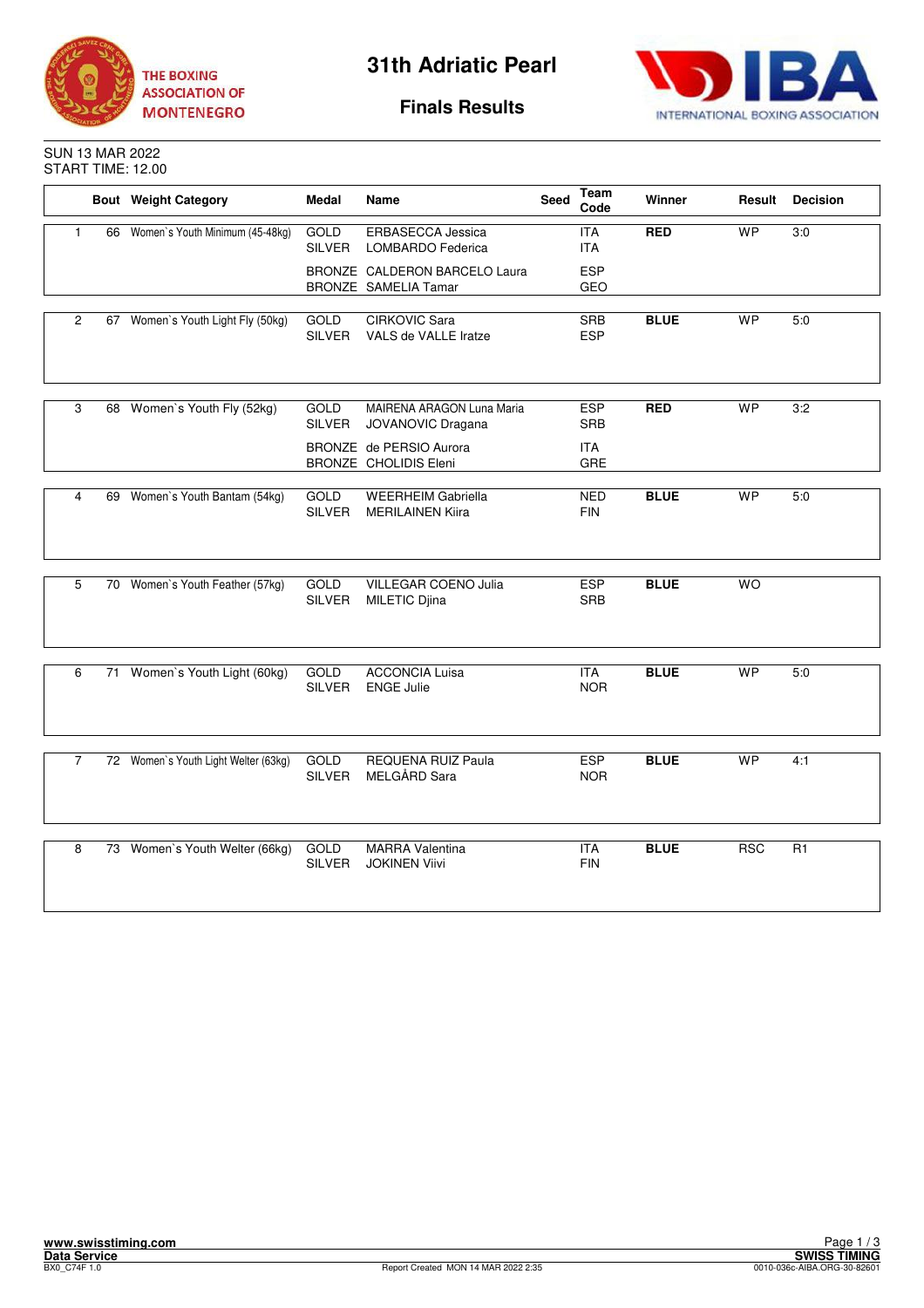



**Finals Results**

### SUN 13 MAR 2022 START TIME: 15.00h

|                   |    | <b>Bout</b> Weight Category         | Medal                        | Name                                                                                                                | <b>Seed</b> | Team<br>Code                                  | Winner      | Result     | <b>Decision</b> |
|-------------------|----|-------------------------------------|------------------------------|---------------------------------------------------------------------------------------------------------------------|-------------|-----------------------------------------------|-------------|------------|-----------------|
| 9                 |    | 74 Women's Youth Middle (75kg)      | GOLD<br><b>SILVER</b>        | <b>HOFSTAD Sunniva</b><br><b>BUKIA Tatia</b>                                                                        |             | <b>NOR</b><br>GEO                             | <b>RED</b>  | <b>RSC</b> | R <sub>2</sub>  |
|                   |    |                                     |                              | BRONZE MANIERO Giorgia<br><b>BRONZE MARELLI Gloria</b>                                                              |             | <b>ITA</b><br><b>ITA</b>                      |             |            |                 |
| 10                |    | 75 Women's Youth Light Heavy (81kg) | GOLD<br><b>SILVER</b>        | SØRENSEN Sofia Stigen<br><b>BRAHIMI Alnera</b>                                                                      |             | <b>NOR</b><br>KOS                             | <b>RED</b>  | <b>WP</b>  | 5:0             |
| 11                |    | 76 Men's Youth Minimum (46-48kg)    | GOLD<br><b>SILVER</b>        | <b>NURLYBAYEV Ramazan</b><br><b>TURAKULOV Ravshan</b><br>BRONZE TOVMASYAN Tumas                                     |             | KAZ<br>KAZ<br><b>ARM</b>                      | <b>BLUE</b> | <b>WP</b>  | 5:0             |
| $12 \overline{ }$ |    | 77 Men's Youth Fly (51kg)           | <b>GOLD</b><br><b>SILVER</b> | <b>AYVAZYAN Gor</b><br><b>ASLAMAZYAN Aren</b><br>BRONZE KHATTAB Issa<br><b>BRONZE GRYHOLT Silas</b>                 |             | GEO<br><b>ARM</b><br><b>DEN</b><br>DEN        | <b>BLUE</b> | <b>WP</b>  | 5:0             |
| 13                | 78 | Men's Youth Bantam (54kg)           | GOLD<br><b>SILVER</b>        | SARSENBAYEV Zhandaulet<br><b>ORYNBASSAR Aktilek</b><br>BRONZE BOZOVIC Filip<br>BRONZE HERNANDEZ Ewart Andres Martin |             | <b>KAZ</b><br>KAZ<br><b>MNE</b><br><b>CUB</b> | <b>RED</b>  | <b>WP</b>  | 3:2             |
| 14                |    | 79 Men's Youth Feather (57kg)       | GOLD<br><b>SILVER</b>        | <b>ABDIKADIROV Uralbek</b><br>PETROSYAN Manvel<br>BRONZE DJUKANOVIC Darko<br>BRONZE GRIBSHOLT Mikkel                |             | KAZ<br><b>ARM</b><br><b>SRB</b><br><b>DEN</b> | <b>BLUE</b> | <b>WP</b>  | 4:1             |
| 15                | 80 | Men's Youth Light (60kg)            | <b>GOLD</b><br><b>SILVER</b> | <b>ISRAYELYAN Erik</b><br>PAIZILLAKHANOV Sardorkhon<br><b>BRONZE GREGURIC Ante</b><br>BRONZE GORDULAVA Gocha        |             | <b>ARM</b><br>KAZ<br>CRO<br>GEO               | <b>RED</b>  | <b>WP</b>  | 4:1             |
| 16                | 81 | Men's Youth Lite Welter (63.5kg)    | GOLD<br>SILVER               | <b>MKRTCHYAN Artur</b><br><b>KOSTOUROS Panagiotis</b><br><b>BRONZE YERMEK Yerassyl</b><br>BRONZE KAZBEK Tair        |             | <b>ARM</b><br>GRE<br>KAZ<br>KAZ               | <b>RED</b>  | <b>WP</b>  | 5:0             |
| 17                |    | 82 Men's Youth Welter (67kg)        | <b>GOLD</b><br><b>SILVER</b> | <b>MENA Jorge Daniel Forcades</b><br><b>SHAKHAR Ruslan</b><br>BRONZE SMAN Abylay<br>BRONZE NAMAZOV Mehman           |             | <b>CUB</b><br>KAZ<br>KAZ<br>GEO               | <b>BLUE</b> | <b>WP</b>  | 5:0             |
| 18                | 83 | Men's Youth Light Middle (71kg)     | GOLD<br><b>SILVER</b>        | <b>KARAITIS Christos</b><br><b>BAZAR Sagyndyk</b><br><b>BRONZE RASIC Luka</b><br>BRONZE ANTANOSYAN Garik            |             | GRE<br>KAZ<br><b>SLO</b><br><b>ARM</b>        | <b>BLUE</b> | <b>WP</b>  | 3:2             |
| 19                | 84 | Men's Youth Middle (75kg)           | GOLD<br><b>SILVER</b>        | AREA Kristhijan Barreras<br><b>ARSAEV Adam</b><br>BRONZE SHAIKYBEKOV Dikhan<br>BRONZE SIMIC Rastko                  |             | <b>CUB</b><br><b>NOR</b><br>KAZ<br>SRB        | <b>RED</b>  | <b>WP</b>  | 5:0             |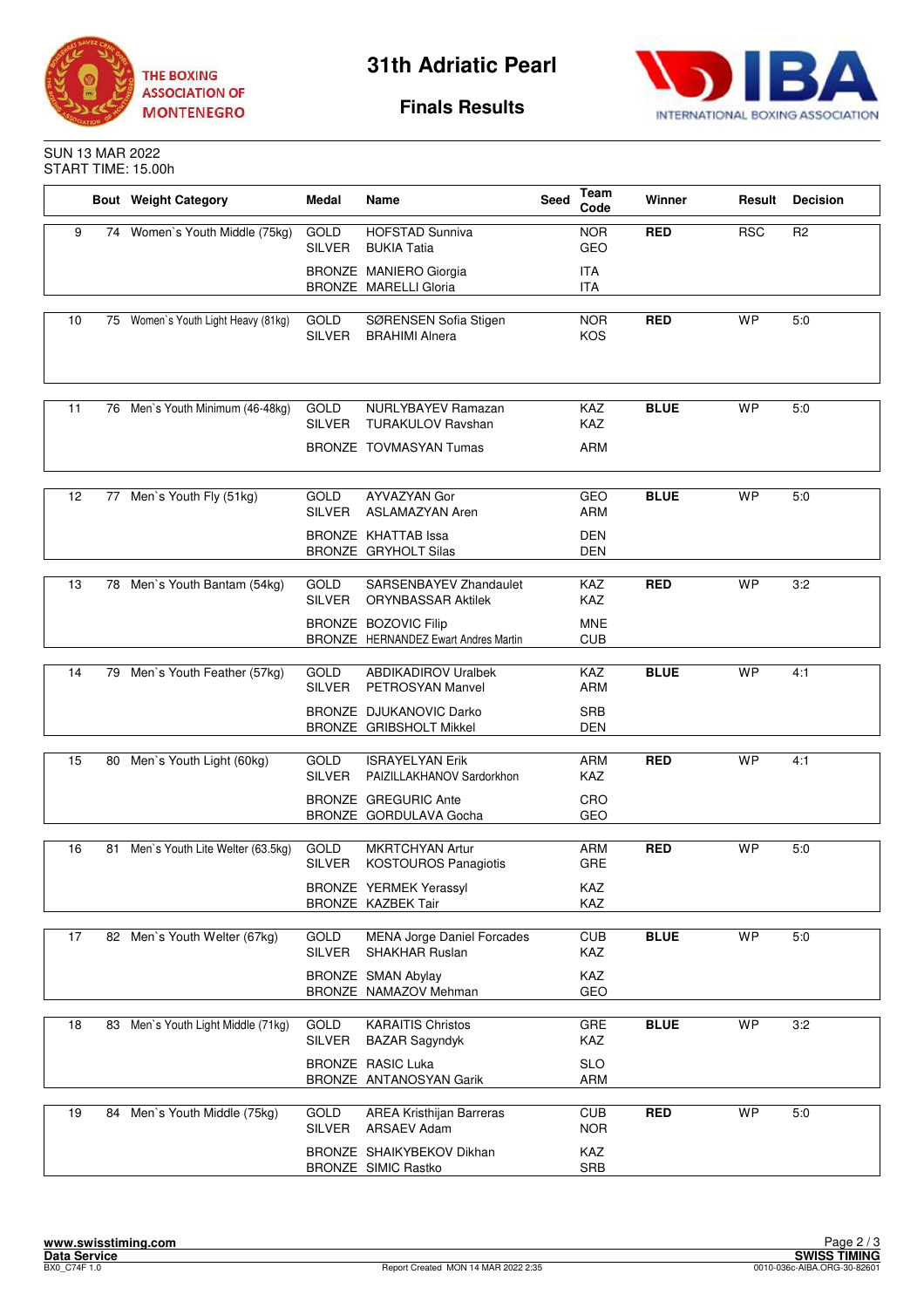



**Finals Results**

### SUN 13 MAR 2022 START TIME: 15.00h

|    |    | <b>Bout</b> Weight Category     | Medal                        | Name                                                         |  | Team<br>Code             | <b>Winner</b> | Result    | <b>Decision</b> |
|----|----|---------------------------------|------------------------------|--------------------------------------------------------------|--|--------------------------|---------------|-----------|-----------------|
| 20 | 85 | Men's Youth Light Heavy (80kg)  | <b>GOLD</b><br><b>SILVER</b> | <b>TSAMALIDIS Michail</b><br>YERKIN Serzhan                  |  | GRE<br><b>KAZ</b>        | <b>RED</b>    | <b>WP</b> | 5:0             |
|    |    |                                 |                              | BRONZE VALIENTE Luis Frank Reynoso<br>BRONZE ADAMYAN Hamlet  |  | <b>CUB</b><br><b>ARM</b> |               |           |                 |
| 21 | 86 | Men's Youth Cruiser (86kg)      | <b>GOLD</b><br><b>SILVER</b> | <b>NOA Ronny Alvares</b><br>DEKANOZISHVILI Giorgi            |  | <b>CUB</b><br><b>GEO</b> | <b>BLUE</b>   | <b>WP</b> | 3:2             |
|    |    |                                 |                              | BRONZE ALEKSANYAN Aghvan<br>BRONZE BAUYRZHAN Nurasyl         |  | <b>ARM</b><br>KAZ        |               |           |                 |
| 22 | 87 | Men's Youth Haevy (92kg)        | <b>GOLD</b><br><b>SILVER</b> | <b>RICARDO Adrian Fresneda</b><br><b>KEFALLINOS Isidoros</b> |  | <b>CUB</b><br><b>GRE</b> | <b>BLUE</b>   | ABD       | R <sub>2</sub>  |
|    |    |                                 |                              | <b>BRONZE HOVAKIMYAN Avetik</b><br><b>BRONZE SYLA Donat</b>  |  | <b>ARM</b><br><b>KOS</b> |               |           |                 |
| 23 | 88 | Men's Youth Super Haevy (+92kg) | <b>GOLD</b><br><b>SILVER</b> | YERMOLENKO Ivan<br><b>SHARIKADZE Tariel</b>                  |  | <b>KAZ</b><br><b>GEO</b> | <b>BLUE</b>   | <b>WP</b> | 5:0             |
|    |    |                                 | <b>BRONZE</b>                | <b>BRONZE ZISIS Petros</b><br>ABSADYKOV Yernar               |  | <b>GRE</b><br><b>KAZ</b> |               |           |                 |

| <b>LEGEND</b> | Preferred winner      | <b>ABD</b>   | Abandon                        | <b>BDSQ</b> | Double Disqualification | <b>DKO</b> | Double Knockout |            |
|---------------|-----------------------|--------------|--------------------------------|-------------|-------------------------|------------|-----------------|------------|
| DSQ           | Disqualification      | ĸо           | Knockout                       | <b>NC</b>   | No Contest              | Rn         | Round number    |            |
| <b>RSC</b>    | Referee Stops Contest | <b>RSC-I</b> | Referee Stops Contest - Injury | wo          | Walkover                | <b>WP</b>  | Win on points   |            |
|               | www.swisstiming.com   |              |                                |             |                         |            |                 | Page $3/3$ |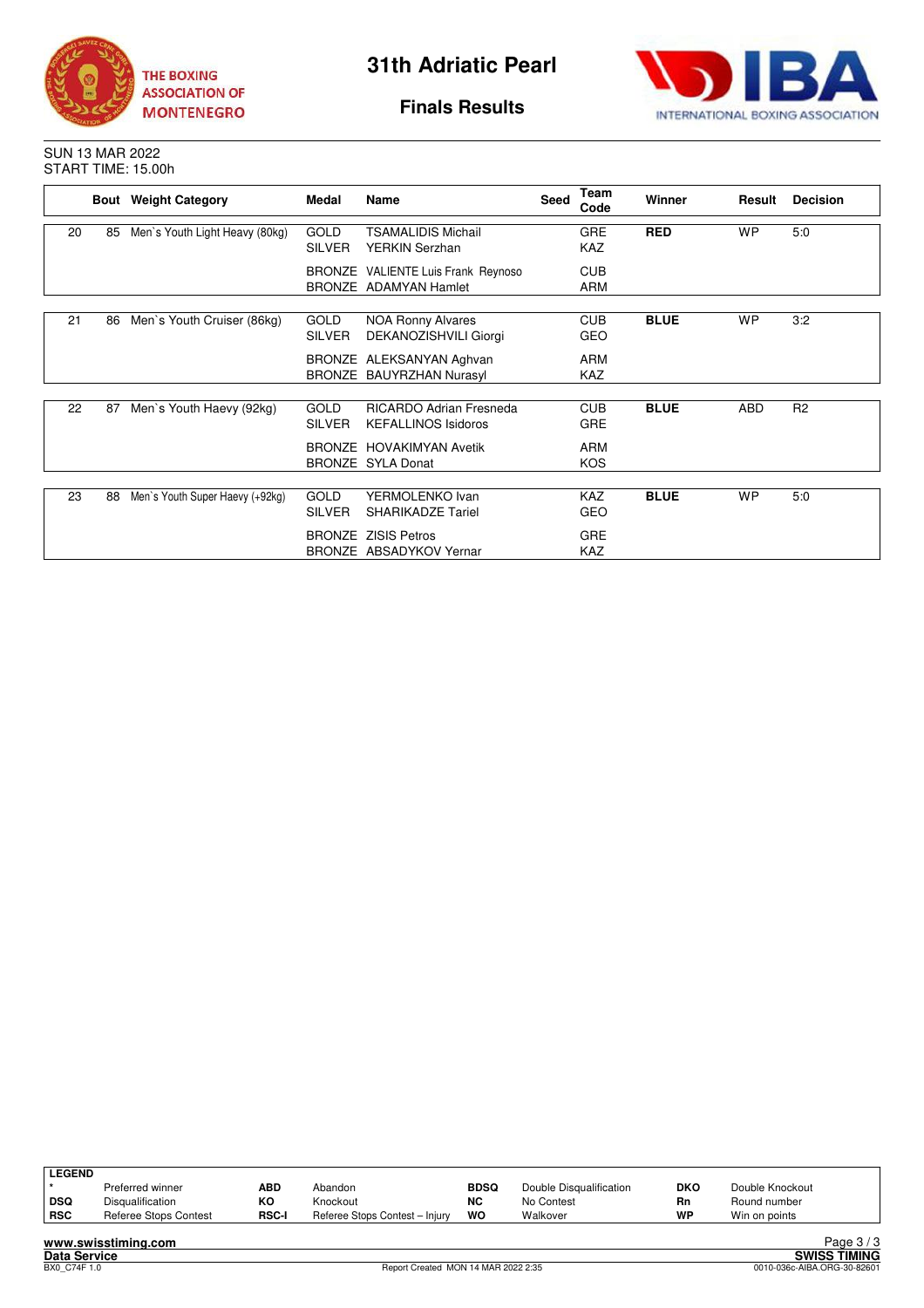



# **Medallists by Weight Category**

# **As of MON 14 MAR 2022**

### **After 23 of 23 Events**

| <b>Weight Category</b>            | Date       | Medal         | Name                                 | <b>Team Code</b> |
|-----------------------------------|------------|---------------|--------------------------------------|------------------|
| Women's Youth Minimum (45-48kg)   | SUN 13 MAR | <b>GOLD</b>   | ERBASECCA Jessica                    | <b>ITA</b>       |
|                                   |            | <b>SILVER</b> | LOMBARDO Federica                    | <b>ITA</b>       |
|                                   |            | <b>BRONZE</b> | <b>CALDERON BARCELO Laura</b>        | <b>ESP</b>       |
|                                   |            | <b>BRONZE</b> | <b>SAMELIA Tamar</b>                 | GEO              |
| Women's Youth Light Fly (50kg)    | SUN 13 MAR | <b>GOLD</b>   | <b>CIRKOVIC Sara</b>                 | <b>SRB</b>       |
|                                   |            | <b>SILVER</b> | VALS de VALLE Iratze                 | <b>ESP</b>       |
| Women's Youth Fly (52kg)          | SUN 13 MAR | <b>GOLD</b>   | MAIRENA ARAGON Luna Maria            | <b>ESP</b>       |
|                                   |            | <b>SILVER</b> | <b>JOVANOVIC Dragana</b>             | <b>SRB</b>       |
|                                   |            | <b>BRONZE</b> | de PERSIO Aurora                     | <b>ITA</b>       |
|                                   |            | <b>BRONZE</b> | <b>CHOLIDIS Eleni</b>                | GRE              |
| Women's Youth Bantam (54kg)       | SUN 13 MAR | <b>GOLD</b>   | <b>WEERHEIM Gabriella</b>            | <b>NED</b>       |
|                                   |            | <b>SILVER</b> | <b>MERILAINEN Kiira</b>              | <b>FIN</b>       |
| Women's Youth Feather (57kg)      | SUN 13 MAR | GOLD          | VILLEGAR COENO Julia                 | ESP              |
|                                   |            | <b>SILVER</b> | <b>MILETIC Djina</b>                 | <b>SRB</b>       |
| Women's Youth Light (60kg)        | SUN 13 MAR | <b>GOLD</b>   | <b>ACCONCIA Luisa</b>                | <b>ITA</b>       |
|                                   |            | <b>SILVER</b> | <b>ENGE Julie</b>                    | <b>NOR</b>       |
| Women's Youth Light Welter (63kg) | SUN 13 MAR | GOLD          | <b>REQUENA RUIZ Paula</b>            | <b>ESP</b>       |
|                                   |            | <b>SILVER</b> | MELGÅRD Sara                         | <b>NOR</b>       |
| Women's Youth Welter (66kg)       | SUN 13 MAR | <b>GOLD</b>   | <b>MARRA Valentina</b>               | <b>ITA</b>       |
|                                   |            | <b>SILVER</b> | <b>JOKINEN Viivi</b>                 | <b>FIN</b>       |
| Women's Youth Middle (75kg)       | SAT 12 MAR | GOLD          | <b>HOFSTAD Sunniva</b>               | <b>NOR</b>       |
|                                   |            | <b>SILVER</b> | <b>BUKIA Tatia</b>                   | GEO              |
|                                   |            | <b>BRONZE</b> | <b>MANIERO Giorgia</b>               | <b>ITA</b>       |
|                                   |            | <b>BRONZE</b> | <b>MARELLI Gloria</b>                | <b>ITA</b>       |
| Women's Youth Light Heavy (81kg)  | SAT 12 MAR | <b>GOLD</b>   | SØRENSEN Sofia Stigen                | <b>NOR</b>       |
|                                   |            | <b>SILVER</b> | <b>BRAHIMI Alnera</b>                | <b>KOS</b>       |
| Men's Youth Minimum (46-48kg)     | SAT 12 MAR | GOLD          | NURLYBAYEV Ramazan                   | <b>KAZ</b>       |
|                                   |            | <b>SILVER</b> | <b>TURAKULOV Ravshan</b>             | KAZ              |
|                                   |            | <b>BRONZE</b> | <b>TOVMASYAN Tumas</b>               | ARM              |
| Men's Youth Fly (51kg)            | SAT 12 MAR | <b>GOLD</b>   | AYVAZYAN Gor                         | GEO              |
|                                   |            | <b>SILVER</b> | <b>ASLAMAZYAN Aren</b>               | ARM              |
|                                   |            | <b>BRONZE</b> | <b>KHATTAB</b> Issa                  | <b>DEN</b>       |
|                                   |            | <b>BRONZE</b> | <b>GRYHOLT Silas</b>                 | <b>DEN</b>       |
| Men's Youth Bantam (54kg)         | SAT 12 MAR | GOLD          | SARSENBAYEV Zhandaulet               | KAZ              |
|                                   |            | <b>SILVER</b> | <b>ORYNBASSAR Aktilek</b>            | KAZ              |
|                                   |            | <b>BRONZE</b> | <b>BOZOVIC Filip</b>                 | <b>MNE</b>       |
|                                   |            | <b>BRONZE</b> | <b>HERNANDEZ Ewart Andres Martin</b> | <b>CUB</b>       |
| Men's Youth Feather (57kg)        | SAT 12 MAR | GOLD          | <b>ABDIKADIROV Uralbek</b>           | KAZ              |
|                                   |            | <b>SILVER</b> | <b>PETROSYAN Manvel</b>              | <b>ARM</b>       |
|                                   |            | <b>BRONZE</b> | <b>DJUKANOVIC Darko</b>              | <b>SRB</b>       |
|                                   |            | <b>BRONZE</b> | <b>GRIBSHOLT Mikkel</b>              | <b>DEN</b>       |
| Men's Youth Light (60kg)          | SAT 12 MAR | <b>GOLD</b>   | <b>ISRAYELYAN Erik</b>               | ARM              |
|                                   |            | <b>SILVER</b> | PAIZILLAKHANOV Sardorkhon            | <b>KAZ</b>       |
|                                   |            | <b>BRONZE</b> | <b>GREGURIC Ante</b>                 | CRO              |
|                                   |            | <b>BRONZE</b> | GORDULAVA Gocha                      | GEO              |
| Men's Youth Lite Welter (63.5kg)  | SAT 12 MAR | <b>GOLD</b>   | <b>MKRTCHYAN Artur</b>               | ARM              |
|                                   |            | <b>SILVER</b> | <b>KOSTOUROS Panagiotis</b>          | <b>GRE</b>       |
|                                   |            | <b>BRONZE</b> | <b>YERMEK Yerassyl</b>               | KAZ              |
|                                   |            | <b>BRONZE</b> | <b>KAZBEK Tair</b>                   | KAZ              |
| Men's Youth Welter (67kg)         | SAT 12 MAR | GOLD          | <b>MENA Jorge Daniel Forcades</b>    | <b>CUB</b>       |
|                                   |            | <b>SILVER</b> | SHAKHAR Ruslan                       | <b>KAZ</b>       |
|                                   |            | <b>BRONZE</b> | <b>SMAN Abylay</b>                   | KAZ              |
|                                   |            | <b>BRONZE</b> | NAMAZOV Mehman                       | GEO              |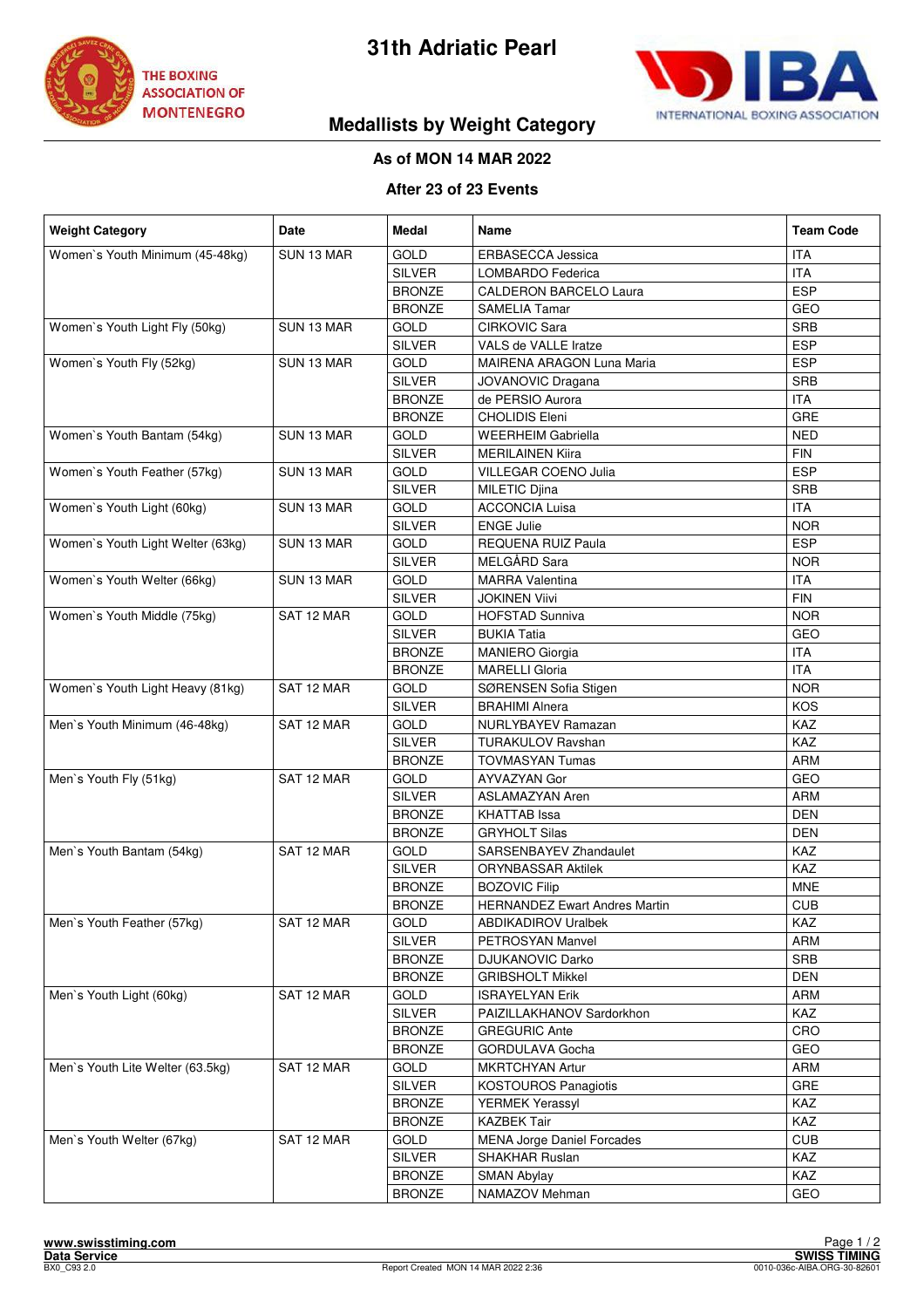



# **Medallists by Weight Category**

### **As of MON 14 MAR 2022**

| <b>Weight Category</b>          | Date       | Medal         | Name                               | <b>Team Code</b> |
|---------------------------------|------------|---------------|------------------------------------|------------------|
| Men's Youth Light Middle (71kg) | SAT 12 MAR | GOLD          | <b>KARAITIS Christos</b>           | GRE              |
|                                 |            | <b>SILVER</b> | <b>BAZAR Sagyndyk</b>              | <b>KAZ</b>       |
|                                 |            | <b>BRONZE</b> | <b>RASIC Luka</b>                  | <b>SLO</b>       |
|                                 |            | <b>BRONZE</b> | <b>ANTANOSYAN Garik</b>            | <b>ARM</b>       |
| Men's Youth Middle (75kg)       | SAT 12 MAR | <b>GOLD</b>   | <b>AREA Kristhijan Barreras</b>    | <b>CUB</b>       |
|                                 |            | <b>SILVER</b> | <b>ARSAEV Adam</b>                 | <b>NOR</b>       |
|                                 |            | <b>BRONZE</b> | SHAIKYBEKOV Dikhan                 | <b>KAZ</b>       |
|                                 |            | <b>BRONZE</b> | SIMIC Rastko                       | <b>SRB</b>       |
| Men's Youth Light Heavy (80kg)  | SAT 12 MAR | <b>GOLD</b>   | <b>TSAMALIDIS Michail</b>          | <b>GRE</b>       |
|                                 |            | <b>SILVER</b> | YERKIN Serzhan                     | <b>KAZ</b>       |
|                                 |            | <b>BRONZE</b> | <b>VALIENTE Luis Frank Reynoso</b> | <b>CUB</b>       |
|                                 |            | <b>BRONZE</b> | <b>ADAMYAN Hamlet</b>              | <b>ARM</b>       |
| Men's Youth Cruiser (86kg)      | SAT 12 MAR | <b>GOLD</b>   | <b>NOA Ronny Alvares</b>           | <b>CUB</b>       |
|                                 |            | <b>SILVER</b> | DEKANOZISHVILI Giorgi              | <b>GEO</b>       |
|                                 |            | <b>BRONZE</b> | ALEKSANYAN Aghvan                  | <b>ARM</b>       |
|                                 |            | <b>BRONZE</b> | <b>BAUYRZHAN Nurasyl</b>           | <b>KAZ</b>       |
| Men's Youth Haevy (92kg)        | SAT 12 MAR | <b>GOLD</b>   | <b>RICARDO Adrian Fresneda</b>     | <b>CUB</b>       |
|                                 |            | <b>SILVER</b> | <b>KEFALLINOS Isidoros</b>         | GRE              |
|                                 |            | <b>BRONZE</b> | <b>HOVAKIMYAN Avetik</b>           | <b>ARM</b>       |
|                                 |            | <b>BRONZE</b> | <b>SYLA Donat</b>                  | <b>KOS</b>       |
| Men's Youth Super Haevy (+92kg) | SAT 12 MAR | <b>GOLD</b>   | YERMOLENKO Ivan                    | <b>KAZ</b>       |
|                                 |            | <b>SILVER</b> | <b>SHARIKADZE Tariel</b>           | <b>GEO</b>       |
|                                 |            | <b>BRONZE</b> | <b>ZISIS Petros</b>                | <b>GRE</b>       |
|                                 |            | <b>BRONZE</b> | <b>ABSADYKOV Yernar</b>            | <b>KAZ</b>       |

**NOTES**

Sorting order for ranked 3rd: from semifinals, first, loser against the gold medallist, second, loser against the silver medallist.

**www.swisstiming.com**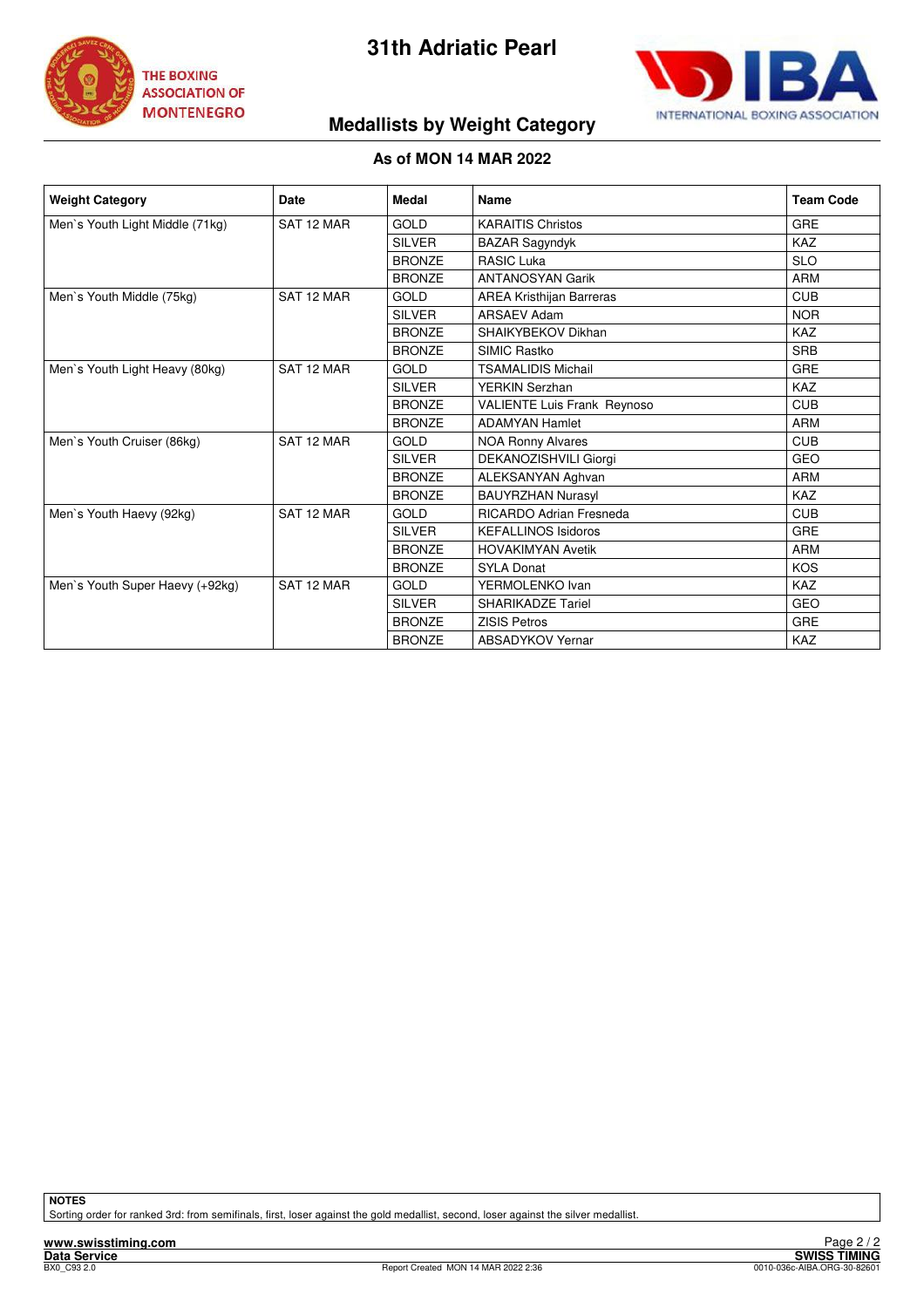



# **Medal Standings**

# **As of MON 14 MAR 2022**

# **After 23 of 23 Events**

|                      |                          |                |                | Men            |                |                |                | Women |                |                |                | <b>Total</b>   |                | Rank        |
|----------------------|--------------------------|----------------|----------------|----------------|----------------|----------------|----------------|-------|----------------|----------------|----------------|----------------|----------------|-------------|
| Rank                 | Team                     | G              | S              | B              | Tot            | G              | S              | в     | Tot            | G              | S              | B              | Tot            | by<br>Total |
| 1                    | KAZ - Kazakhstan         | 4              | 6              | 6              | 16             |                |                |       |                | 4              | 6              | 6              | 16             | 1           |
| $\overline{2}$       | CUB - Cuba               | 4              |                | $\overline{c}$ | 6              |                |                |       |                | 4              |                | $\overline{2}$ | 6              | $=$ 5       |
| 3                    | ITA - Italy              |                |                |                |                | 3              | 1              | 3     | 7              | 3              | 1              | 3              | 7              | $=3$        |
| 4                    | ESP - Spain              |                |                |                |                | 3              | 1              | 1     | 5              | 3              | 1              | 1              | 5              | $=7$        |
| 5                    | NOR - Norway             |                | 1              |                | 1              | $\overline{c}$ | $\overline{c}$ |       | 4              | 2              | 3              |                | 5              | $=7$        |
| 6                    | ARM - Armenia            | $\overline{2}$ | $\overline{c}$ | 5              | 9              |                |                |       |                | $\overline{2}$ | $\overline{2}$ | 5              | 9              | 2           |
| 7                    | GRE - Greece             | $\overline{2}$ | $\overline{c}$ | 1              | 5              |                |                | 1     | 1              | $\overline{c}$ | $\overline{2}$ | $\overline{c}$ | 6              | $=$ 5       |
| 8                    | GEO - Georgia            | 1              | $\mathcal{P}$  | $\mathcal{P}$  | 5              |                | 1              | 1     | $\overline{c}$ | 1              | 3              | 3              | $\overline{7}$ | $=3$        |
| 9                    | SRB - Serbia             |                |                | $\overline{2}$ | $\overline{c}$ | 1              | $\overline{c}$ |       | 3              | 1              | $\overline{2}$ | $\overline{2}$ | 5              | $=7$        |
| 10                   | <b>NED - Netherlands</b> |                |                |                |                | 1              |                |       | 1              | 1              |                |                | 1              | $=13$       |
| 11                   | FIN - Finland            |                |                |                |                |                | $\overline{c}$ |       | $\mathcal{P}$  |                | $\mathcal{P}$  |                | $\overline{c}$ | $=11$       |
| 12                   | KOS - Kosovo             |                |                | 1              | 1              |                | 1              |       | 1              |                | $\mathbf{1}$   | 1              | $\overline{c}$ | $=11$       |
| 13                   | <b>DEN - Denmark</b>     |                |                | 3              | 3              |                |                |       |                |                |                | 3              | 3              | 10          |
| 14                   | CRO - Croatia            |                |                | 1              | 1              |                |                |       |                |                |                | 1              | 1              | $=13$       |
| 14                   | MNE - Montenegro         |                |                | 1              | 1              |                |                |       |                |                |                | 1              | 1              | $=13$       |
| SLO - Slovenia<br>14 |                          |                |                | 1              | 1              |                |                |       |                |                |                | 1              | 1              | $=13$       |
|                      | 13                       | 13             | 25             | 51             | 10             | 10             | 6              | 26    | 23             | 23             | 31             | 77             |                |             |

| <b>LEGEND</b><br>$\equiv$ | Equal sign indicates that two or more NOCs share the same rank by total |        |     |       | Bronze |        |
|---------------------------|-------------------------------------------------------------------------|--------|-----|-------|--------|--------|
|                           | Gold                                                                    | Silver | Tot | Total |        |        |
|                           | www.swisstiming.com                                                     |        |     |       |        | Page 1 |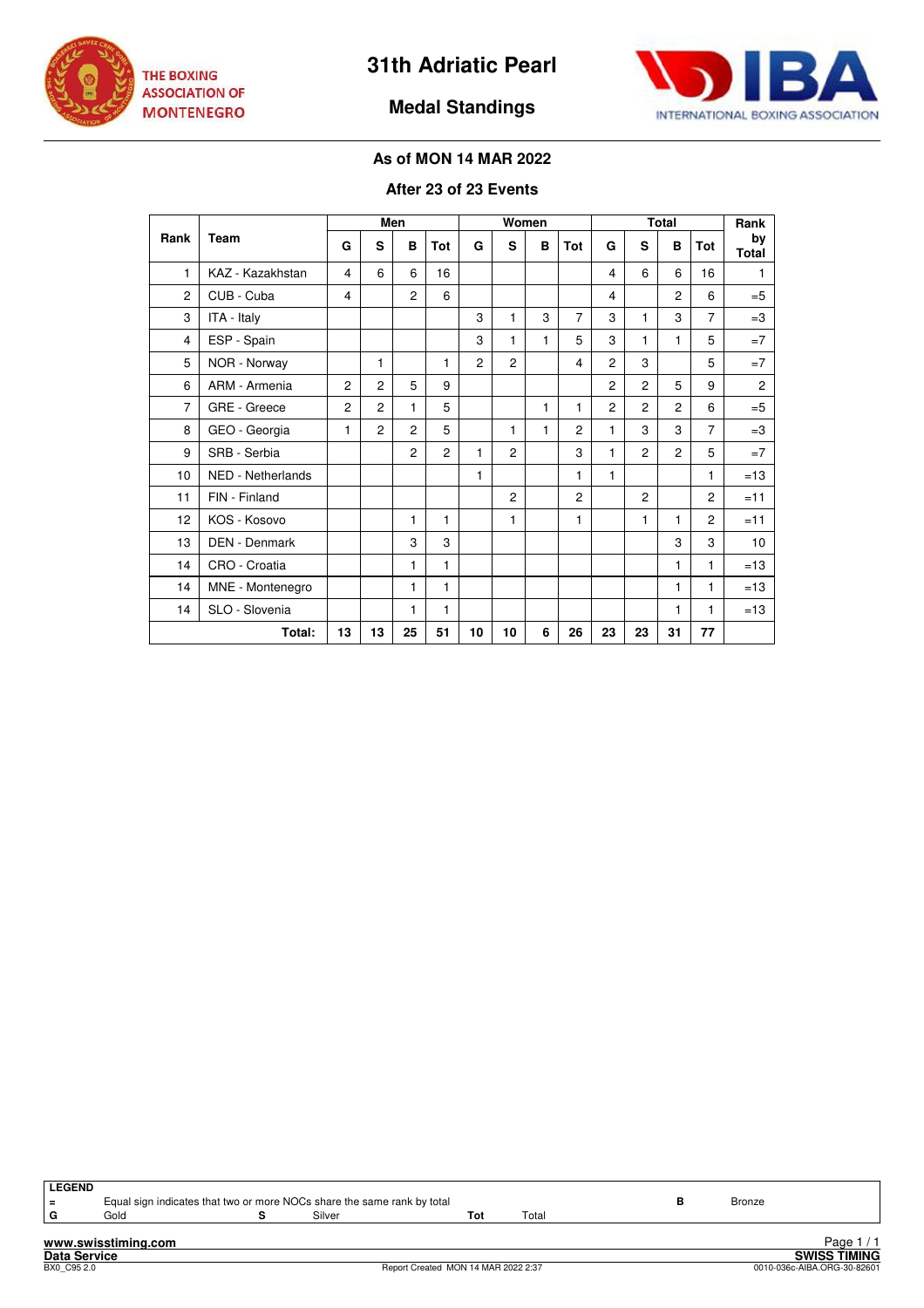



**Ranking by Team**

|                 |              |               |                | <b>Victories</b>        |                |                |              | <b>Bouts</b>        |               | <b>Points</b>       |                |                |                |                |
|-----------------|--------------|---------------|----------------|-------------------------|----------------|----------------|--------------|---------------------|---------------|---------------------|----------------|----------------|----------------|----------------|
| Rank            | Team<br>Code | <b>Boxers</b> | <b>Prelims</b> | Semi<br>finals          | <b>Finals</b>  | Lost           | <b>Bouts</b> | per<br><b>Boxer</b> | <b>Points</b> | per<br><b>Boxer</b> | G              | s              | в              | Total          |
|                 | KAZ          | 22            | 13             | 9                       | 4              | 18             | 44           | 2.0                 | 43            | 2.0                 | $\overline{4}$ | 6              | 6              | 16             |
| $\overline{c}$  | <b>CUB</b>   | 6             | 3              | 4                       | 4              | 2              | 13           | 2.2                 | 23            | 3.8                 | $\overline{4}$ |                | $\overline{c}$ | 6              |
| 3               | <b>ARM</b>   | 15            | $\overline{4}$ | 4                       | $\overline{2}$ | 13             | 23           | 1.5                 | 18            | 1.2                 | $\overline{2}$ | $\overline{c}$ | 5              | 9              |
| 4               | GRE          | 6             | 3              | 4                       | $\overline{2}$ | 4              | 13           | 2.2                 | 17            | 2.8                 | $\overline{2}$ | 2              | $\overline{2}$ | 6              |
| 5               | GEO          | 11            | 3              | 4                       |                | 10             | 18           | 1.6                 | 14            | 1.3                 |                | 3              | 3              | $\overline{7}$ |
| 6               | ITA          | 7             |                | $\overline{\mathbf{c}}$ | 3              | 4              | 9            | 1.3                 | 13            | 1.9                 | 3              | 1              | 3              | $\overline{7}$ |
|                 | <b>ESP</b>   | 5             |                |                         | 3              | 2              | 6            | 1.2                 | 11            | 2.2                 | 3              | 1              | $\mathbf{1}$   | 5              |
| 8               | <b>NOR</b>   | 6             | 1              | $\overline{c}$          | $\overline{c}$ | $\overline{4}$ | 9            | 1.5                 | 11            | 1.8                 | $\overline{c}$ | 3              |                | 5              |
| 9               | <b>SRB</b>   | 9             | 2              | 1                       |                | 8              | 12           | 1.3                 | 7             | 0.8                 |                | 2              | $\overline{c}$ | 5              |
| 10              | <b>NED</b>   |               |                |                         |                |                | 1            | 1.0                 | 3             | 3.0                 |                |                |                | 1              |
| 11              | <b>DEN</b>   | 5             | 3              |                         |                | 5              | 8            | 1.6                 | 3             | 0.6                 |                |                | 3              | 3              |
| 12              | CRO          | 2             | 1              |                         |                | 2              | 3            | 1.5                 |               | 0.5                 |                |                | $\mathbf{1}$   | 1              |
| 12              | <b>SLO</b>   | 2             |                |                         |                | 2              | 3            | 1.5                 |               | 0.5                 |                |                | $\mathbf{1}$   | 1              |
| 14              | <b>FIN</b>   | 3             |                |                         |                | 3              | 3            | 1.0                 |               |                     |                | $\overline{c}$ |                | 2              |
| 15 <sup>1</sup> | <b>KOS</b>   | 4             |                |                         |                | 4              | 4            | 1.0                 |               |                     |                | $\overline{1}$ | $\overline{1}$ | 2              |
| 16              | <b>MNE</b>   | 2             |                |                         |                | $\overline{c}$ | 2            | 1.0                 |               |                     |                |                | $\mathbf{1}$   | $\mathbf{1}$   |
| 17              | <b>ALB</b>   |               |                |                         |                | $\mathbf{1}$   | 1            | 1.0                 |               |                     |                |                |                |                |
| 17              | <b>MKD</b>   | 3             |                |                         |                | 3              | 3            | 1.0                 |               |                     |                |                |                |                |
| 17              | <b>UKR</b>   |               |                |                         |                | 1              |              | 1.0                 |               |                     |                |                |                |                |

| <b>LEGEND</b>       |                     |      |                                     |               |        |                             |
|---------------------|---------------------|------|-------------------------------------|---------------|--------|-----------------------------|
| в                   | <b>Bronze</b>       | Gold | Prelim.                             | Preliminaries | Silver |                             |
|                     |                     |      |                                     |               |        |                             |
|                     | www.swisstiming.com |      |                                     |               |        | Page $1/1$                  |
| <b>Data Service</b> |                     |      |                                     |               |        | <b>SWISS TIMING</b>         |
| BX0 C96B 3.0        |                     |      | Report Created MON 14 MAR 2022 2:38 |               |        | 0010-036c-AIBA.ORG-30-82601 |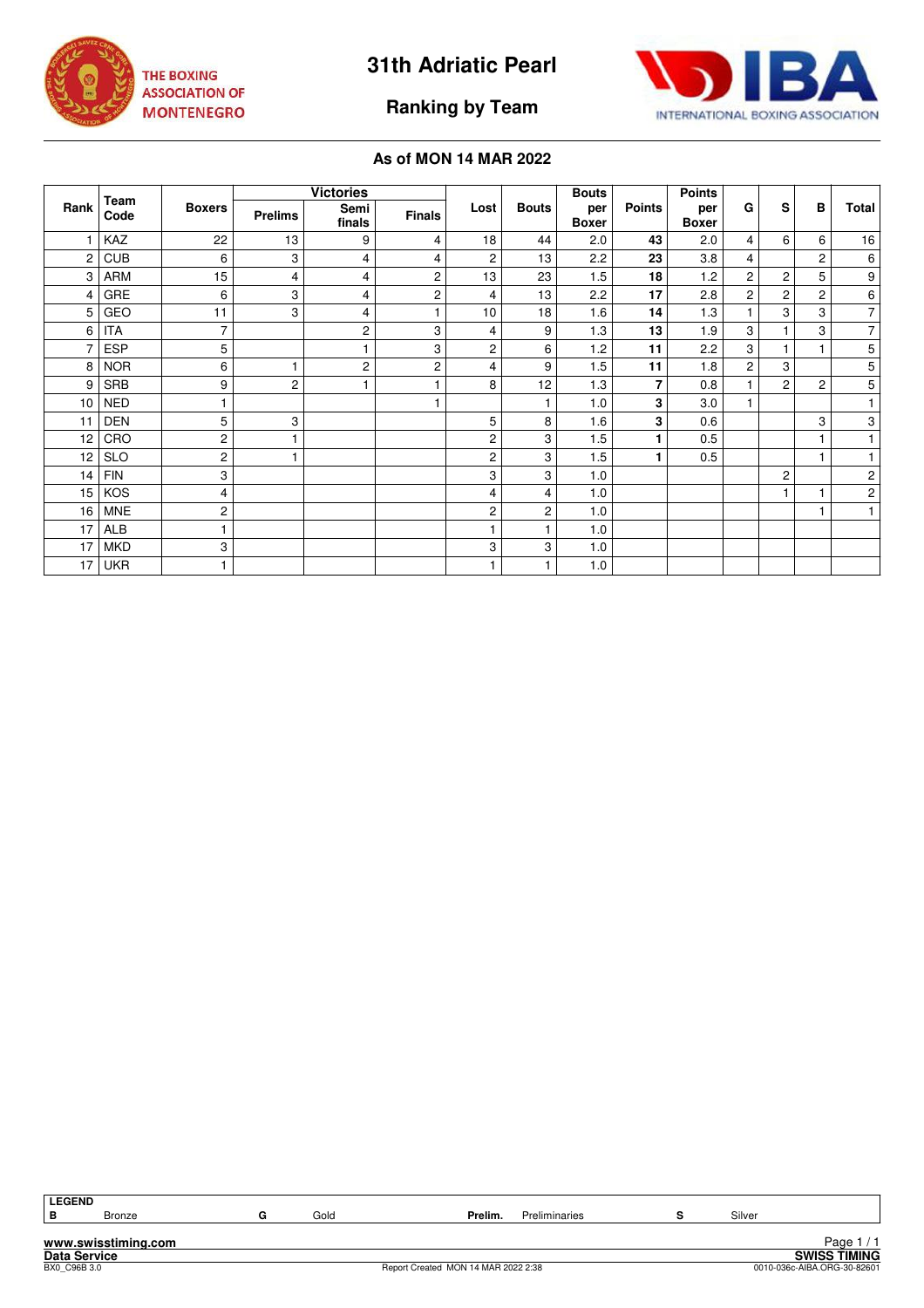

**Referees and Judges**



| <b>Number</b> | Name                    | <b>Federation</b>    |
|---------------|-------------------------|----------------------|
|               |                         |                      |
| 3             | <b>ABLABUTYAN Davit</b> | ARM - Armenia        |
| 4             | <b>HAMMER Jorgen</b>    | <b>DEN - Denmark</b> |
| 5             | <b>AGUILAR Miguel</b>   | ESP - Spain          |
| 2             | OSPANBAYEV Yerzhan      | KAZ - Kazakhstan     |
| 6             | DANILOVIC Milos         | MNE - Montenegro     |
|               |                         |                      |
| 10            | DOBRASINOVIC Darko      | MNE - Montenegro     |
| 9             | <b>LAZAREVIC Moris</b>  | MNE - Montenegro     |
| 7             | PEROVIC Djordjije       | MNE - Montenegro     |
| 8             | <b>VUJOVIC Rade</b>     | MNE - Montenegro     |
| 1             | UGRENOVIC Jovana        | SRB - Serbia         |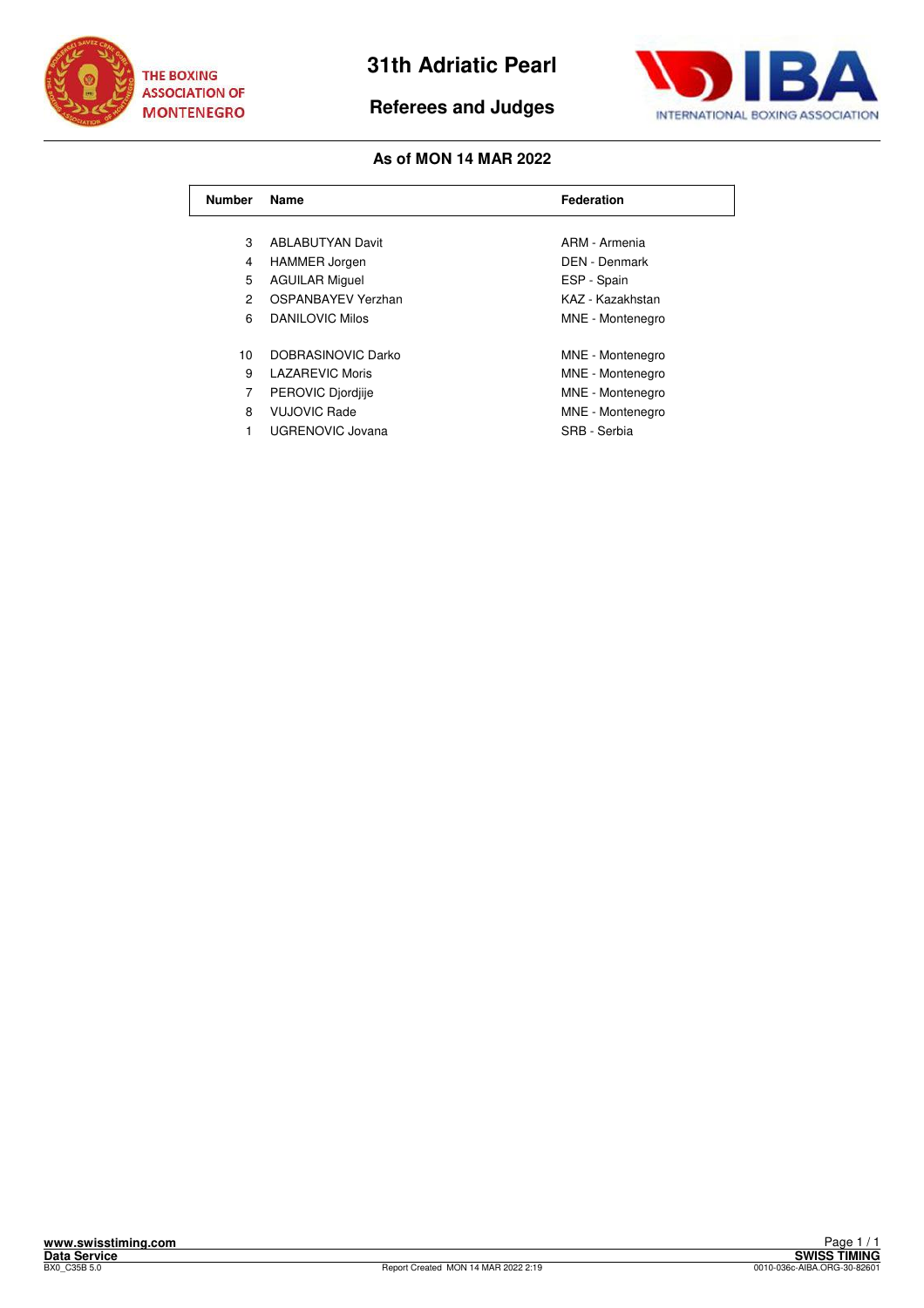



# **AIBA - Judges Statistics Summary**

| No l | Name                      | Fed. Code  | <b>Bouts</b> | <b>Rounds</b> | Referee | Judge           |
|------|---------------------------|------------|--------------|---------------|---------|-----------------|
|      | UGRENOVIC Jovana          | <b>SRB</b> | 78           | 195           | 9       | 69              |
| 2    | <b>OSPANBAYEV Yerzhan</b> | <b>KAZ</b> | 59           | 143           | 8       | 51              |
| 3    | <b>ABLABUTYAN Davit</b>   | <b>ARM</b> | 70           | 172           | 9       | 61              |
| 4    | <b>HAMMER Jorgen</b>      | <b>DEN</b> | 56           | 141           | 6       | 50              |
| 5    | <b>AGUILAR Miguel</b>     | <b>ESP</b> | 80           | 197           | 9       | 71              |
| 6    | <b>DANILOVIC Milos</b>    | <b>MNE</b> | 36           | 66            | 10      | 26              |
|      | PEROVIC Djordjije         | <b>MNE</b> | 15           | 27            | 5       | 10 <sup>°</sup> |
| 8    | <b>VUJOVIC Rade</b>       | <b>MNE</b> | 38           | 72            | 10      | 28              |
| 9    | <b>LAZAREVIC Moris</b>    | <b>MNE</b> | 40           | 88            | 9       | 31              |
| 10   | DOBRASINOVIC Darko        | <b>MNE</b> | 38           | 79            | 10      | 28              |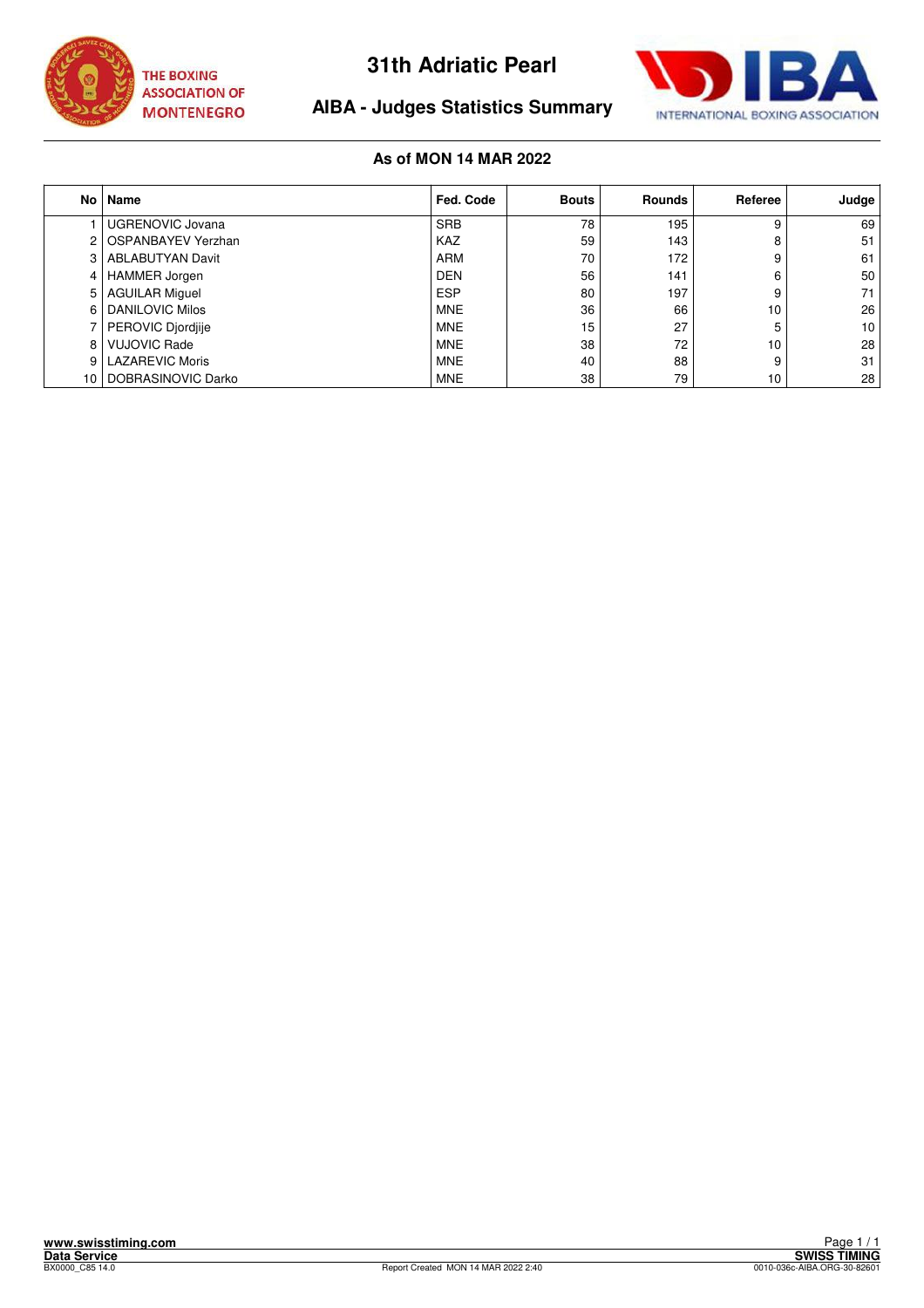



**Tournament Statistics**

# **As of MON 14 MAR 2022**

### **Men**

| Weight<br>Category | <b>WP</b>               | <b>RSC</b>      | <b>RSC-I</b> | KO | <b>ABD</b>   | <b>WO</b>    | NC | <b>DSQ</b> | <b>BDSQ</b> | <b>DKO</b> |
|--------------------|-------------------------|-----------------|--------------|----|--------------|--------------|----|------------|-------------|------------|
| 46-48kg            | $\overline{2}$          |                 |              |    |              |              |    |            |             |            |
|                    | 100.00%                 |                 |              |    |              |              |    |            |             |            |
|                    | $\,6\,$                 |                 |              |    |              |              |    |            |             |            |
| 51kg               | 100.00%                 |                 |              |    |              |              |    |            |             |            |
|                    | $\overline{5}$          |                 |              |    |              |              |    |            |             |            |
| 54kg               | 100.00%                 |                 |              |    |              |              |    |            |             |            |
|                    | $\sqrt{5}$              | $\overline{c}$  |              |    |              |              |    |            |             |            |
| 57kg               | 71.43%                  | 28.57%          |              |    |              |              |    |            |             |            |
|                    | 5                       | $\overline{c}$  |              |    |              |              |    |            |             |            |
| 60kg               | 71.43%                  | 28.57%          |              |    |              |              |    |            |             |            |
|                    | $\,6\,$                 |                 |              |    |              |              |    |            |             |            |
| 63.5kg             | 100.00%                 |                 |              |    |              |              |    |            |             |            |
| 67kg               | $\,6\,$                 |                 |              |    | $\mathbf{1}$ |              |    |            |             |            |
|                    | 85.71%                  |                 |              |    | 14.29%       |              |    |            |             |            |
| 71kg               | $\boldsymbol{9}$        |                 |              |    |              |              |    |            |             |            |
|                    | 100.00%                 |                 |              |    |              |              |    |            |             |            |
| 75kg               | $\,6\,$                 |                 |              |    | $\mathbf{1}$ | $\mathbf{1}$ |    |            |             |            |
|                    | 75.00%                  |                 |              |    | 12.50%       | 12.50%       |    |            |             |            |
| 80kg               | $\overline{5}$          |                 |              |    |              |              |    |            |             |            |
|                    | 100.00%                 |                 |              |    |              |              |    |            |             |            |
| 86kg               | $\mathbf{3}$            |                 |              |    |              |              |    |            |             |            |
|                    | 100.00%                 |                 |              |    |              |              |    |            |             |            |
| 92kg               | $\mathbf{1}$            | $\mathbf{1}$    |              |    | $\mathbf{1}$ |              |    |            |             |            |
|                    | 33.33%                  | 33.33%          |              |    | 33.33%       |              |    |            |             |            |
| $+92kg$            | $\overline{\mathbf{4}}$ |                 |              |    |              |              |    |            |             |            |
|                    | 100.00%                 |                 |              |    |              |              |    |            |             |            |
| <b>TOTAL</b>       | 63                      | $5\phantom{.0}$ |              |    | $\mathbf{3}$ | $\mathbf{1}$ |    |            |             |            |
|                    | 87.50%                  | 6.94%           |              |    | 4.17%        | 1.39%        |    |            |             |            |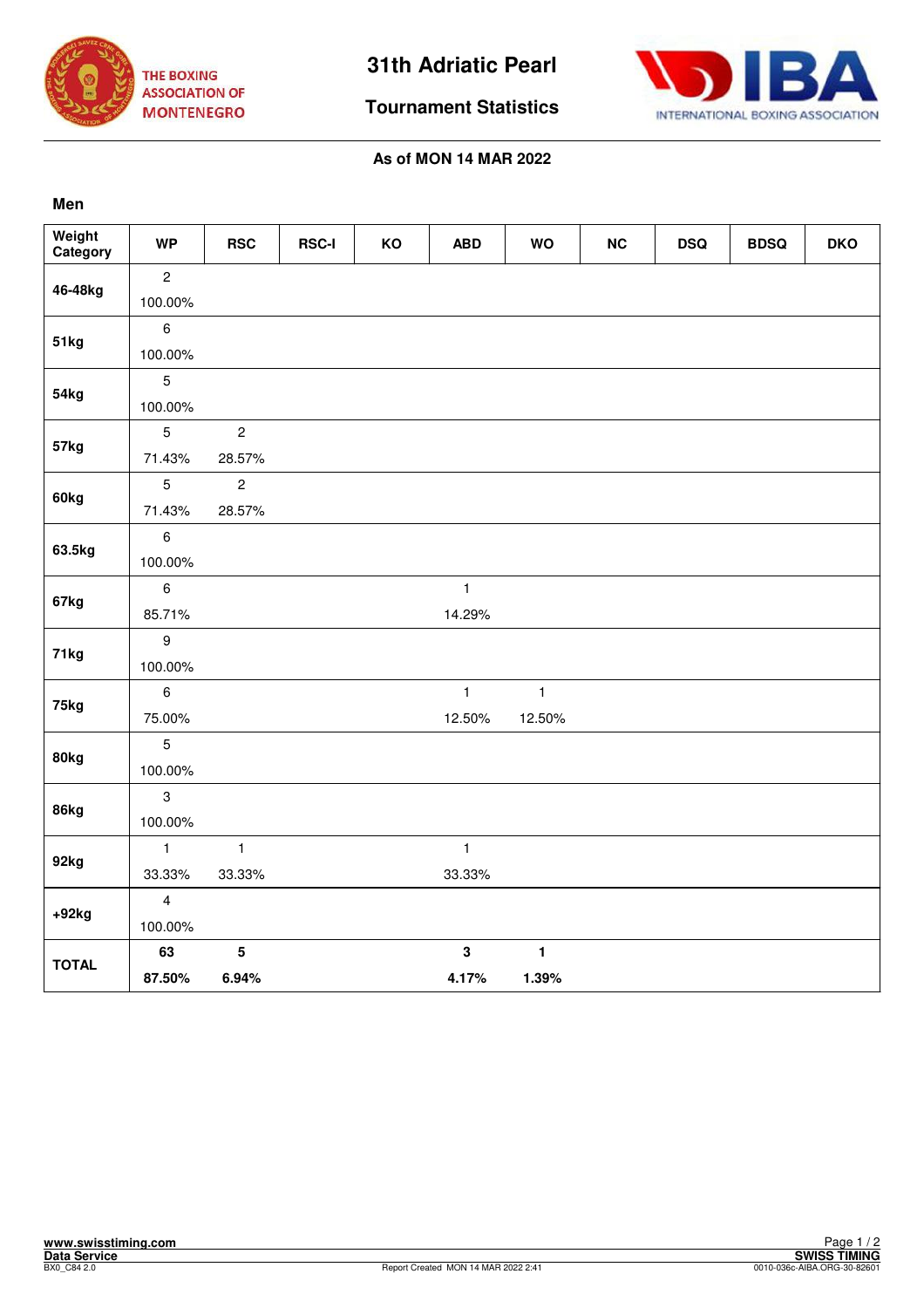



**Tournament Statistics**

### **As of MON 14 MAR 2022**

### **Women**

| Weight<br>Category | <b>WP</b>      | <b>RSC</b>              | <b>RSC-I</b> | KO | <b>ABD</b> | <b>WO</b>      | NC | <b>DSQ</b> | <b>BDSQ</b> | <b>DKO</b> |
|--------------------|----------------|-------------------------|--------------|----|------------|----------------|----|------------|-------------|------------|
| 45-48kg            | $\mathbf{3}$   |                         |              |    |            |                |    |            |             |            |
|                    | 100.00%        |                         |              |    |            |                |    |            |             |            |
| 50kg               | $\mathbf{1}$   |                         |              |    |            |                |    |            |             |            |
|                    | 100.00%        |                         |              |    |            |                |    |            |             |            |
| 52kg               | $\overline{3}$ |                         |              |    |            |                |    |            |             |            |
|                    | 100.00%        |                         |              |    |            |                |    |            |             |            |
| 54kg               | $\mathbf{1}$   |                         |              |    |            |                |    |            |             |            |
|                    | 100.00%        |                         |              |    |            |                |    |            |             |            |
|                    |                |                         |              |    |            | $\mathbf{1}$   |    |            |             |            |
| 57kg               |                |                         |              |    |            | 100.00%        |    |            |             |            |
| 60kg               | $\mathbf{1}$   |                         |              |    |            |                |    |            |             |            |
|                    | 100.00%        |                         |              |    |            |                |    |            |             |            |
|                    | $\mathbf{1}$   |                         |              |    |            |                |    |            |             |            |
| 63kg               | 100.00%        |                         |              |    |            |                |    |            |             |            |
|                    |                | $\mathbf{1}$            |              |    |            |                |    |            |             |            |
| 66kg               |                | 100.00%                 |              |    |            |                |    |            |             |            |
|                    | $\mathbf{1}$   | $\mathbf{1}$            |              |    |            | $\mathbf{1}$   |    |            |             |            |
| 75kg               | 33.33%         | 33.33%                  |              |    |            | 33.33%         |    |            |             |            |
|                    | $\mathbf{1}$   |                         |              |    |            |                |    |            |             |            |
| 81kg               | 100.00%        |                         |              |    |            |                |    |            |             |            |
|                    | 12             | $\overline{\mathbf{2}}$ |              |    |            | $\overline{2}$ |    |            |             |            |
| <b>TOTAL</b>       | 75.00%         | 12.50%                  |              |    |            | 12.50%         |    |            |             |            |

| <b>LEGEND</b><br><b>ABD</b><br>  DSQ | Abandon<br>Disqualification | <b>BDSQ</b><br>КO | Double Disqualification<br>Knockout | <b>DKO</b><br><b>NC</b> | Double Knockout<br>No Contest |    |               |            |
|--------------------------------------|-----------------------------|-------------------|-------------------------------------|-------------------------|-------------------------------|----|---------------|------------|
| <b>RSC</b>                           | Referee Stops Contest       | <b>RSC-I</b>      | Referee Stops Contest - Injury      | wo                      | Walkover                      | WP | Win on points |            |
|                                      | www.swisstiming.com         |                   |                                     |                         |                               |    |               | Page $2/2$ |